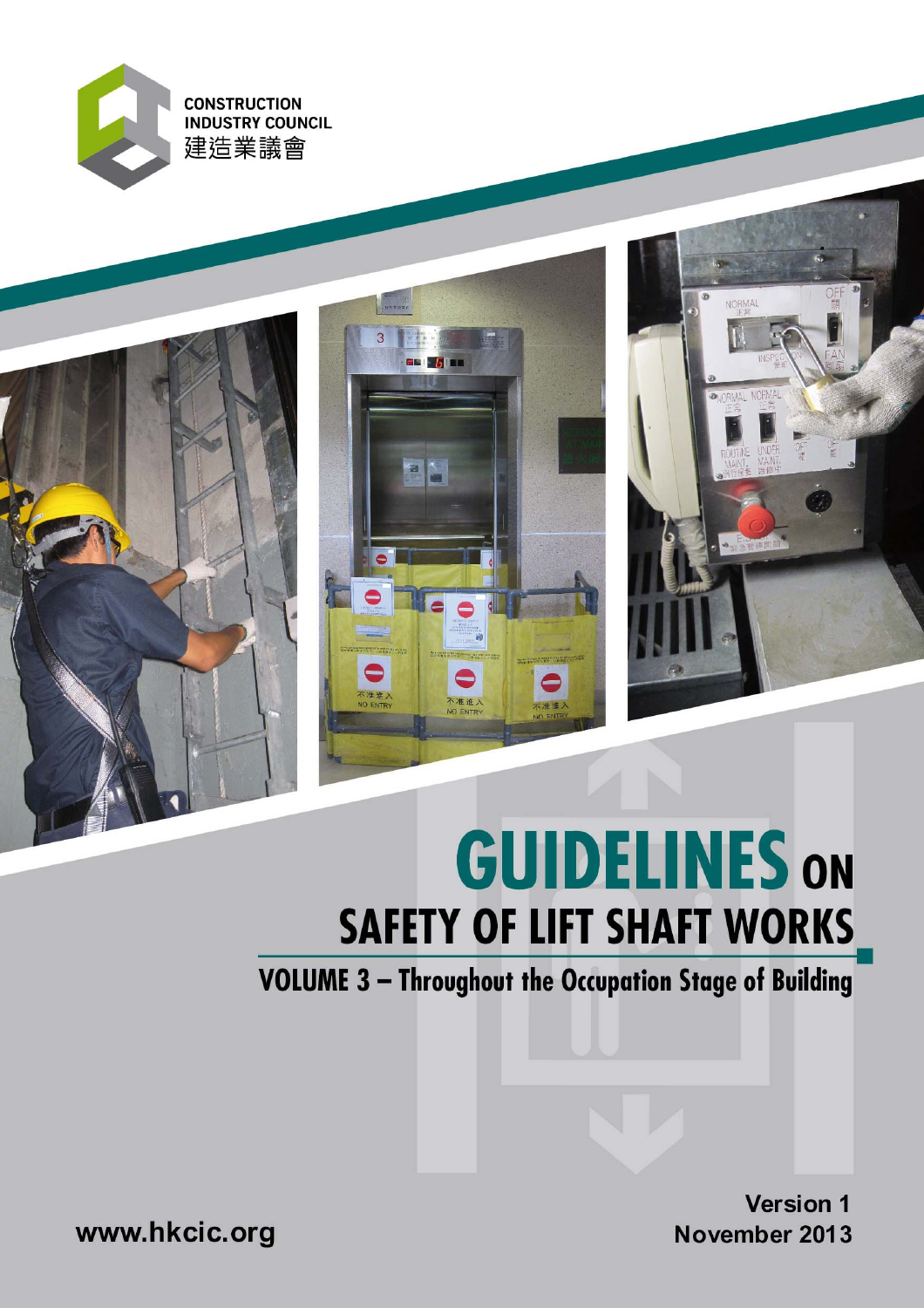## **Disclaimer**

*Whilst reasonable efforts have been made to ensure the accuracy of the information contained in this publication, the CIC nevertheless would encourage readers to seek appropriate independent advice from their professional advisers where possible and readers should not treat or rely on this publication as a substitute for such professional advice for taking any relevant actions.* 

# **Enquiries**

Enquiries on these guidelines may be made to the CIC Secretariat at:

CIC Headquarters 15/F, Allied Kajima Building, 138 Gloucester Road, Wanchai, Hong Kong

Tel: (852) 2100 9000 Fax: (852) 2100 9090 Email: enquiry@hkcic.org Website: www.hkcic.org

© 2013 Construction Industry Council.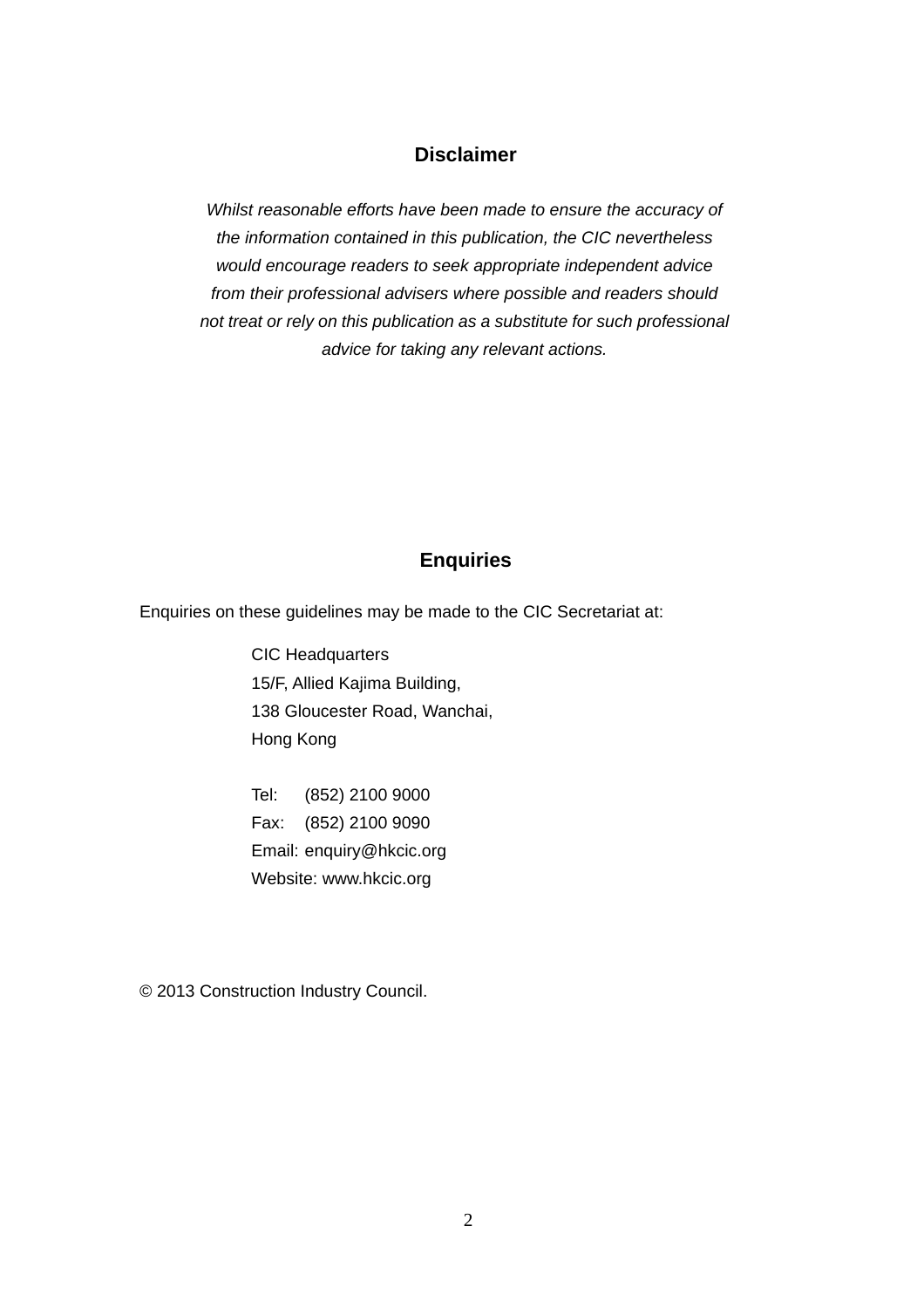# **Table of Contents**

| <b>Preface</b> |                                                          |                                                                              | Page 5  |
|----------------|----------------------------------------------------------|------------------------------------------------------------------------------|---------|
|                | <b>Terminology</b><br>Page 6                             |                                                                              |         |
| 1.             | Page 7<br><b>Purpose</b>                                 |                                                                              |         |
| 2.             | <b>Definitions</b><br>Page 8                             |                                                                              |         |
| 3.             | <b>Introduction</b><br>Page 10                           |                                                                              |         |
| 4.             | <b>Limitations</b>                                       |                                                                              | Page 11 |
| 5.             | Safe System of Work of Lift Works                        |                                                                              | Page 12 |
| 6.             | <b>Planning of Lift Works</b>                            |                                                                              | Page 13 |
| 7.             | <b>Risk Assessment and Method Statement</b>              |                                                                              | Page 16 |
| 8.             |                                                          | <b>General Precautions for Lift Works</b>                                    |         |
|                | 8.1                                                      | <b>General Precautions</b>                                                   | Page 18 |
|                | 8.2                                                      | Work inside Lift Pit                                                         | Page 20 |
|                | 8.3                                                      | Work inside Lift Shaft                                                       | Page 23 |
|                | 8.4                                                      | Work on Lift Car Top                                                         | Page 25 |
|                | 8.5                                                      | Work inside Lift Machine Room                                                | Page 28 |
|                | 8.6                                                      | <b>Lifting Operation</b>                                                     | Page 31 |
|                | 8.7                                                      | <b>Hot Work</b>                                                              | Page 32 |
|                | 8.8                                                      | Safe Use of Electricity                                                      | Page 34 |
| 9.             |                                                          | <b>Specific Precautions for Lift Works</b>                                   |         |
|                | 9.1                                                      | <b>Lift Alteration Works</b>                                                 | Page 36 |
|                | 9.2                                                      | Rope Replacement Work                                                        | Page 40 |
|                | 9.3                                                      | Machine Room-less Lift Work                                                  | Page 43 |
|                | 9.4                                                      | <b>Common Lift Shaft</b>                                                     | Page 44 |
|                | 9.5                                                      | Double Deck Lift                                                             | Page 45 |
|                | 9.6                                                      | <b>High Speed Lift</b>                                                       | Page 46 |
|                | 9.7                                                      | Building /Structural (including Demolition, Alteration or<br>Addition) Works | Page 46 |
|                | 9.8                                                      | Demolition of Lift                                                           | Page 47 |
|                | 10. Implementation of a Permit-to-Work System<br>Page 49 |                                                                              |         |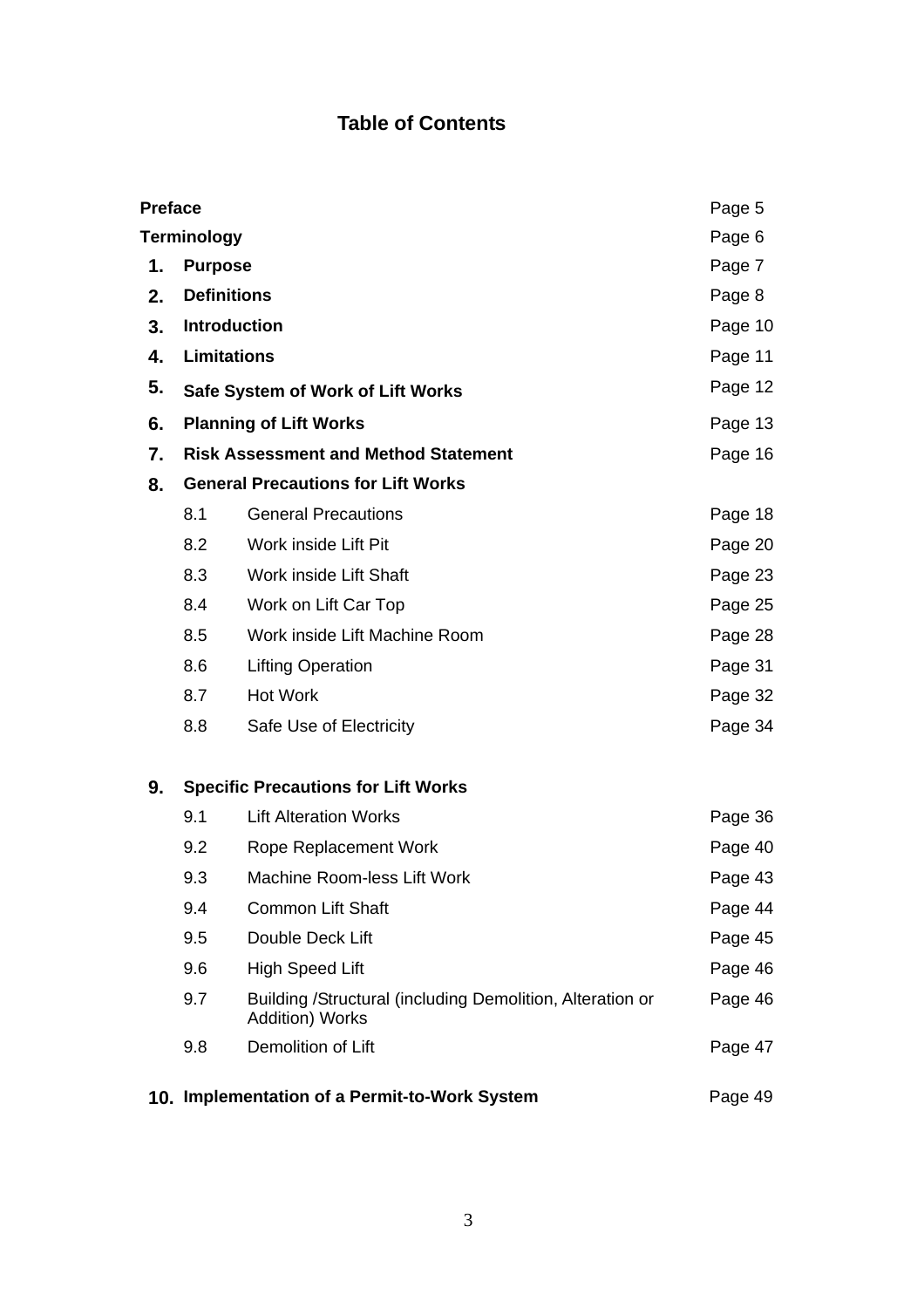| 11. Provision of Effective Communication System, Safety and<br><b>Health Training, and Personal Protective Equipment</b> |                                                        |         |
|--------------------------------------------------------------------------------------------------------------------------|--------------------------------------------------------|---------|
| 11.1                                                                                                                     | <b>Effective Communication System</b>                  | Page 50 |
| 11.2                                                                                                                     | Safety and Health Training                             | Page 51 |
| 11.3                                                                                                                     | <b>Personal Protective Equipment</b>                   | Page 52 |
| <b>Personnel</b>                                                                                                         | 12. Special Attention to Safety of Occupants and Other |         |
| 12.1                                                                                                                     | In General                                             | Page 53 |

| 12.2 | Safety of Occupants                                | Page 54 |
|------|----------------------------------------------------|---------|
| 12.3 | Safety of Other Personnel                          | Page 54 |
| 12.4 | Special Attention to be paid by Responsible Person | Page 56 |

#### **Reference List**

| Annex A | List of Relevant Existing Ordinance(s) / Regulation(s) /                                                           | Page 58 |
|---------|--------------------------------------------------------------------------------------------------------------------|---------|
|         | Code(s) of Practice / Practice Notes                                                                               |         |
| Annex B | Common Hazards and Recommended Safety Measures<br>Page 59<br>for Lift Maintenance Works, Main Rope Replacement and |         |
|         | <b>Lift Major Alteration Works</b>                                                                                 |         |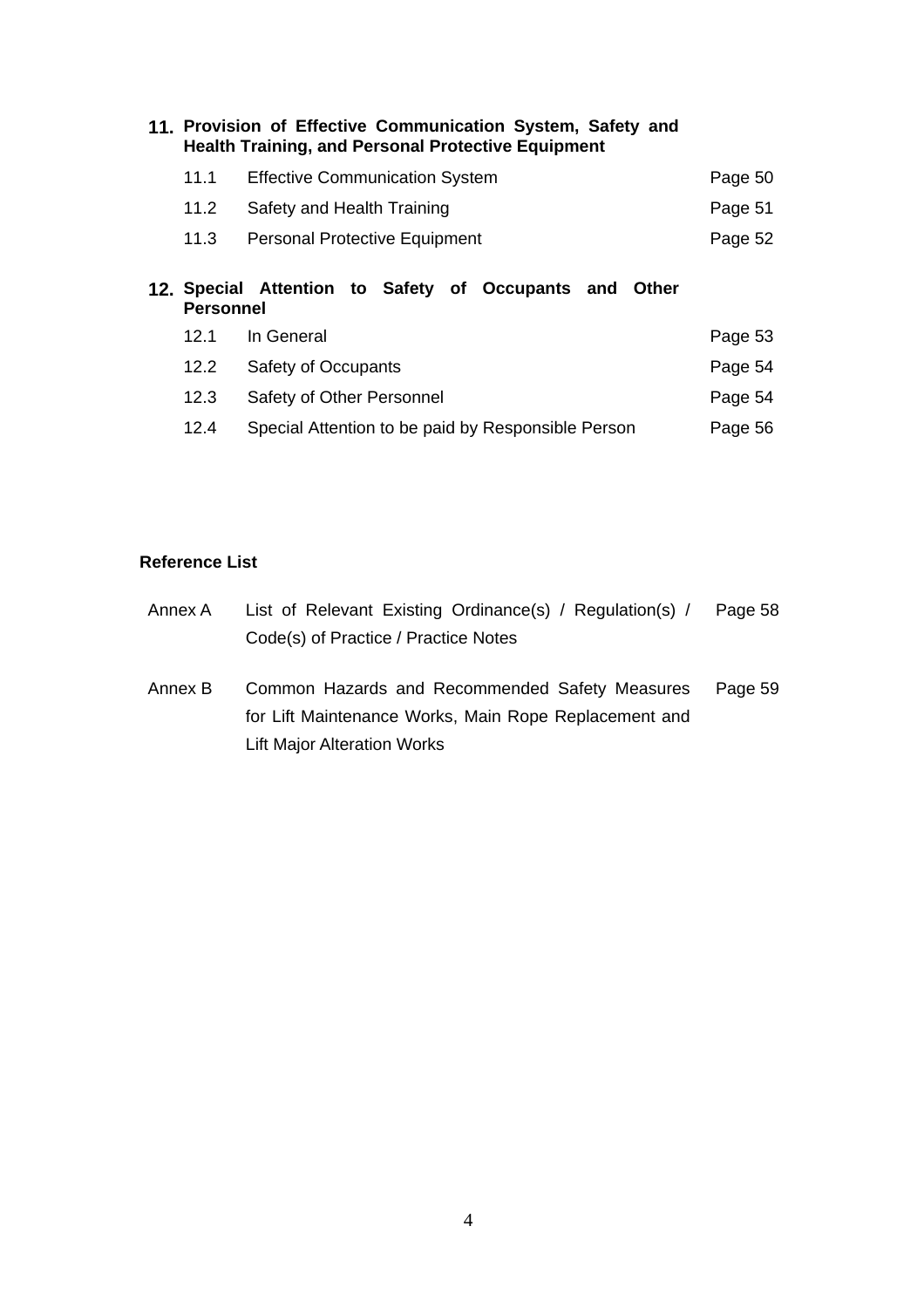## **Preface**

The Construction Industry Council (CIC) is committed to seeking continuous improvement in all aspects of the construction industry in Hong Kong. To achieve this aim, the CIC forms Committees, Task Forces and other forums to review specific areas of work with the intention of producing Alerts, Reference Materials, Guidelines and Codes of Conduct to assist participants in the industry to strive for excellence.

The CIC appreciates that some improvements and practices can be implemented immediately whilst others may take more time to adjust. It is for this reason that four separate categories of publication have been adopted, the purposes of which are as follows:

- Alerts Reminders in the form of brief leaflets produced quickly to draw the immediate attention of relevant stakeholders to the need to follow some good practices or to implement some preventative measures in relation to the industry.
- Reference Materials Reference Materials for adopting standards or methodologies in such ways that are generally regarded by the industry as good practices. The CIC recommends the adoption of these Reference Materials by industry stakeholders where appropriate.
- Guidelines The CIC expects all industry participants to adopt the recommendations set out in such Guidelines and to adhere to such standards or procedures therein at all times. Industry participants are expected to be able to justify any course of action that deviates from those recommendations.
- Codes of Conduct Under the Construction Industry Council Ordinance (Cap 587), the CIC is tasked to formulate codes of conduct and enforce such codes. The Codes of Conduct issued by the CIC set out the principles that all relevant industry participants should follow. The CIC may take necessary actions to ensure the compliance with the Codes.

If you have attempted to follow this publication, we do encourage you to share your feedback with us. Please take a moment to fill out the Feedback Form attached to this publication in order that we can further enhance it for the benefit of all concerned. With our joint efforts, we believe our construction industry will develop further and will continue to prosper for years to come.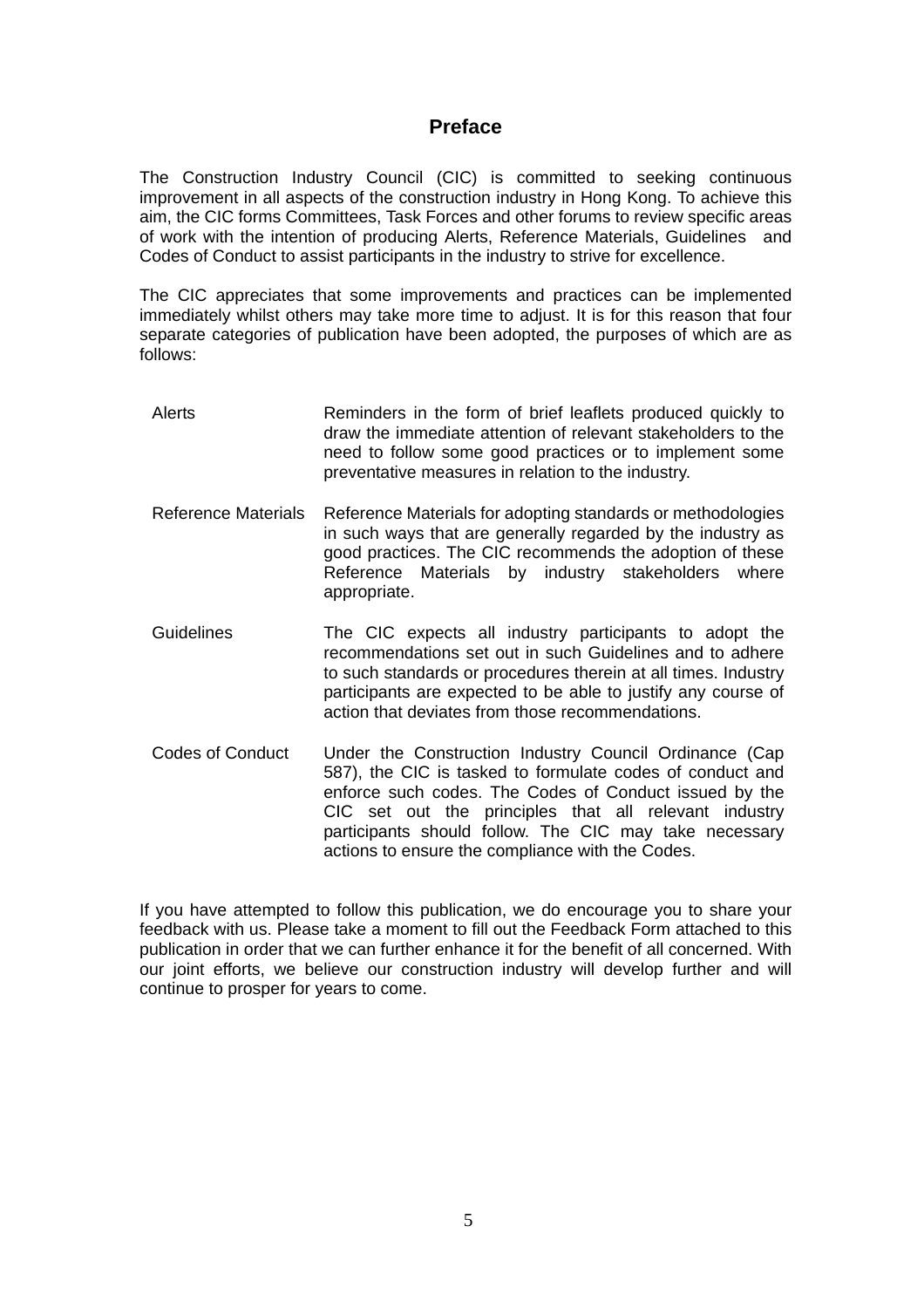# **Terminology**

In this document, unless the context otherwise requires:

| AP          | <b>Authorized Person</b>                             |
|-------------|------------------------------------------------------|
| <b>BA</b>   | <b>Building Authority</b>                            |
| <b>BD</b>   | <b>Buildings Department</b>                          |
| <b>BO</b>   | <b>Buildings Ordinance</b>                           |
| <b>CCTV</b> | <b>Closed Circuit Television</b>                     |
| <b>CIC</b>  | <b>Construction Industry Council</b>                 |
| <b>CWT</b>  | Counterweight                                        |
| <b>EMSD</b> | <b>Electrical and Mechanical Services Department</b> |
| <b>FRR</b>  | Fire resistance rating                               |
| <b>FS</b>   | <b>Fire Service</b>                                  |
| Guided-SWP  | Guided suspended working platform                    |
| <b>LALG</b> | Lifting Appliances and Lifting Gear                  |
| LD          | Labour Department                                    |
| <b>LOTO</b> | Lockout / Tagout                                     |
| OP          | <b>Occupation Permit</b>                             |
| <b>OSHC</b> | Occupational Safety and Health Council               |
| <b>PPE</b>  | <b>Personal Protective Equipment</b>                 |
| <b>RC</b>   | Registered Contractor under Buildings Ordinance      |
| <b>RLE</b>  | <b>Registered Lift Engineer</b>                      |
| <b>RPE</b>  | <b>Registered Professional Engineer</b>              |
| <b>RSE</b>  | <b>Registered Structural Engineer</b>                |
| <b>RSO</b>  | <b>Registered Safety Officer</b>                     |
| <b>UCMP</b> | Unintended Car Movement Protection                   |
| <b>VOC</b>  | Volatile Organic Compounds                           |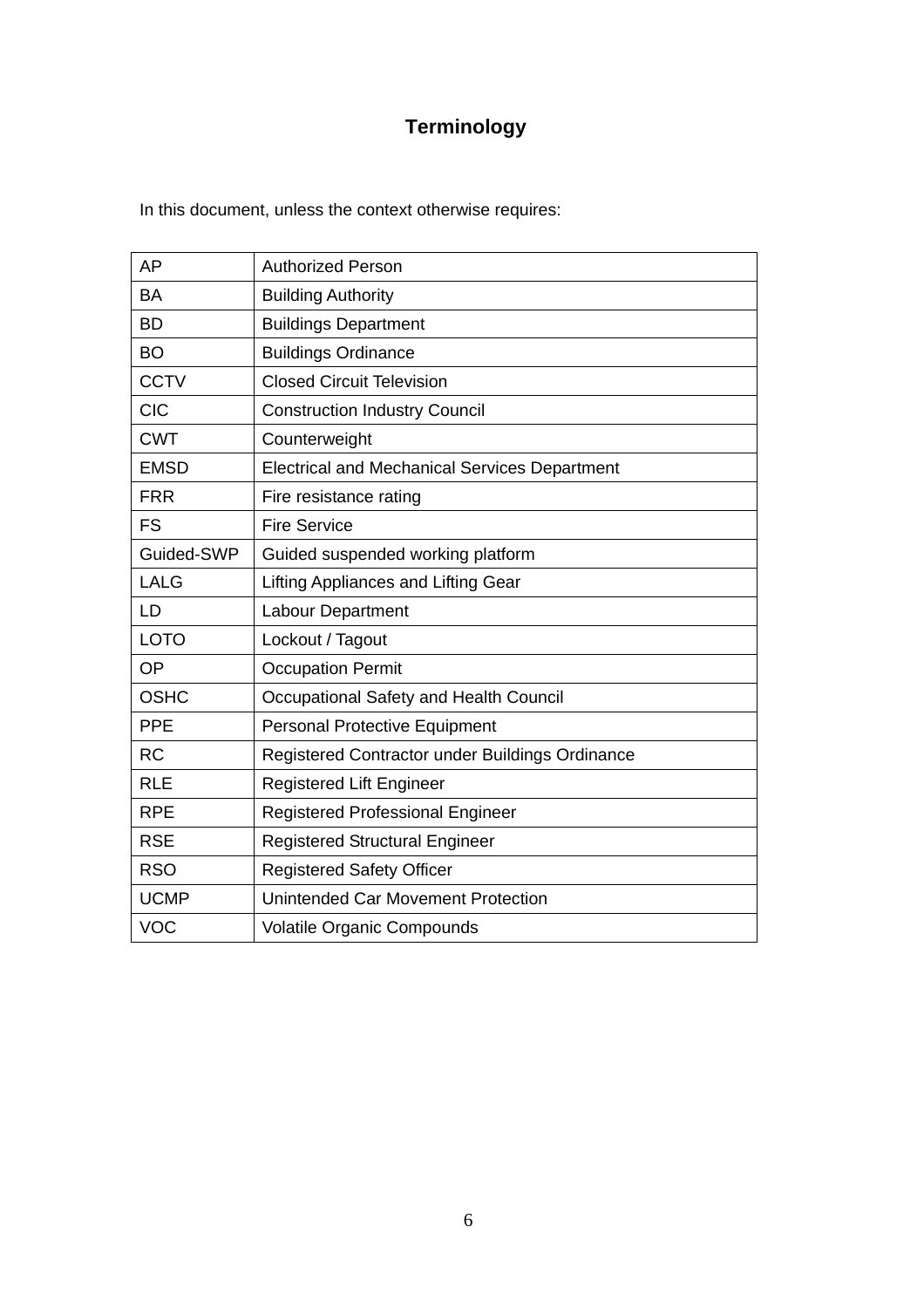# **1. Purpose**

- 1.1 This publication (Volume 3) sets out the good practices recommended by the Construction Industry Council (CIC) for enhancing work safety of site personnel working near or inside a lift shaft throughout the occupation stage. Three volumes of publications covering various stages are outlined below –
	- Volume 1 During Construction Stage and Before Handing Over to Lift Installation Contractor
	- Volume 2 During Lift Installation Stage until Issue of Occupation Permit and Handing Over to Developer
	- Volume 3 Throughout Occupation Stage of Building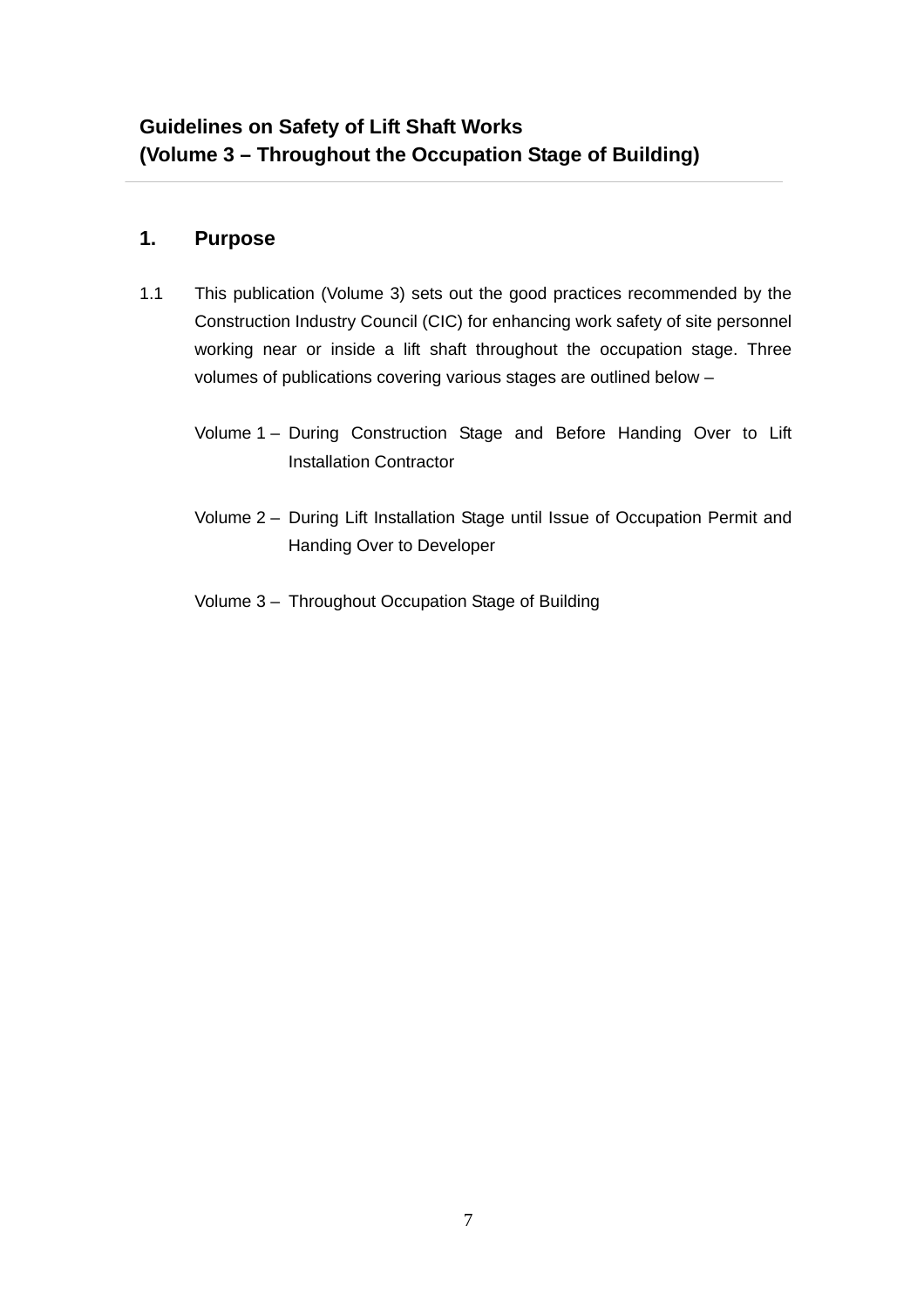# **2. Definitions**

2.1 In this publication, unless the context otherwise specifies -

| (a) | Lift                                   | means a contractor registered under the Lifts and                                                                                                                                                                                                                                                                                                                                                                                                                                              |
|-----|----------------------------------------|------------------------------------------------------------------------------------------------------------------------------------------------------------------------------------------------------------------------------------------------------------------------------------------------------------------------------------------------------------------------------------------------------------------------------------------------------------------------------------------------|
|     | <b>Contractor</b>                      | Escalators Ordinance, Cap 618. (i.e. Registered Lift<br>Contractor) and being appointed to carry out the Lift<br>Works on site. The Lift Contractor should engage Lift<br>Workers to undertake Lift Works and should ensure that<br>all the works are carried out in accordance with the<br>requirements of the Lifts and Escalators Ordinance,<br>Cap 618. The Lift Contractor is obliged to supervise the<br>Lift Workers and to provide instructions and guidelines<br>to the Lift Workers. |
| (b) | <b>Lift Worker</b>                     | means any frontline tradesman who performs Lift<br>Works under the direct supervision of a Lift Contractor.<br>Lift Worker includes "qualified person" as defined in the<br>Lifts and Escalators Ordinance, Cap 618 and other<br>workers who work under the supervision of a qualified<br>person.                                                                                                                                                                                              |
| (c) | <b>Registered</b><br><b>Contractor</b> | means a prescribed registered contractor appointed for<br>the project under the Buildings Ordinance, Cap 123.                                                                                                                                                                                                                                                                                                                                                                                  |
| (d) | <b>Lift Works</b>                      | includes any kind of work concerning Lift Alteration<br>Works, and Lift Maintenance and Repair Works as<br>described in following definitions (e) and (f) throughout<br>the occupation stage of building.                                                                                                                                                                                                                                                                                      |
| (e) | <b>Lift Alteration</b><br><b>Works</b> | means works including but not limited to lift major<br>alteration as defined in the Lifts and Escalators<br>Ordinance, Cap 618, modernisation, modification,<br>the lift, relocation, demolition,<br>replacement<br>of<br>refurbishment works, alteration and addition works of a<br>lift, other than Lift Maintenance and Repair Works.                                                                                                                                                       |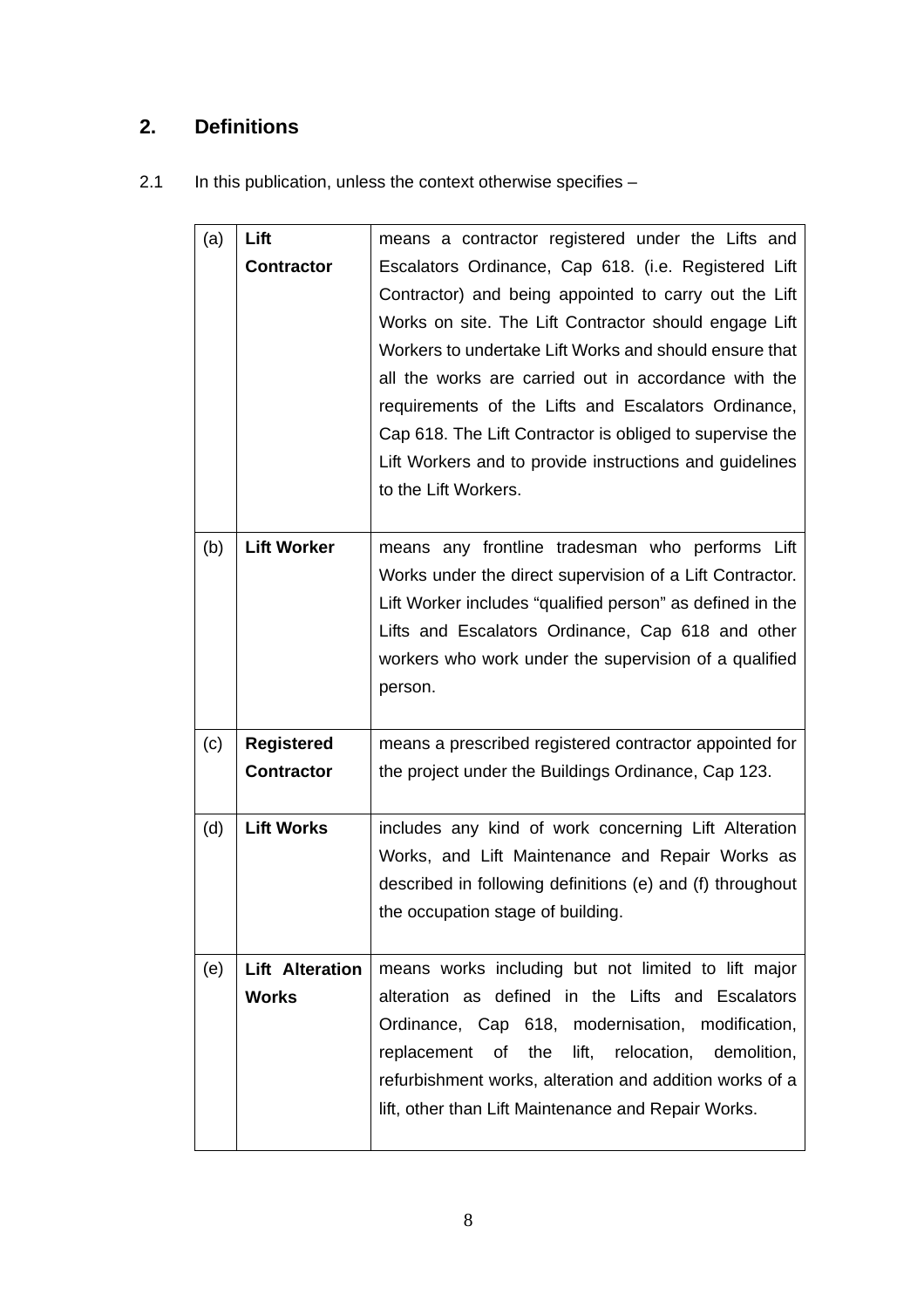| (f) | Lift               | means works that are for the purposes of keeping a lift |
|-----|--------------------|---------------------------------------------------------|
|     | <b>Maintenance</b> | or any of its associated equipment or machinery in safe |
|     | and Repair         | working order, including but not limited to any         |
|     | <b>Works</b>       | examination, inspection, testing, cleaning, oiling,     |
|     |                    |                                                         |
|     |                    | adjusting, repairing, and replacement of associated     |
|     |                    | equipment or machinery of the lift for those purposes.  |
|     |                    |                                                         |
| (g) | <b>FS Code</b>     | refers to the Code of Practice for Fire Safety in       |
|     |                    | Buildings 2011 or its latest version published by the   |
|     |                    | <b>Buildings Department.</b>                            |
|     |                    |                                                         |
| (h) | <b>Authorized</b>  | means a person whose name is on the authorized          |
|     | Person (AP)        | persons' register kept under section 3(1) of the        |
|     |                    | Buildings Ordinance, Cap 123-                           |
|     |                    | (i)<br>as an architect;                                 |
|     |                    | (ii) as an engineer; or                                 |
|     |                    | (iii) as a surveyor.                                    |
|     |                    |                                                         |
| (i) | <b>Competent</b>   | is a person who is suitably trained, qualified by       |
|     | <b>Personnel</b>   | knowledge and practical experience, provided with       |
|     |                    | necessary information and instructions, and appointed   |
|     |                    | by a Lift Contractor to enable assigned works to be     |
|     |                    | carried out thoroughly and safely.                      |
|     |                    |                                                         |
|     | <b>Management</b>  | means a property management company for the             |
| (j) |                    |                                                         |
|     | Company            | purpose of day-to-day management and maintenance        |
|     |                    | of a building. It generally refers to the management    |
|     |                    | company appointed on contract basis.                    |
| (k) | <b>Responsible</b> | means the owner of a lift, or any other person who has  |
|     | <b>Person</b>      |                                                         |
|     |                    | the management or control of the lift.                  |
|     |                    |                                                         |

2.2 For other definitions of the technical terms or related personnel, please refer to Volumes 1 and 2 of the Guidelines.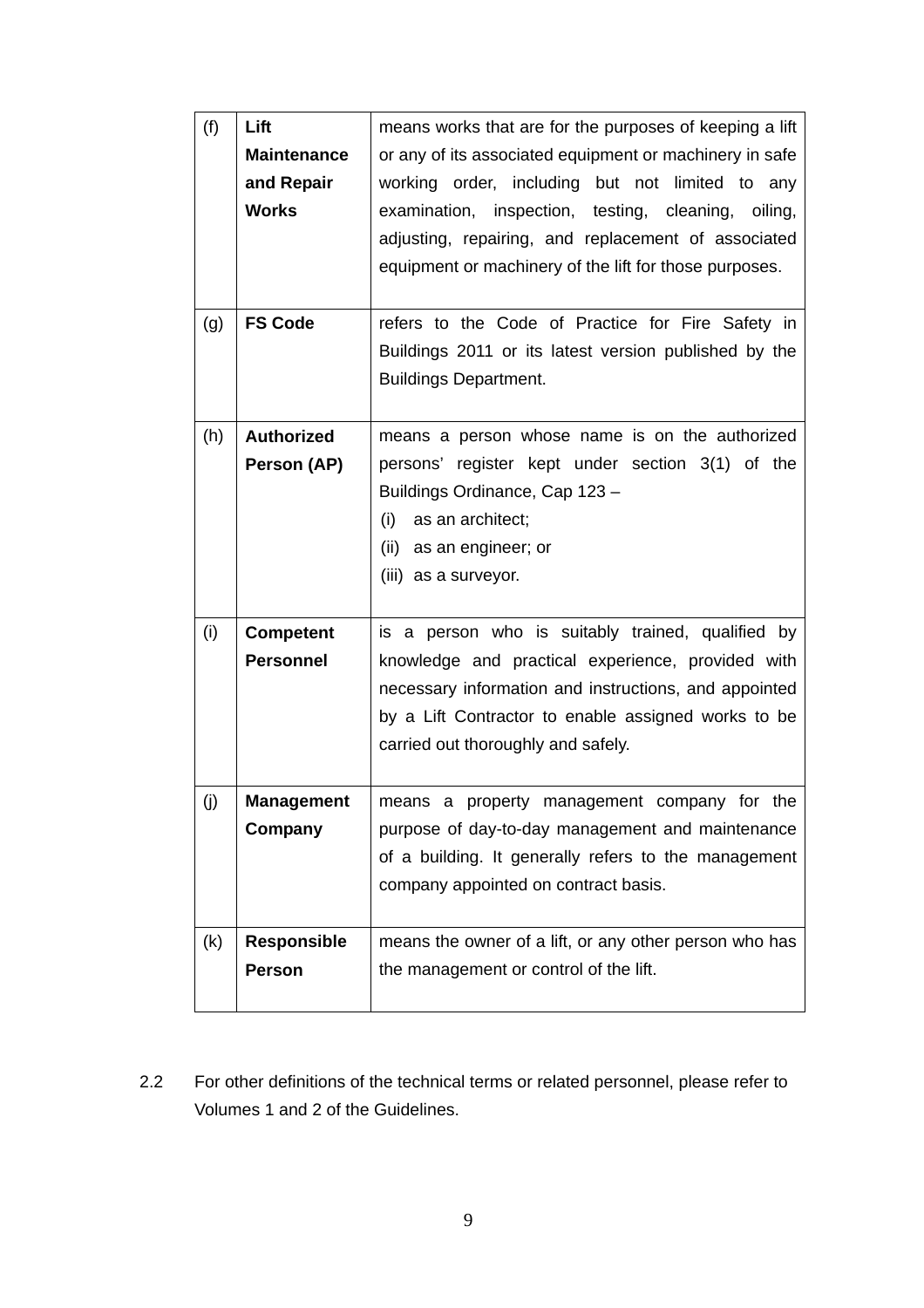# **3. Introduction**

- 3.1 Upon completion of lift installation and the grant of Occupation Permit (OP), the completed facilities will be handed over to the Responsible Person and / or Management Company. Lift Works for the lift installation will become necessary throughout the occupation period of building. This publication will focus on the precautionary measures recommended for enhancing the safety of Lift Works throughout the occupation period.
- 3.2 This publication promotes safe practices for Lift Works, with reference to core ingredients of a safe system of work in the principles of risk assessment and elimination, hazard reduction, accident prevention and protection of occupants, workers and other personnel.
- 3.3 In developing and implementing a safe system of work for any Lift Works, the Lift Contractor should make their best effort to comply with the advice delivered in the Code of Practice for Safety at Work (Lift and Escalator), and to observe and follow other requirements governing the safety aspects of Lift Works stipulated under the Ordinance(s) / Regulation(s) / Code(s) of Practice / Practice Notes including but not limited to those listed in Annex A. The safety measures for lift shaft works stipulated in Volumes 1 and 2 of the Guidelines on Safety of Lift Shaft Works published by the CIC (Volumes 1 and 2 of the Guidelines) should also be followed wherever applicable.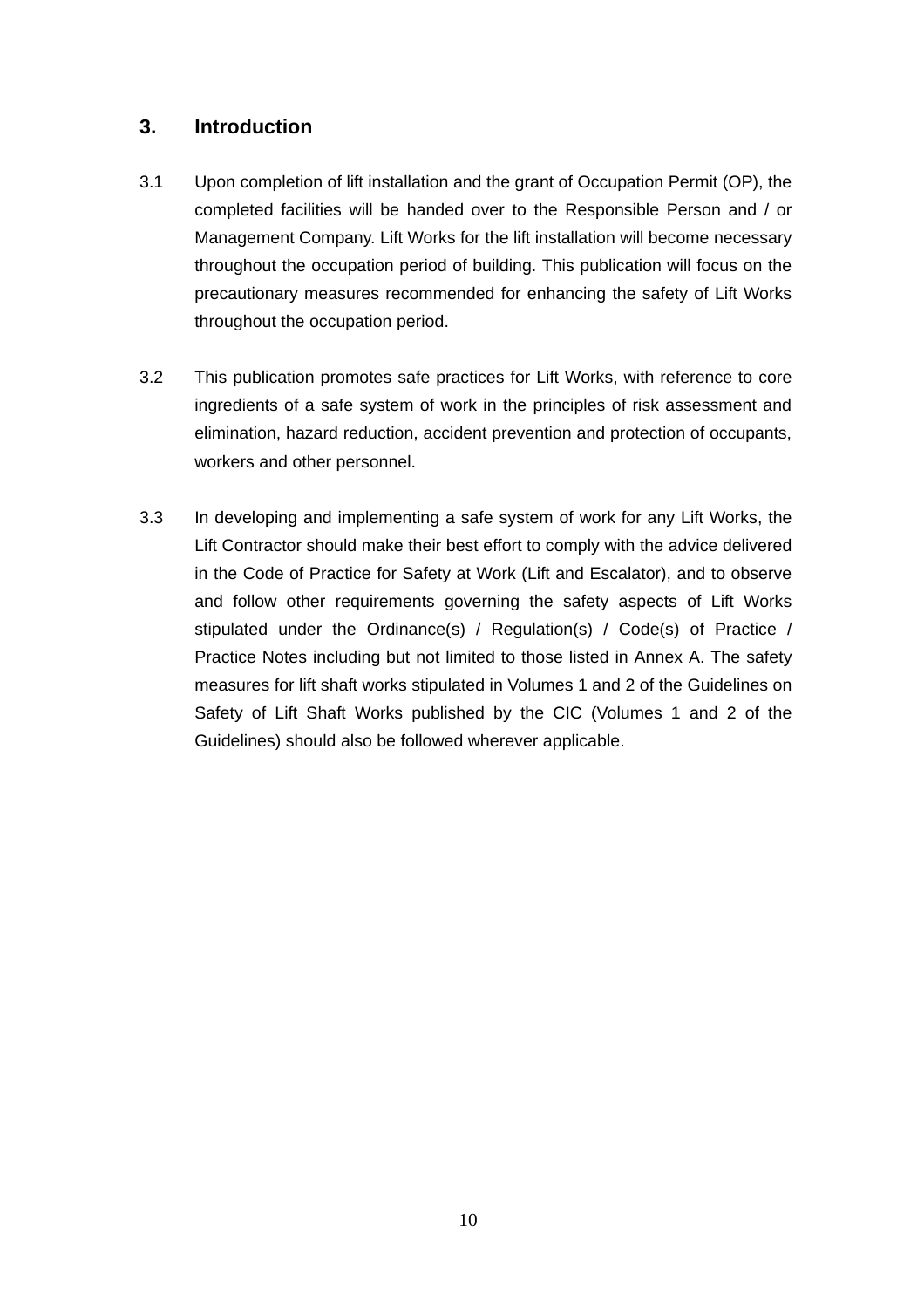# **4. Limitations**

- 4.1 It is important to note that compliance with this publication does not of itself confer immunity from legal obligations in Hong Kong. Employers or contractors are reminded to observe and comply with statutory provisions, relevant codes of practice and all other government departments' requirements so as to discharge their legal and other pertinent duties in respect of Lift Works.
- 4.2 Any standards, procedures, forms or specifications stipulated in this publication are by no means exhaustive. The Lift Contractor should critically examine their applicability and suitability taking into account the actual site conditions and the specific hazards of the project.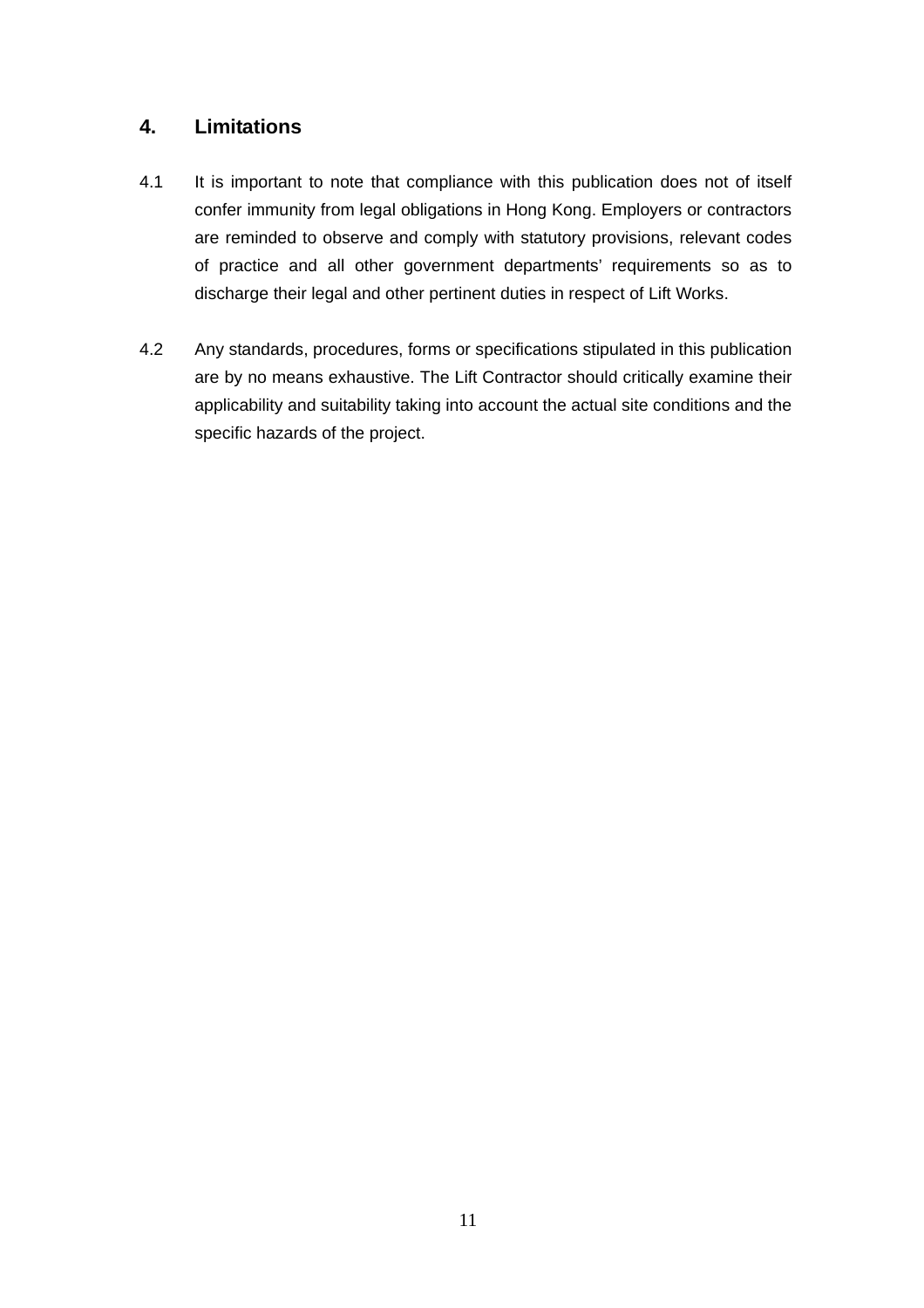# **5. Safe System of Work of Lift Works**

- 5.1 To ensure the safety and health of workers engaged in Lift Works, the Lift Contractor should –
	- (a) plan the Lift Works, including lift alteration works, and lift maintenance and repair works (paragraph 6 refers);
	- (b) conduct risk assessment and prepare risk control measures for the Lift Works (paragraph 7 refers);
	- (c) implement general precautions for Lift Works (paragraph 8 refers);
	- (d) pay special attention to safety and health of workers for specific works or special working conditions like lift alteration works, rope replacement work, machine room-less lift work, common lift shaft, double deck lift works, high speed lift works, building / structural works, and demolition of lift (including associated building and structural (alteration and addition) works) (paragraph 9 refers);
	- (e) develop and implement permit-to-work systems for Lift Works (paragraph 10 refers);
	- (f) provide effective communication system, safety and health training and personal protective equipment (PPE) to workers (paragraph 11 refers); and
	- (g) pay special attention to safety of occupants and other personnel (paragraph 12 refers).
- 5.2 It is strongly recommended that the Lift Contractor and Responsible Person should make reference to and comply with the relevant safety measures for lift shaft works including those for fire safety, occupants' safety and workers' safety, as stipulated in Volume 1 and Volume 2 of the Guidelines as appropriate.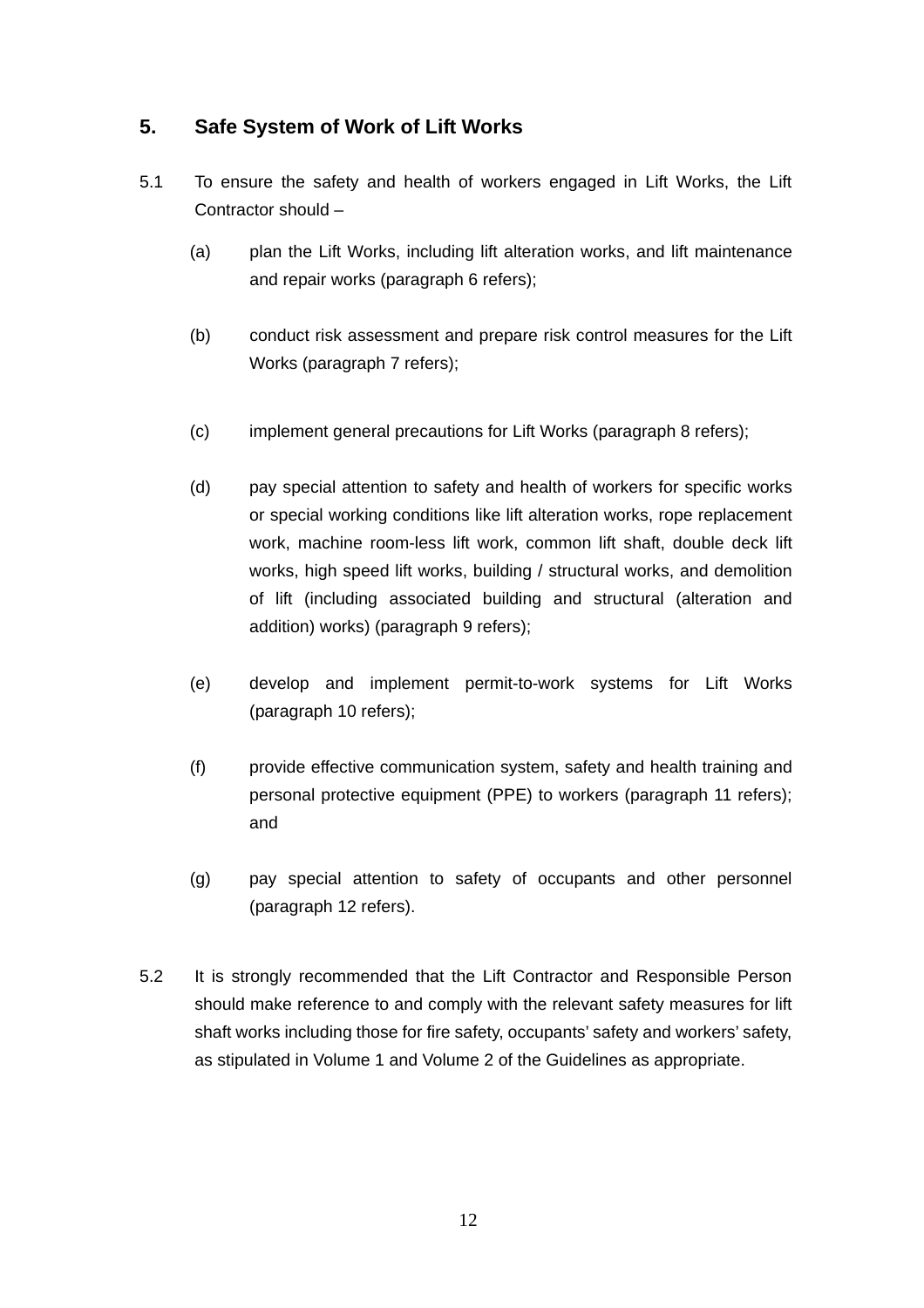# **6. Planning of Lift Works**

- 6.1 Before the commencement of a contract for Lift Works, the Lift Contractor should provide a safety plan for Lift Works. The safety plan should include the details of Lift Works, its method statement and its risk assessment to ensure that the safety of Lift Workers and other occupants of the building are well covered. General and specific safety measures for the Lift Works shall also be specified.
- 6.2 If the Lift Works involve any necessary / associated building / structural (including demolition, alteration or addition) works before the commencement of the works, advice from AP / RSE should be sought if prior approval and consent by the BA are required for such works, unless the same fall within minor works or exempted works under the BO. For details, please refer to paragraph 9.7. (If the carrying out of the alteration or addition works will result in a "new building" as defined under BO, Occupation Permit should be obtained from the BA prior to the "new building" can be occupied.)
- 6.3 (a) All safety measures in the occupied building, including fire safety and occupants' safety, should be properly maintained at all times during and after the completion of the Lift Works and building / structural works.
	- (b) All temporary safety measures required for the building / structural works should also be maintained at all times until the completion of such works and also Lift Works. For details, please refer to paragraph 9.7.
	- (c) As the Lift Alteration Works and the associated building / structural works are to be carried out in an occupied building and thus, in terms of fire hazard, special attention should be paid to the FS Code to adopt the corresponding fire safety protective measures therein, in particular Part F where applicable, including the necessary safety measures for fire safety and occupants' safety, like hoarding with purposely designed self-closing access doors, restriction of access, warning signs, etc. They should be strictly adhered to.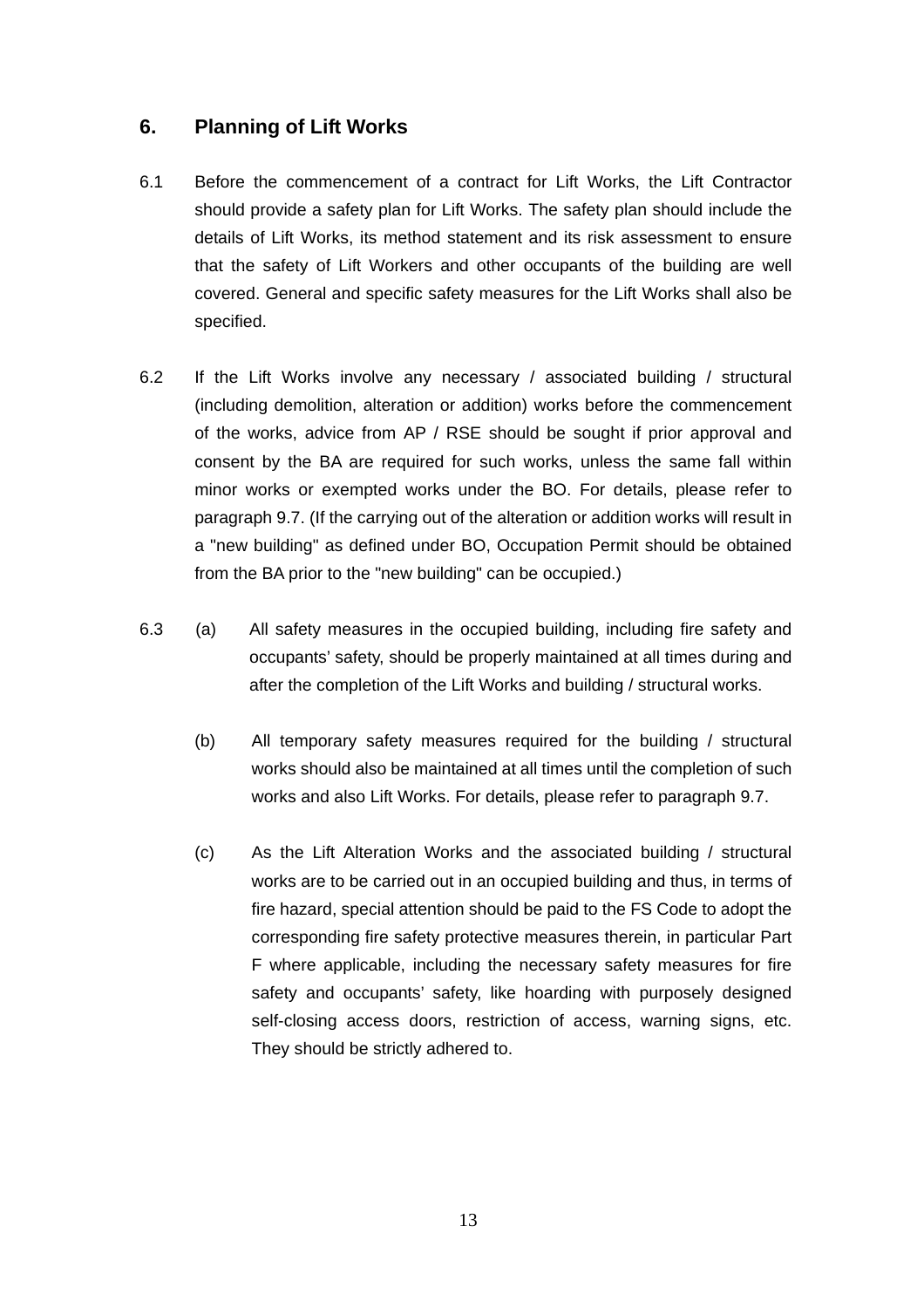- (d) The Lift Contractor / Registered Contractors should inform the Management Company / Responsible Person about the designated Lift Works and building / structural works and observe / maintain the arrangements / protective measures during the course of works as specified in Clause F5.7 of the FS Code and paragraph 12 of Volume 2 of the Guidelines, where applicable.
- 6.4 Safety measures for Lift Works should be well considered and addressed in safety plan / method statement with the implementation details for managing and reducing potential risks. In addition, the Lift Contractor should also consider the following in formulating safety plan / method statement:
	- (a) Develop a safe system of work to ensure that the works are carried out in a safe and controlled manner;
	- (b) Establish and implement a permit-to-work system for controlling hazardous processes;
	- (c) Avoid Lift Workers working alone as far as practicable and observe the relevant requirements laid down in the Codes of Practice. When it is unavoidable to work alone, the Lift Worker should have sufficient communication devices including a motion sensor to generate alarm in addition to the provision of walkie talkie, etc., taking into consideration the effectiveness of the communication device in the environment;
	- (d) Provide adequate safety / refreshment training for Lift Workers on work processes / procedures / PPE / manual handling, etc. to enhance their safety awareness;
	- (e) Provide a safe access to and egress from every place of work, including the lift car top and lift pit;
	- (f) Take adequate steps to prevent any Lift Worker from falling from height. Where necessary, proper fall protection (e.g. suitable guard-rails and toe-boards, temporary covers for openings, working platforms and personal fall protection equipment, etc.) should be provided for use;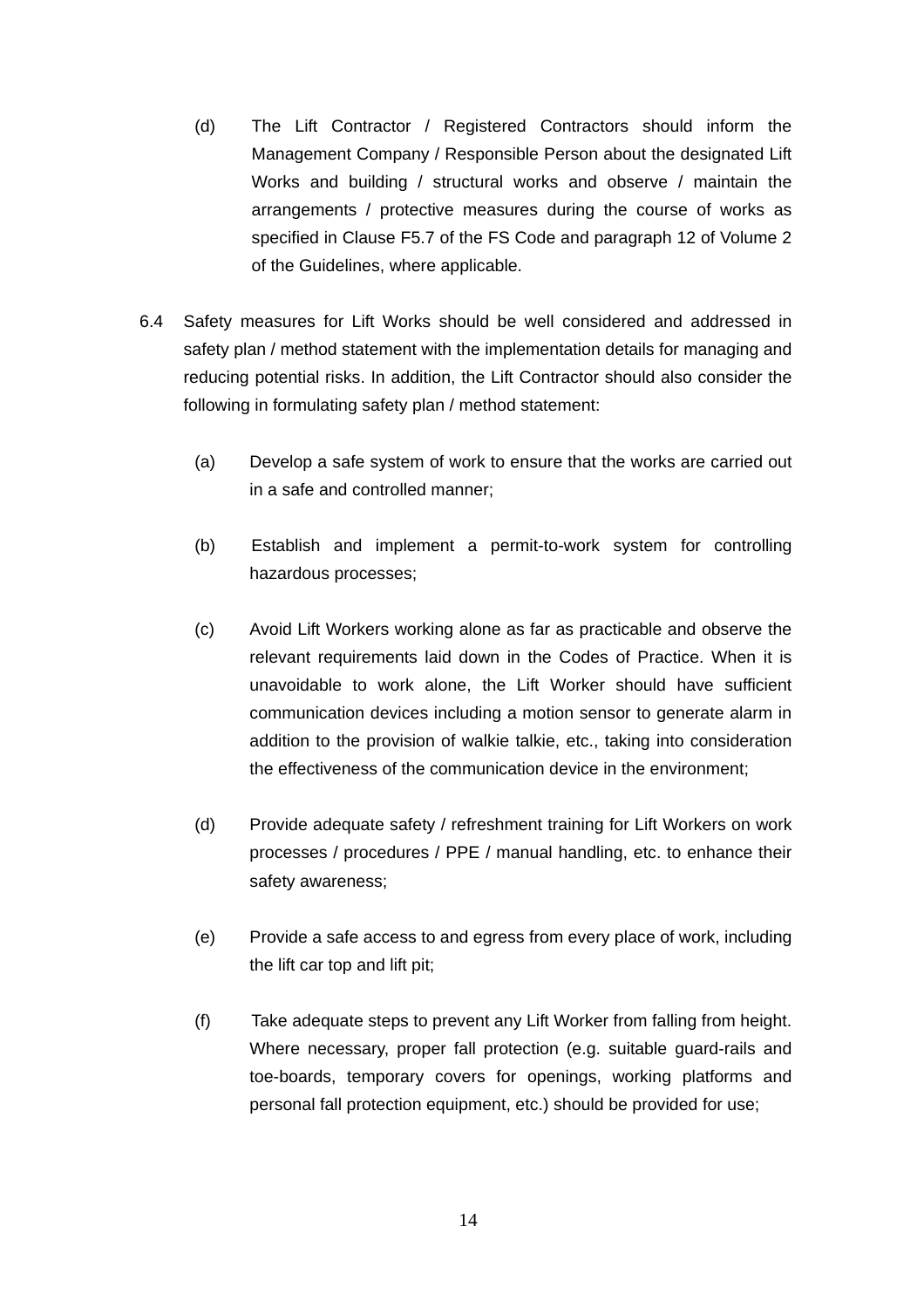- (g) Use proper lifting equipment for hoisting / transportation / positioning of heavy parts / components (e.g. chain block, electric winch, etc.). Lifting equipment shall be checked before use and certified in accordance with the Factories and Industrial Undertakings (Lifting Appliances and Lifting Gear) Regulations, Cap 59J;
- (h) Avoid working on live electrical equipment. Where it is unavoidable, proper protection and control measures (isolation, insulation, use of protective gloves / mat, etc.) should be adopted; and
- (i) Use proper PPE as specified by relevant ordinances, regulations, codes of practices and guidelines. When the work involves the use of chemicals, suitable PPE should be readily available for use. In addition, every container holding chemicals should be properly labeled and all used / waste chemicals should be properly disposed.
- 6.5 The safe plan should be reviewed whenever there is a substantial change in working environment, working method or risk assessment.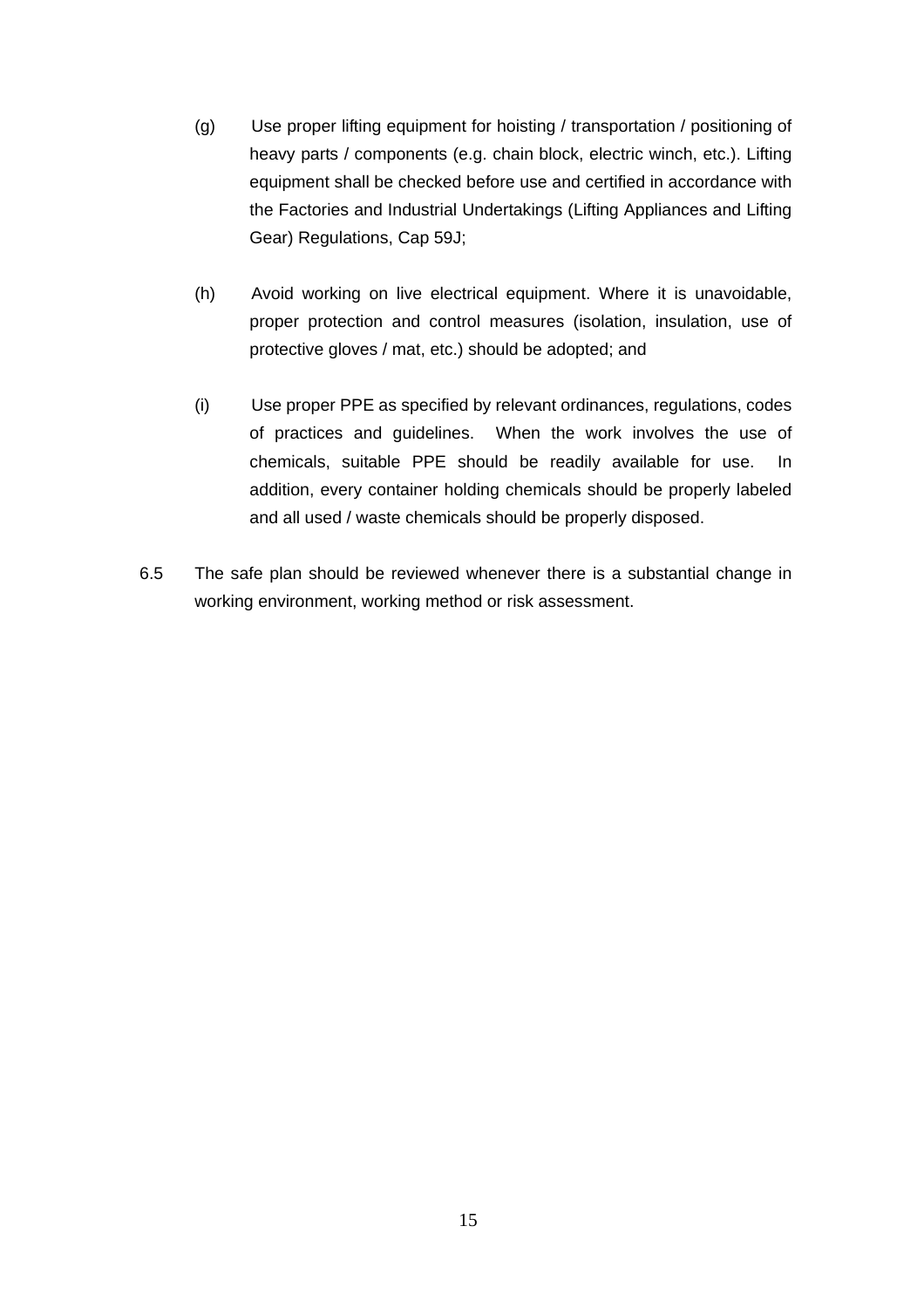# **7. Risk Assessment and Method Statement**

- 7.1 Risk assessment is a systematic and comprehensive examination to identify any potential hazards associated with Lift Works, to decide who might be harmed and how. It is also to evaluate the risks and decide on the necessary precautions for elimination / mitigation of the risks, to record the findings and to review the assessment. It should be revised and reviewed whenever necessary.
- 7.2 Before the commencement of Lift Works of a contract, the Lift Contractor should appoint a Competent Personnel to conduct an initial site safety assessment to establish necessary precautions for ensuring the safety and health of persons at work.
- 7.3 For Lift Alteration Works or other Lift Works carried out inside a lift shaft involving different contractors / parties, the Lift Contractor should line up a risk assessment team comprising a Competent Personnel and site managerial representatives from relevant contractors / parties to participate in the risk assessment. The Lift Contractor should consult a Registered Safety Officer for completeness of the risk assessment process and the report should be endorsed by a Project Manager / Engineer of the Lift Contractor.
- 7.4 Upon completion of the risk assessment, it should be properly recorded and communicated to the contractors / parties concerned. Safety measures required by the risk assessment should be implemented to ensure the safety and health of those parties involved.
- 7.5 The risk assessment should be regularly reviewed. If there is any significant change to the Lift Works concerned, re-assessment should be made to mitigate the risks.
- 7.6 A method statement for the Lift Works should be prepared, taking into consideration all safety measures from the risk assessment report. The precautionary measures should be disseminated to all relevant parties to ensure that they are properly understood and followed.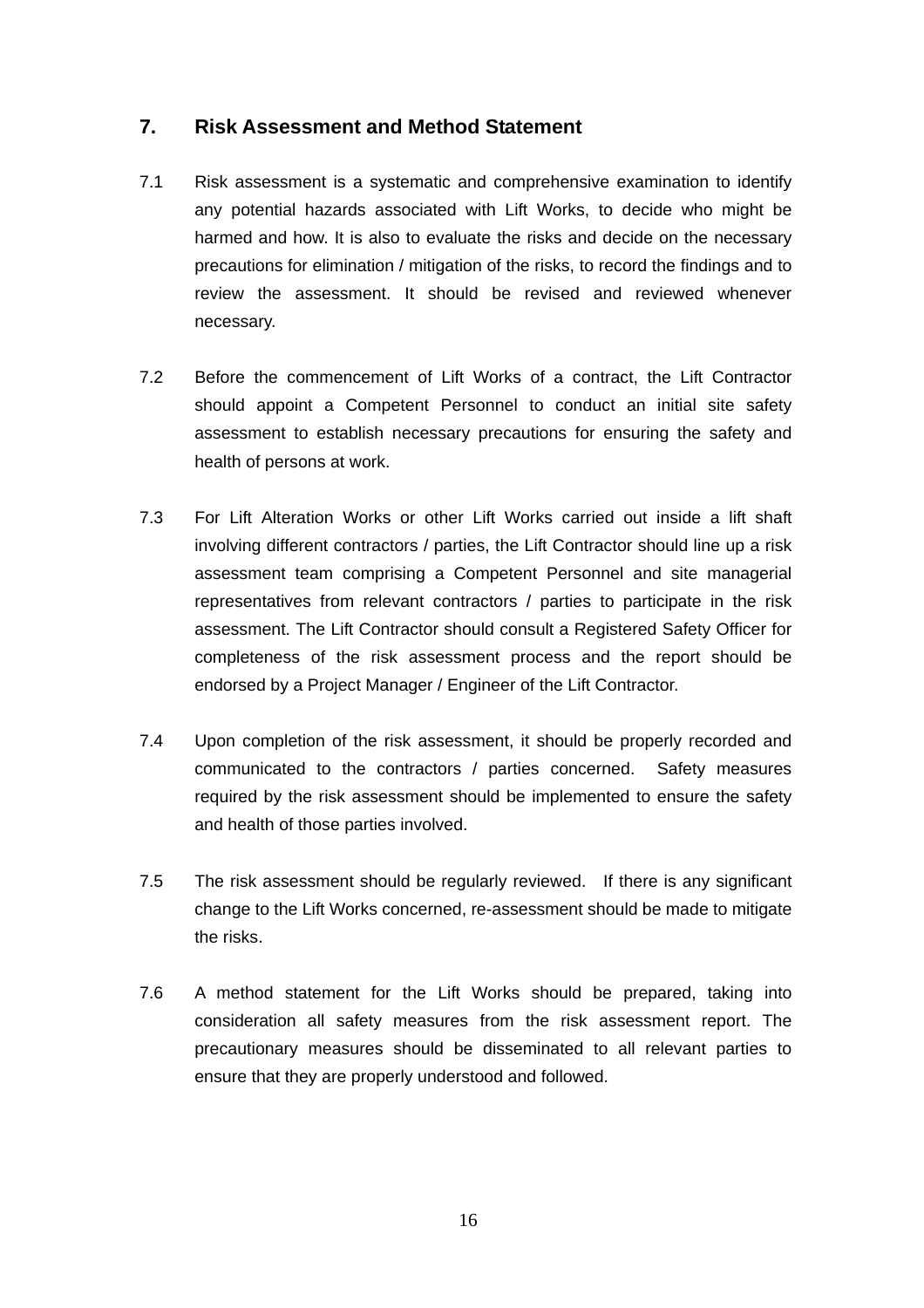- 7.7 The table in Annex B shows the common types of hazards typically encountered in the following lift works:
	- (a) Lift Maintenance Works;
	- (b) Main Rope Replacement (1:1 Roping Mid Rise); and
	- (c) Lift Major Alteration Works.
- 7.8 The hazards as mentioned in Annex B are by all means not exhaustive and the Lift Contractor should review the actual site situation when developing their own risk assessment.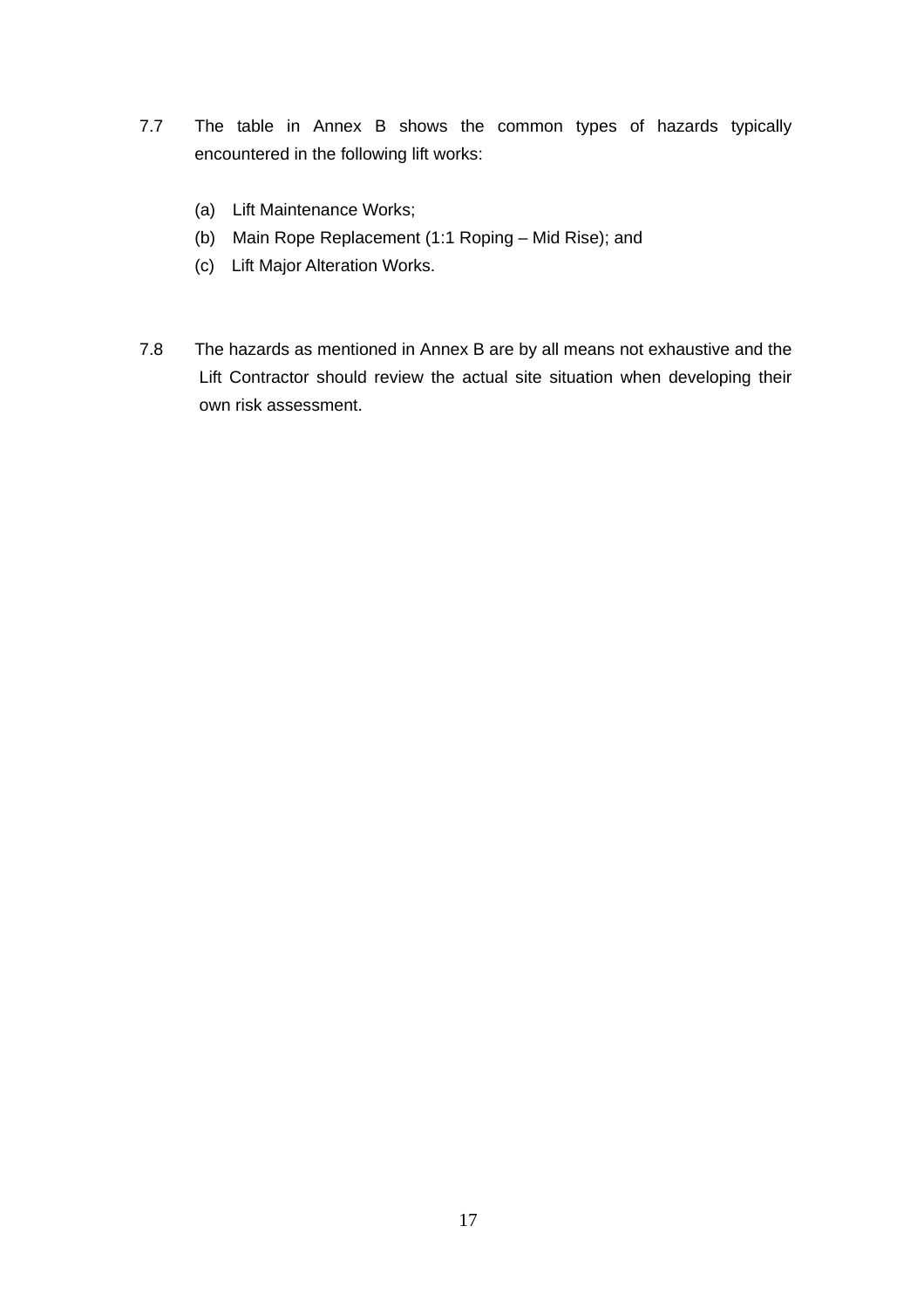# **8. General Precautions for Lift Works**

To ensure the safety and health of workers engaged in Lift Works, the Lift Contractor should implement general precautionary measures and pay attention to the following issues:

- (a) Work inside lift pit;
- (b) Work inside lift shaft;
- (c) Work on lift car top;
- (d) Work inside lift machine room;
- (e) Lifting operation;
- (f) Hot work; and
- (g) Safe use of electricity.

#### **8.1 General Precautions**

- 8.1.1 Lift Works are essential to keep lifts in safe working order. The Lift Contractor has the responsibility for ensuring the safety and health of Lift Workers carrying out the works and occupants / users of the building. To proper discharge this duty, the Lift Contractor should:
	- (a) conduct a site specific risk assessment to identify fire, safety and health hazards associated with the works, formulate and implement necessary safety measures, including relevant method statements for implementation of safety measures, and provide suitable equipment and tools, including personal protective equipment, for carrying out the works;
	- (b) make reference to the relevant provisions in this Volume as well as Volumes 1 and 2 of the Guidelines for safety of Lift Workers, occupants and other personnel;
	- (c) refer to the provisions in paragraph 9.7 if the works involve new, relocation or alteration of lift shaft openings;
	- (d) maintain all fire safety measures in the occupied building to ensure the safety of the occupants at all times;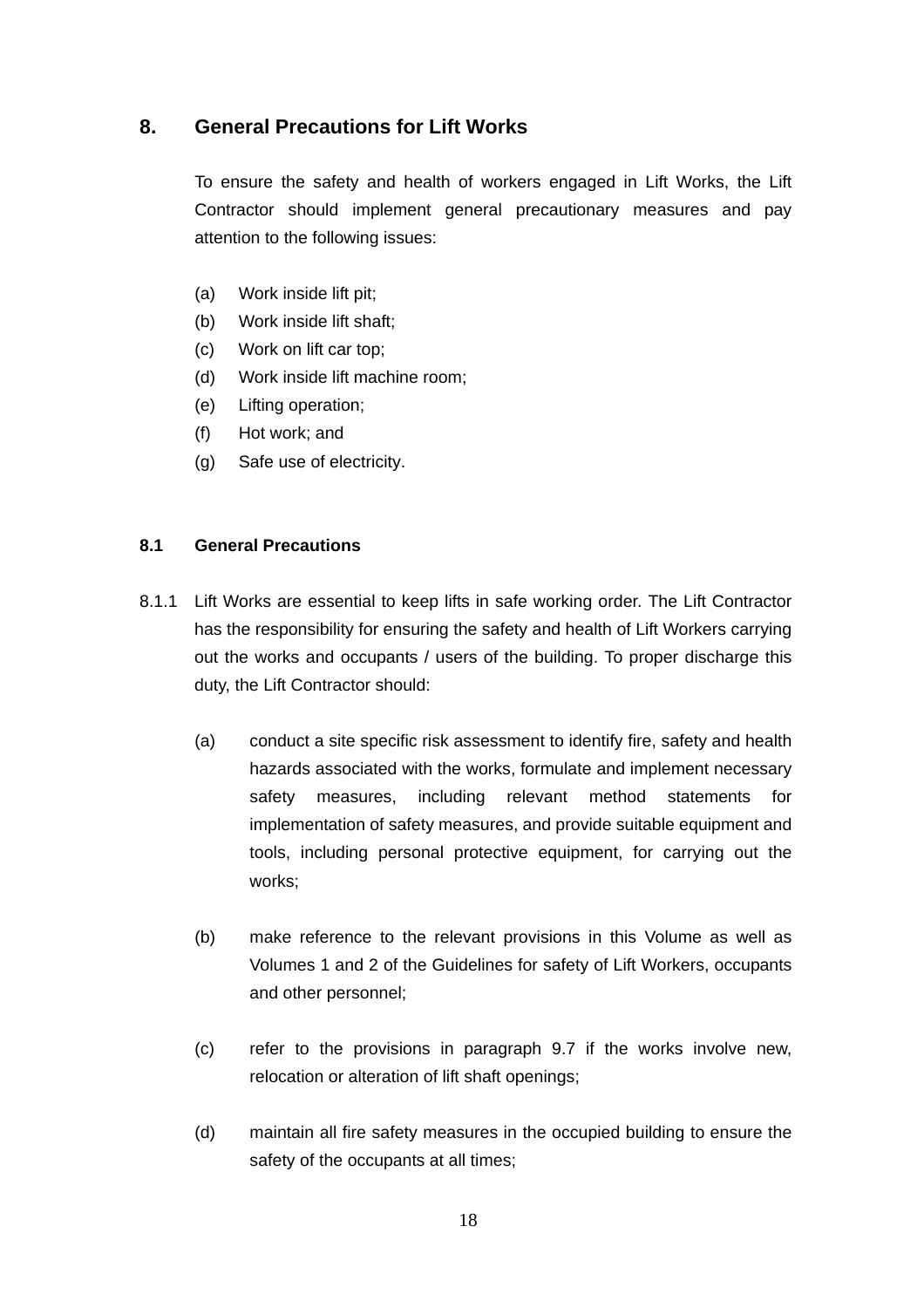- (e) if alteration / modification has an implication to the fire safety requirements, for example fire doors, in the occupied building prior to the commencement of any Lift Works, advice from AP should be sought to confirm if the proposed works comply with the requirements stipulated in the FS Code and if approval from the BA is required before the commencement of the related alteration / modification;
- (f) provide adequate training and specific instructions to Lift Workers for them to carry out the works properly and in a safe manner;
- (g) provide Lift Workers with all the necessary information, including relevant layout drawings, method statements, and corresponding manuals issued by the lift manufacturer;
- (h) supervise the works to ascertain that safety measures are taken and instructions are followed by the Lift Workers;
- (i) employ sufficient number of Lift Workers who are competent to carry out the works;
- (j) ensure that necessary plant, equipment and tools are properly maintained and are available for immediate use; and
- (k) ensure that an effective communication means is provided for Lift Workers during the works.
- 8.1.2 The Lift Contractor in discharging his duty in lift shaft works should make reference to relevant legislation, codes of practice and guidelines. For example, the Code of Practice for Safety at Work (Lift and Escalator) issued by the Labour Department, and the Code of Practice for Lift Works and Escalator Works issued by the Electrical and Mechanical Services Department.
- 8.1.3 For the Lift Works and associated building works, in order to inhibit the spread of fire between floor compartments through the lift shaft and openings, fire separation integrity of the lift shaft should be maintained at all times according to Clause F5.7 of the FS Code.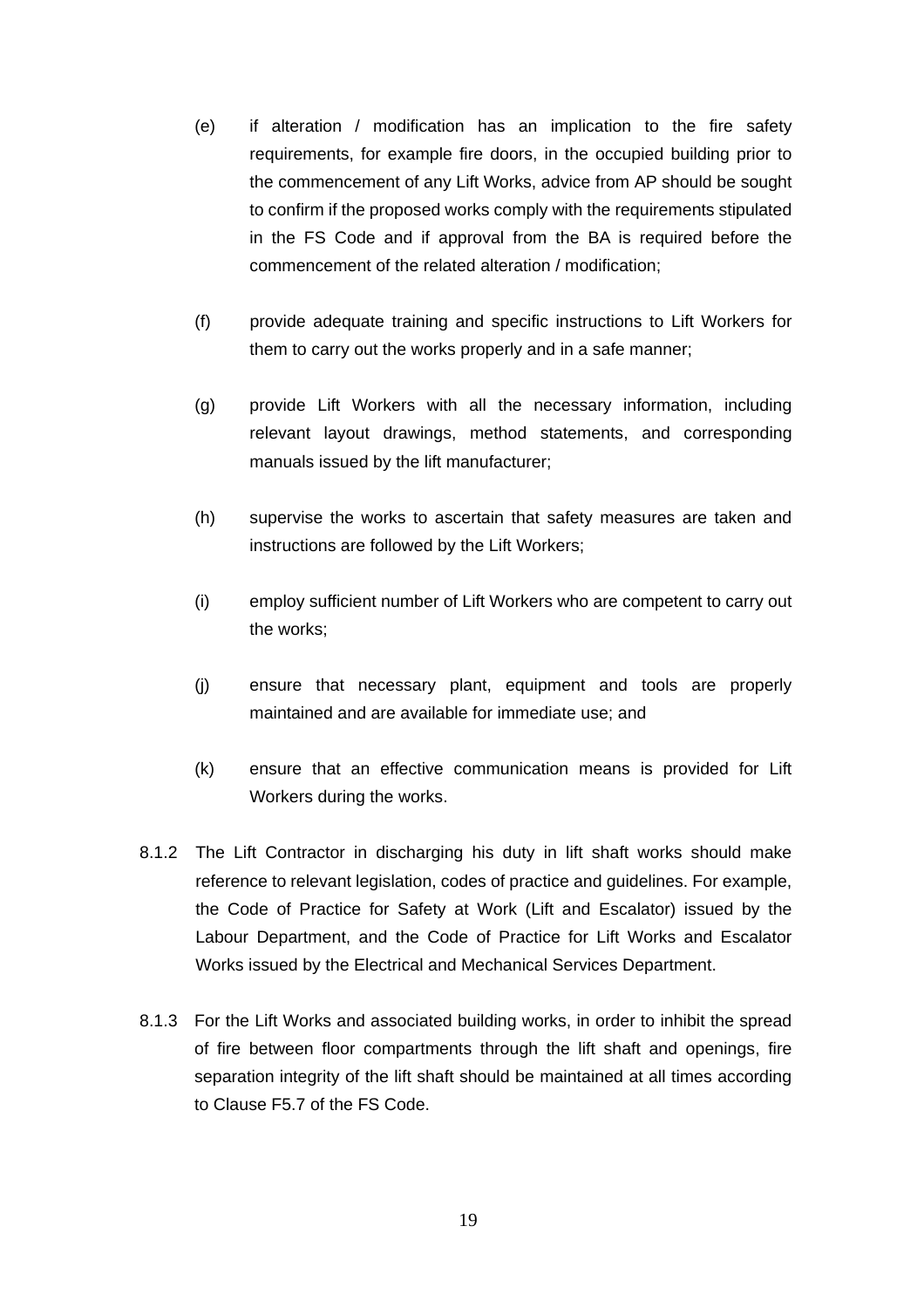- 8.1.4 Use of volatile organic compounds (VOC) during Lift Works should be properly controlled. To avoid health hazards to Lift Workers, the Lift Contractor should ensure that adequate ventilation is provided and maintained at the workplace. In addition, the Lift Workers involved should be provided with suitable respiratory protective equipment and effective supervision should be taken to ensure that the equipment is used properly. As far as practicable, VOC should not be used in enclosed areas. For flammable VOC, the requirements related to hot work as stipulated in paragraph 8.7 should also be observed.
- 8.1.5 Lift Workers have the general duty of care for their own safety at work as well as for others. Lift Workers should carry out work in accordance with the instructions of the Lift Contractor or their supervisors, and should follow closely the safe practices and any emergency procedures that have been set down. Before conducting any work, Lift Workers should:-
	- (a) understand their own duties at work;
	- (b) follow the instructions and take heed of the information provided to them;
	- (c) inform the Lift Contractor or their supervisors if the works being or to be carried out are unsafe or beyond their capability; and
	- (d) check their tools and equipment, and report to their supervisors of any defects or abnormalities found.

#### **8.2 Work inside Lift Pit**

- 8.2.1 The Lift Contractor should ensure the following safety measures in place before the commencement of work or during execution of work, as appropriate, inside a lift pit:
	- (a) The stopping device (emergency stop) of the lift should be suitably tested for its effectiveness. To test the functionality of the stopping device, the manufacturer's manual should be followed. Where more than one car stopping devices are fitted, each of these should be checked independently;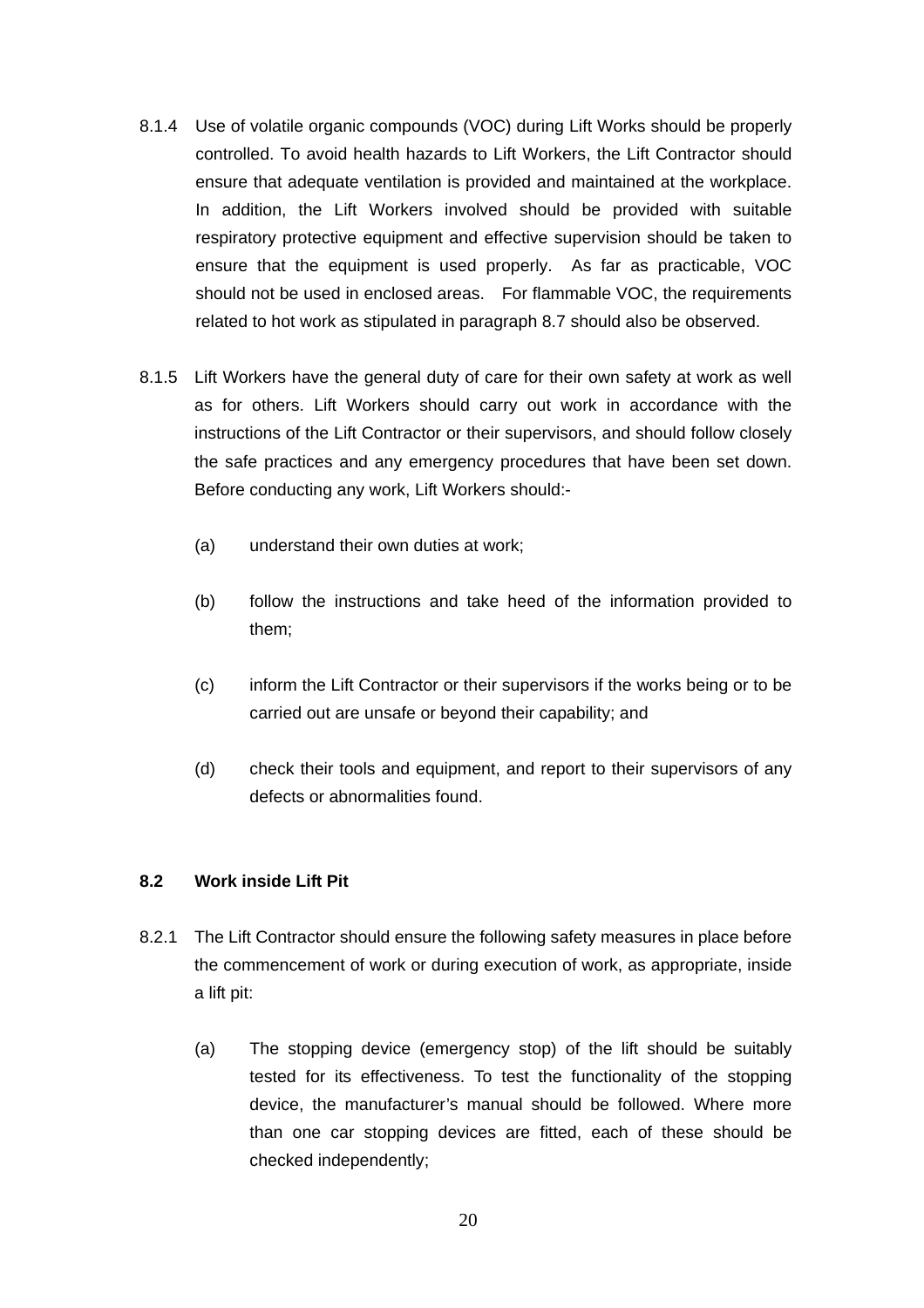- (b) Counterweight screen of an appropriate height above the lift pit floor should be provided with a safe sign prominently displayed to warn the Lift Workers concerned of the hazards created by descending counterweight;
- (c) Adequate lighting and ventilation should be provided. Lighting for working in the lift pit should be switched on when Lift Workers are working inside the lift pit. For emergency purpose, portable torches or emergency lights should be provided to lift workers working inside the lift pit;
- (d) The lift pit should be kept clean and dry to prevent any slipping hazard. No Lift Worker or any other person is allowed to carry out works in a lift pit with standing water;
- (e) Safe access to and egress from the lift shaft openings should be provided;
- (f) If Lift Workers need to access to the lift pit via the lowest landing, suitable precautions such as the following should be taken to keep the lift car stationary:
	- actuate the stopping device located near the landing door at the lowest floor;
	- actuate the stopping device located at the car top; or
	- switch off the main power supply to the lift.





(g) Suitable barriers with warning signs should be erected in front of the landing doors of the lowest floor and inside the lift car to prevent any person from getting close to the working area, falling into the lift pit or entering the lift car;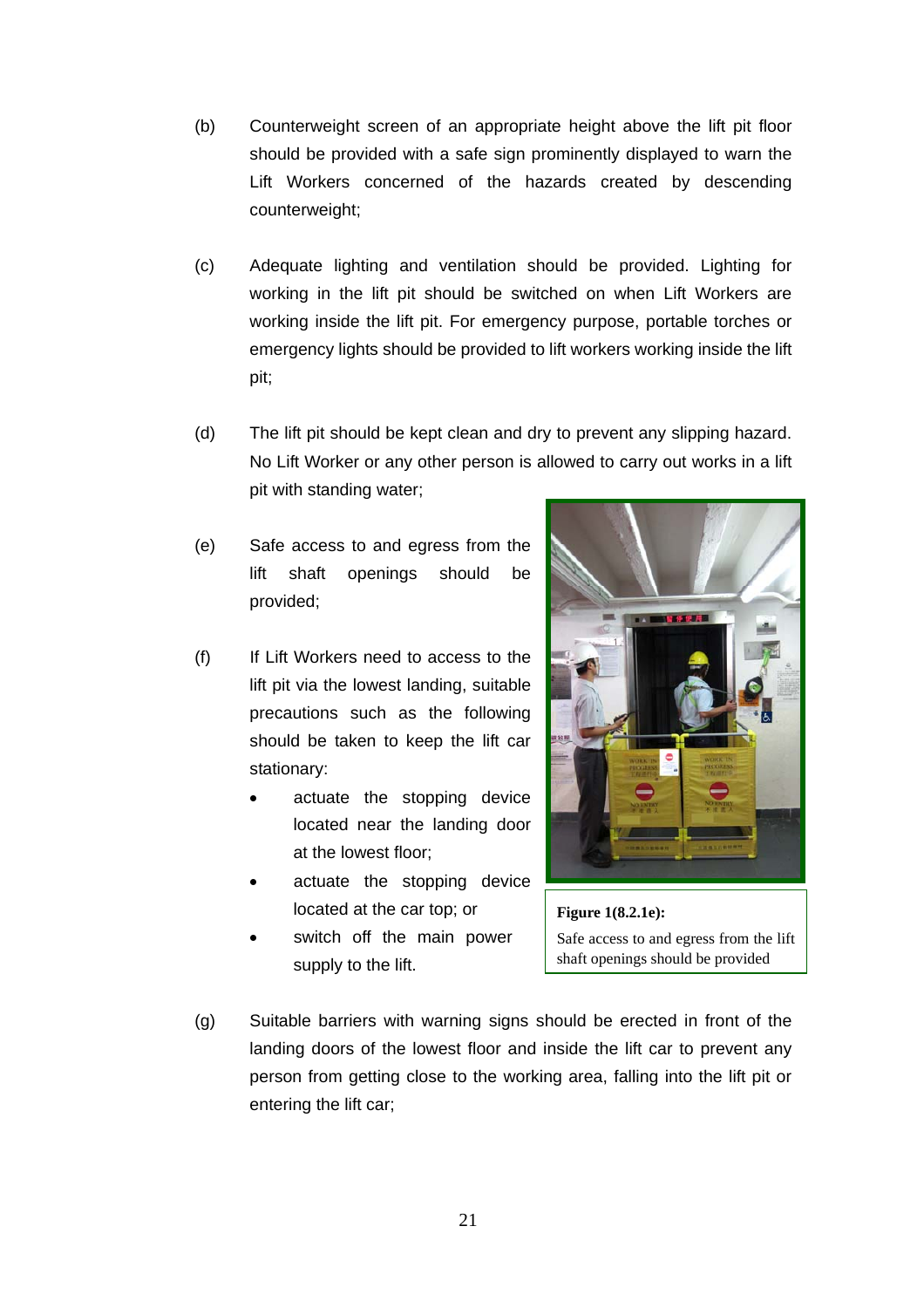- (h) Before carrying out any work in the lift pit, Lift Contractor should as far as practicable identify, confirm and demarcate a designated location (safety refuge) at the lift pit that can allow Lift Worker(s) to take cover if the lift car moves towards the lowest landing. Any Lift Worker who works in the lift pit should know this designated location and should try to stay at that location during execution of the work as far as possible;
- (i) The stopping device located at the lift pit should be activated immediately once inside the lift pit;
- (j) Direct and effective communication between the Lift Worker(s) staying in the pit and the Lift Worker(s), if any, on the lift car top should be ascertained before the lift car is allowed to be moved. The Lift Worker(s) staying in the lift pit should have priority to give commands for car movement;
- (k) Where the car is at its lowest landing and the underside of the car cannot be safely reached from the lift pit floor, a suitable means should be provided, installed and maintained in the lift pit to provide access to the equipment at the underside of the car. When access is provided by means of a working platform, it shall conform to the requirements under the Construction Sites (Safety) Regulations, Cap 59I;
- (l) Where the space below the car is insufficient to accommodate a rectangular block not less than 0.5 m x 0.6 m x1.0 m resting on one of its faces, or when the works to be carried out involve extended invasive activities such as repairing / replacing / adjusting suspension ropes or chains, sheaves or brakes maintenance inside lift pits, an appropriate restraint device should be provided to prevent any unintended car movement;
- (m) In case of working in the lift pit of a hydraulic lift, the restraint device should be set in place to keep the lift car or platform stationary in position; and
- (n) When leaving the lift pit, the stopping device as well as the door blocking device should be reset / removed only if the safe situation is ascertained. It is also needed to ensure that no tools or materials are left in the lift pit.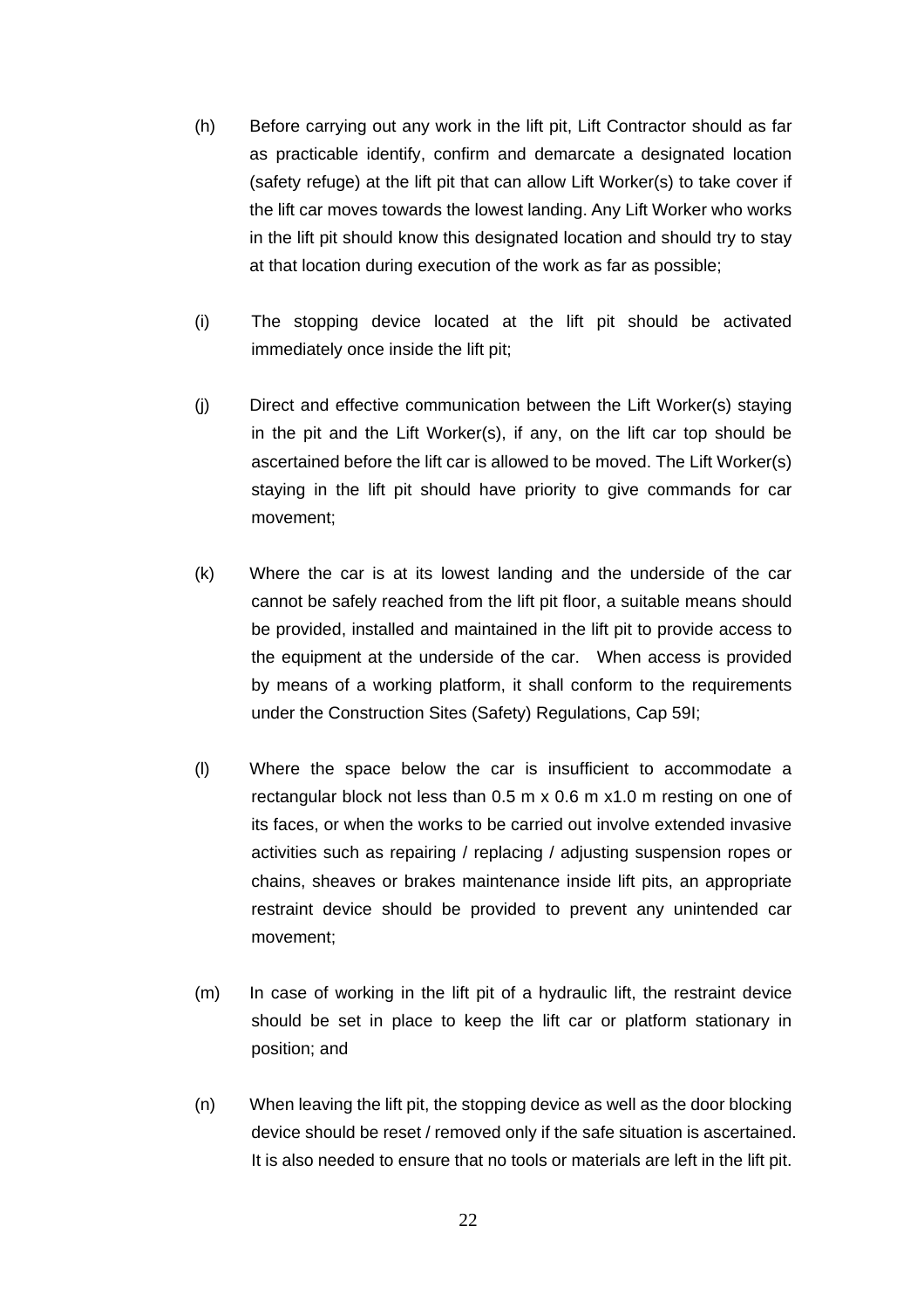8.2.2 Any scaffolding used inside a lift pit should be of non-combustible type.

#### **8.3 Work inside Lift Shaft**

- 8.3.1 The Lift Contractor should ensure the implementation of the following safety measures before work or during execution of work, as appropriate, inside a lift shaft:
	- (a) The number of persons working inside a lift shaft at the same time should be kept to a minimum. A permit-to-work system should be put in place where simultaneous operation by workers of different trades is unavoidable;
	- (b) Suitable entrance protection should be provided for guarding of openings in lift shaft. Barriers with warning notices should be erected in front of the landing doors. Landing doors should not be allowed to remain open any longer than necessary;
	- (c) Safe means of access and egress should be provided as necessary. Fall preventive measures should also be provided to protect Lift Workers working at height;
	- (d) The safe spaces / clearances under the lift car in the pit and safe headroom above the lift car at the car top of its travel should be ascertained before entering the lift shaft;
	- (e) Any temporary works including scaffoldings, formworks, planking and strutting, etc. erected inside a lift shaft during maintenance or replacement works should be constructed of non-combustible materials;
	- (f) The working conditions in the lift shaft including the lift pit should be assessed. Environmental factors including temperature, ventilation, lighting, etc., inside the lift shaft should be assessed in respect of the kind of work to be carried out and confirmed to be suitable before the work is commenced. For emergency purpose, portable torches or emergency lights should be provided to Lift Workers working inside the lift shaft;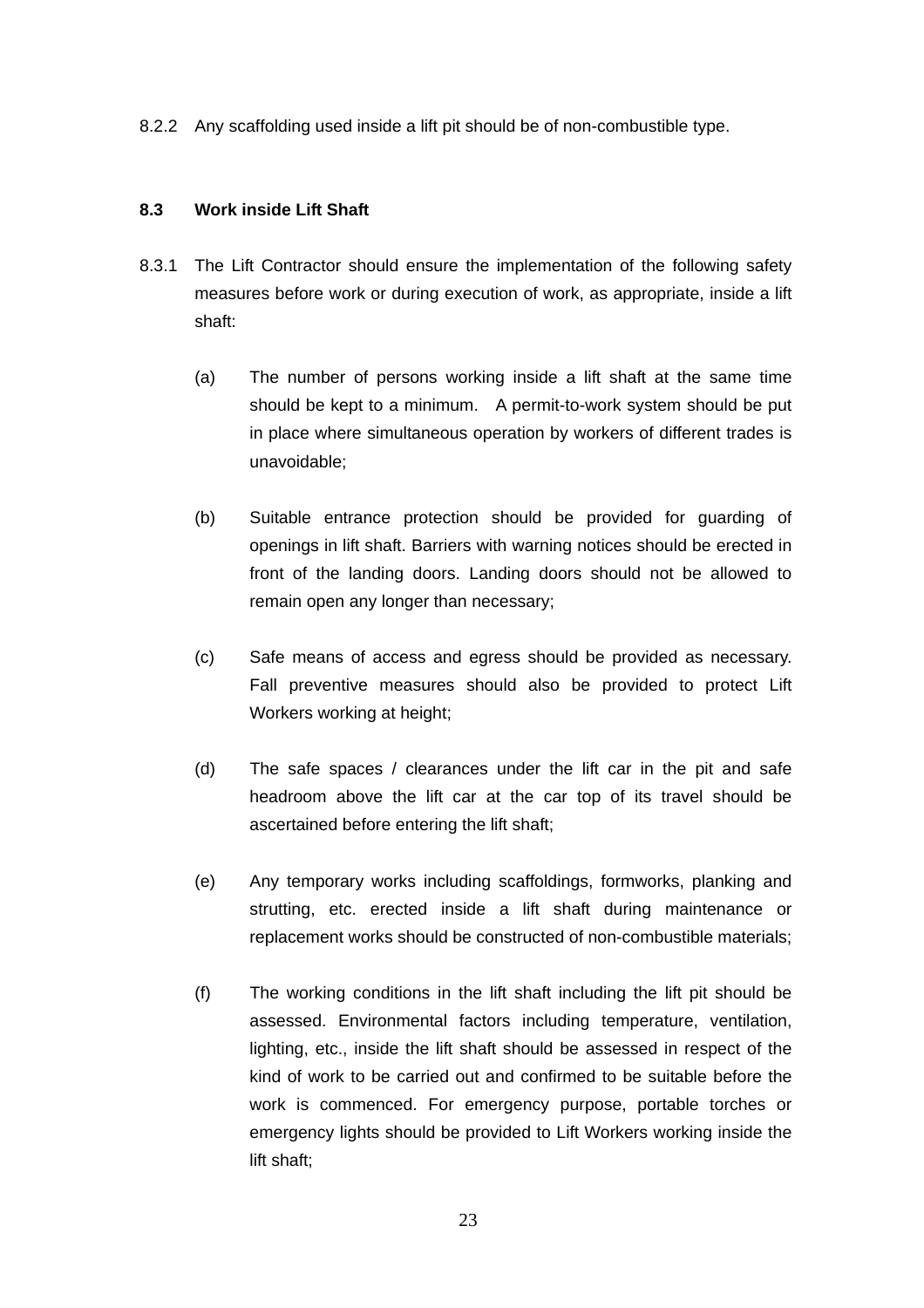- (g) When more than one lift is installed within a common lift shaft, adequate measures shall be taken to prevent trapping hazards;
- (h) Safety devices in the lift shaft including the lift pit and the car top control station should be functioning properly. Especially, the effectiveness of those stopping device and manual control mode switch should be checked before the commencement of any work;
- (i) Any parts and materials used or dismantled should be hoisted or lowered under control. Safe rigging and lifting method, including suitable lifting equipment should be used. Dismantled parts and materials should not be dropped down under all circumstances;
- (j) Working under a suspended load (e.g. a counterweight or a suspension rope under installation) inside the lift shaft should be avoided and adequate safety measures are in place to prevent accidental fall, slipping or displacement of the suspended load;
- (k) For checking the position of the lift car, the landing doors should be opened not more than a clearance of 90 mm in width;



**Figure 2(8.3.1k):**  The landing door should be opened not more than a clearance of 90mm in width for checking the position of the lift car

(l) When landing doors are required to remain open, a proper door blocking device should be fitted in place to mechanically hold the doors in the open position; and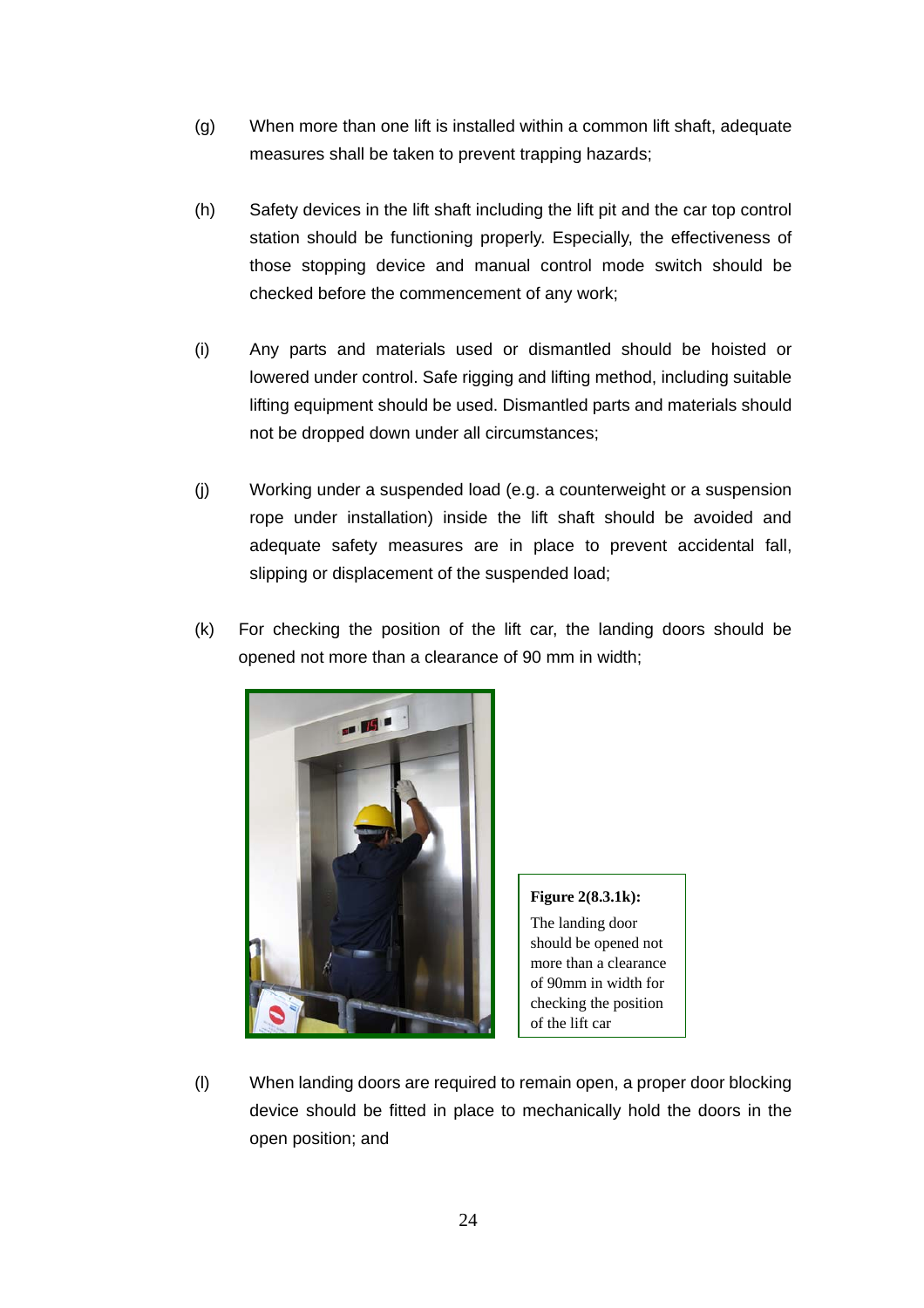- (m) A lift should not be returned to normal operation after completion of work until it has been ascertained that no persons, tools, etc. remain inside the lift shaft.
- 8.3.2 Unauthorised persons should be prevented from entering the machine room whilst Lift Workers are working within the lift shaft.
- 8.3.3 If a guided-SWP is used, design calculations should be carried out to determine the safe working load of the SWP. The SWP should be of good construction. The Lift Contractor should also follow relevant provisions in Volume 2 of the Guidelines, including paragraphs 6.12, 7.21, 7.31, 9.5, 9.7 and 10.5. The requirements of the Compliance Notes for Guided-SWP issued by the Labour Department (LD) should be complied with.
- 8.3.4 If a platform lift is used for the Lift Works, the design and construction should be suitable. The Lift Contractor should also follow relevant provisions in Volume 2 of the Guidelines, including paragraphs 7.22, 9.5 and 10.5. The requirements of the Compliance Notes for Platform Lift issued by LD should be complied with.

## **8.4 Work on Lift Car Top**

- 8.4.1 The Lift Contractor should ensure the following safety measures are in place before and during execution of work, as appropriate, on a lift car top:
	- (a) Control of the lift car should be made by using of the car top control station where inspection operation mode should be used to allow the car to travel at a speed of not more than 0.63 metre/second;
	- (b) Functionalities of the car top stopping device, the car top Inspection / Operation Switch, and the car top control movements in down and then up directions should be checked before carrying out any work on the car top;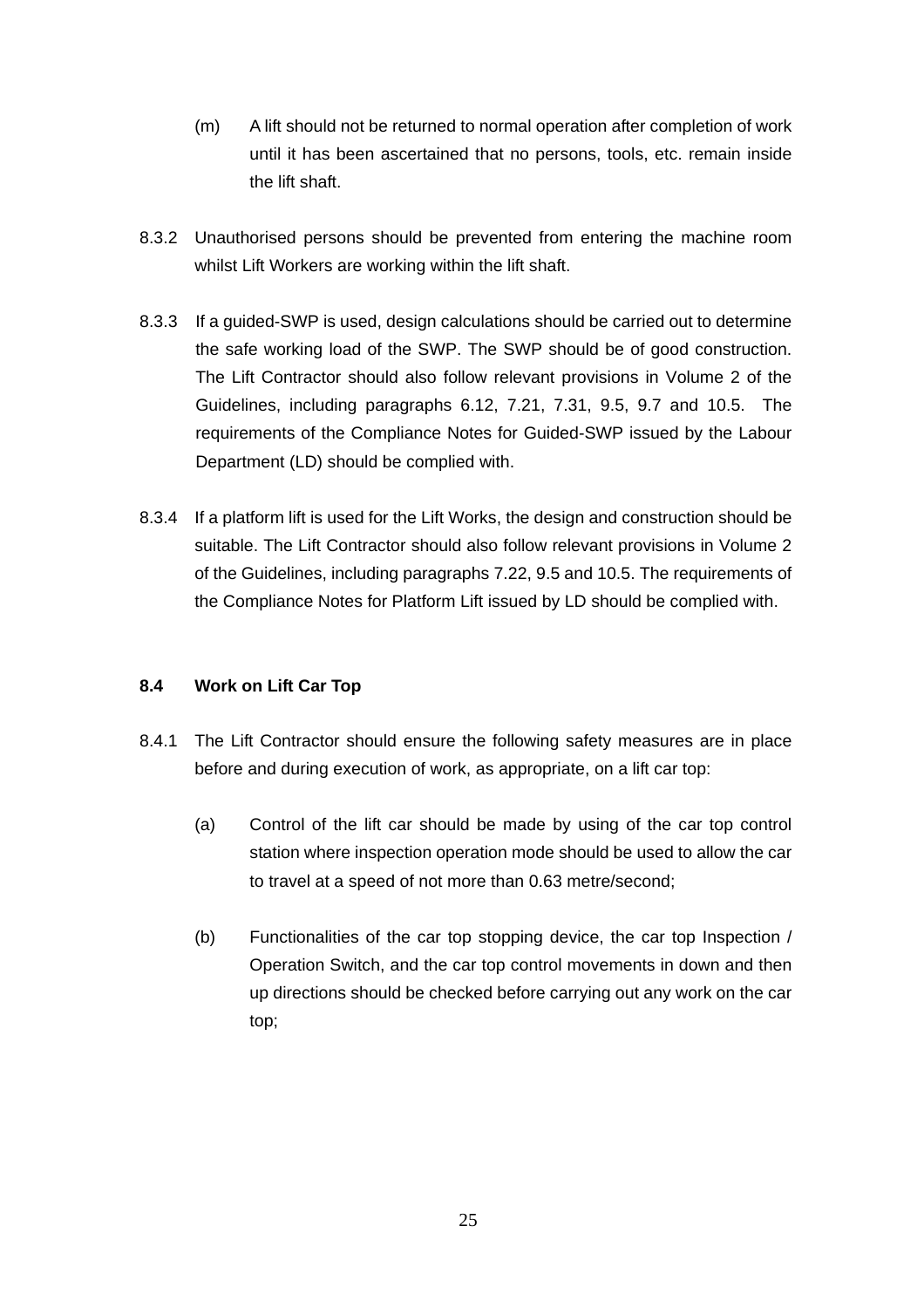(c) Whilst Lift Workers are on the car top of a lift, the lift should only be operated at inspection mode and under no circumstances should the Inspection / Operation Switch be restored to "normal". A switch lock or similar device should be installed to ensure the safety of the Lift Workers. Adequate steps should be taken to ensure that the switch lock or similar device is properly used. The key of the switch lock should not be kept by any one of the Lift Workers on the car top. If it is not reasonably practicable to do so during Lift Maintenance and Repair Works, proper arrangements should be in place to avoid improper use of the switch lock or similar device. For



#### **Figure 3(8.4.1c):**

Whilst Lift Workers are on the car top of a lift, the lift should only be operated at inspection mode with the selector switch locked and under no circumstances should the Inspection / Operation Switch be restored to "normal".

major alterations of lift, the requirements under paragraph 9.1.8(c) should be followed;

- (d) A safe access and egress should be provided and maintained to the lift car top;
- (e) The number of Lift Workers allowed on the car top at any one time should be kept to the minimum. Lift Workers should not access to the car top unless the lift has reached a safe position. They should stand clear away from any moving rope, sheaves or other moving objects. When more than one Lift Worker is on the car top, all movements of the lift should be clearly communicated to all lift workers concerned;
- (f) Adequate lighting should be provided. Lift Workers should confirm adequate lighting is available on the car top area before any work activity;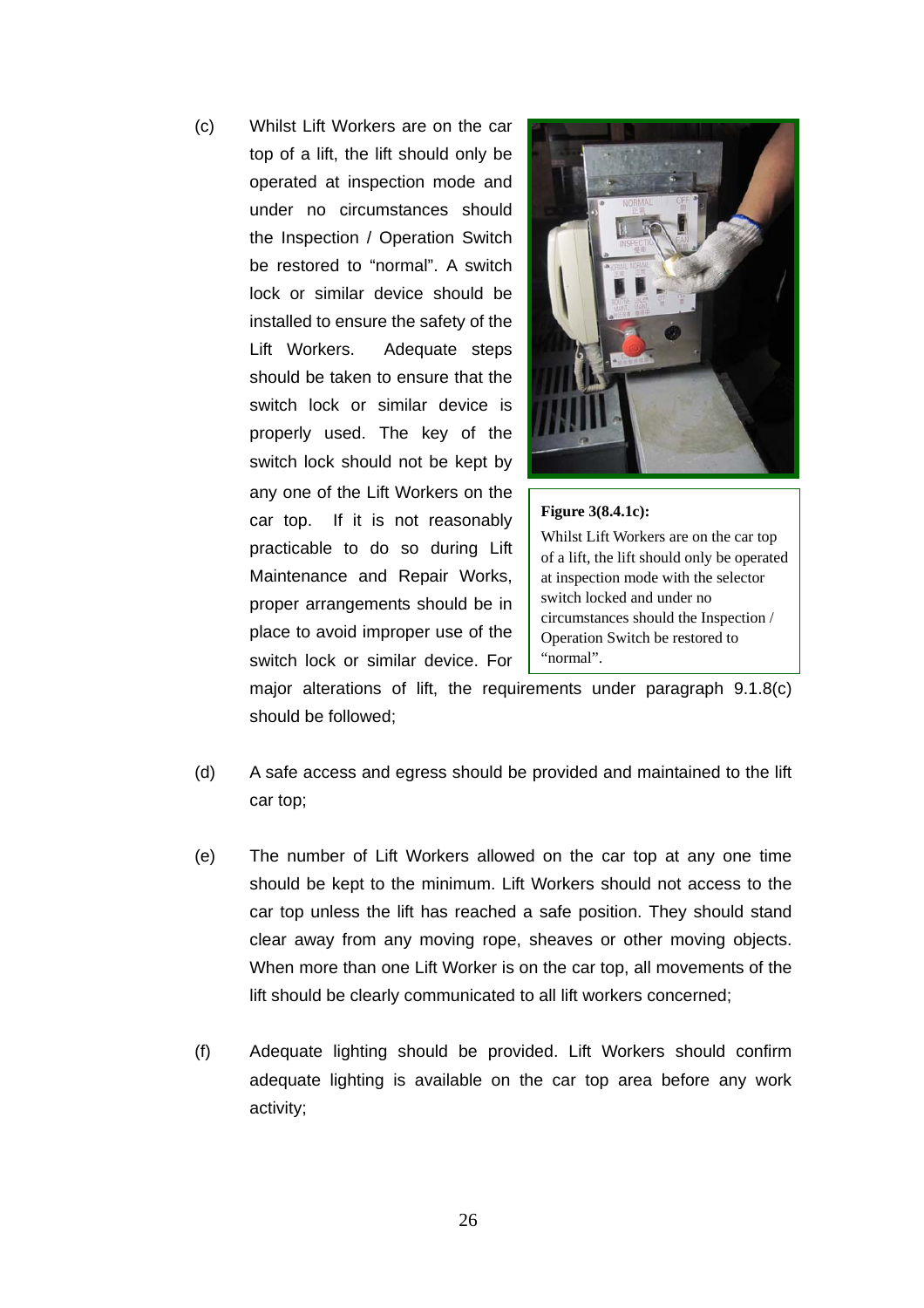- (g) Measures should be taken to prevent trapping hazard. Among other things, foothold should be provided on the lift car top as far as practicable;
- (h) Where there is a fall hazard from the car top, an appropriate vertical screen, a suitable horizontal extension of the car top, or proper guard-rails and toe-boards should be installed. Such screens, extensions, guard-rails and toe-boards should be sufficiently strong and secure;
- (i) The car top should be clean, free from oil and grease, and structurally sound. Standing on the emergency exit cover of the lift car is prohibited unless it is rigid enough for the purpose;
- (j) Communication protocol should be established and followed for Lift Workers working on the car top. All Lift Workers on the car top should understand the plan and procedures for the car movement in the works;
- (k) Whenever the car is stationary, the stopping device should be actuated and;
- (l) When not in use, the portable service lamp on top of the lift car should be switched off and properly placed on a hanger which is away from any flammable substance, for preventing accidental ignition by the lamp.









Good Practice Bad Practice

**Figure 4 (8.4.1l):**  The portable service lamp on the top of lift should be properly placed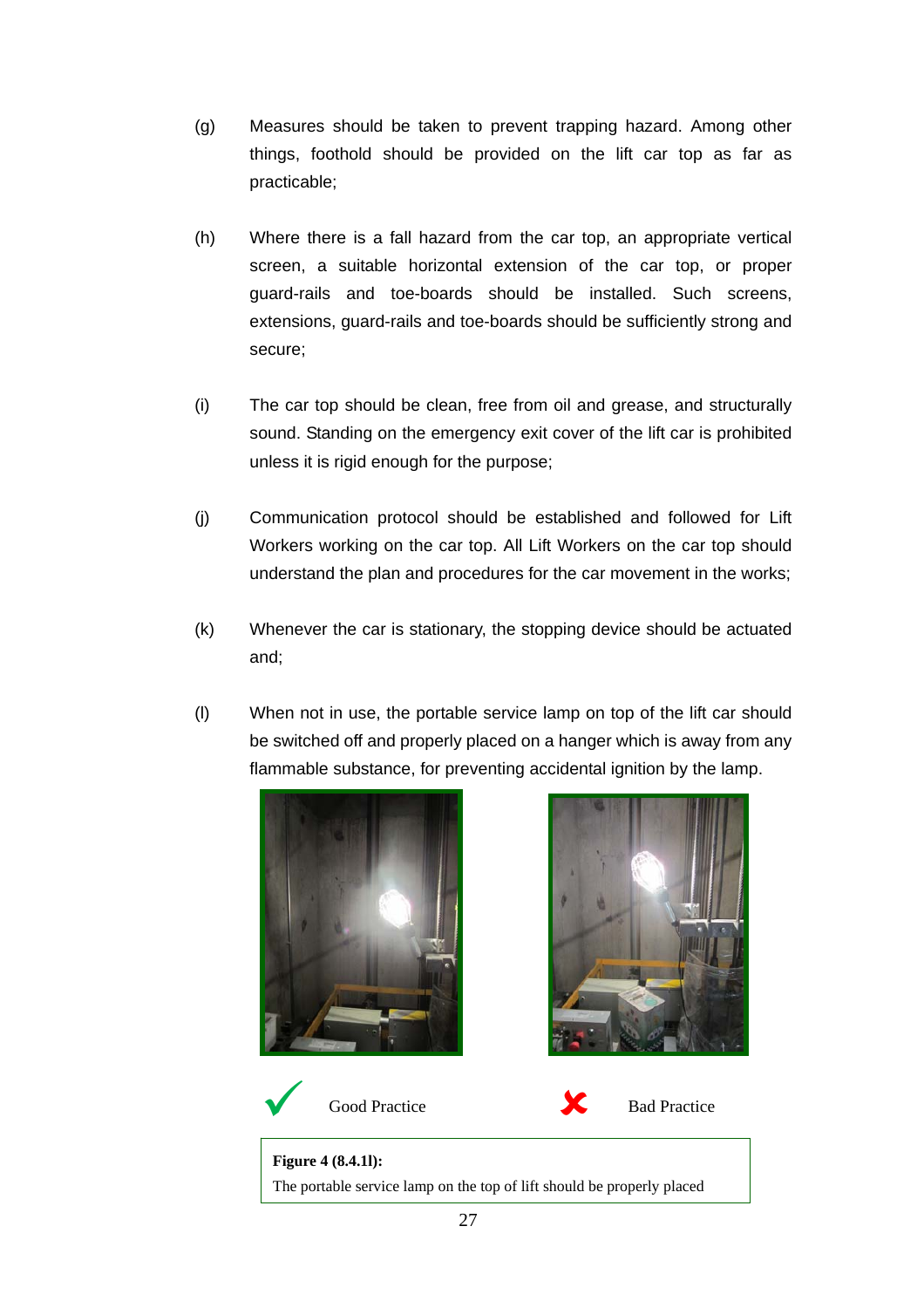#### **8.5 Work inside Lift Machine Room**

- 8.5.1 The Lift Contractor should ensure the following safety measures are in place before and during execution of work, as appropriate, in lift machine room. Access to Lift Machine Room should be:
	- (a) A safe access to and egress from every place of work inside the machine room, such as proper stairs, should be provided and maintained;
	- (b) Where a fixed access ladder of 3 metres or more is installed, it should be fitted with a suitable fall arresting device or suitable safety hoops. The spacing between rungs of the hoops should be at intervals not exceeding 1 metre. The lowest safety hoop should be installed at a height not exceeding 2 metres above the ground and the highest safety hoop should be installed 1 metre above the upper end of access and egress; and
	- (c) Passageway should be unobstructed and the floor surfaces should be non-slippery. Adequate measures should be taken to prevent any tripping hazards.



**Figure 5(8.5.1c):**  Passageway should be unobstructed and the floor surfaces should be non-slippery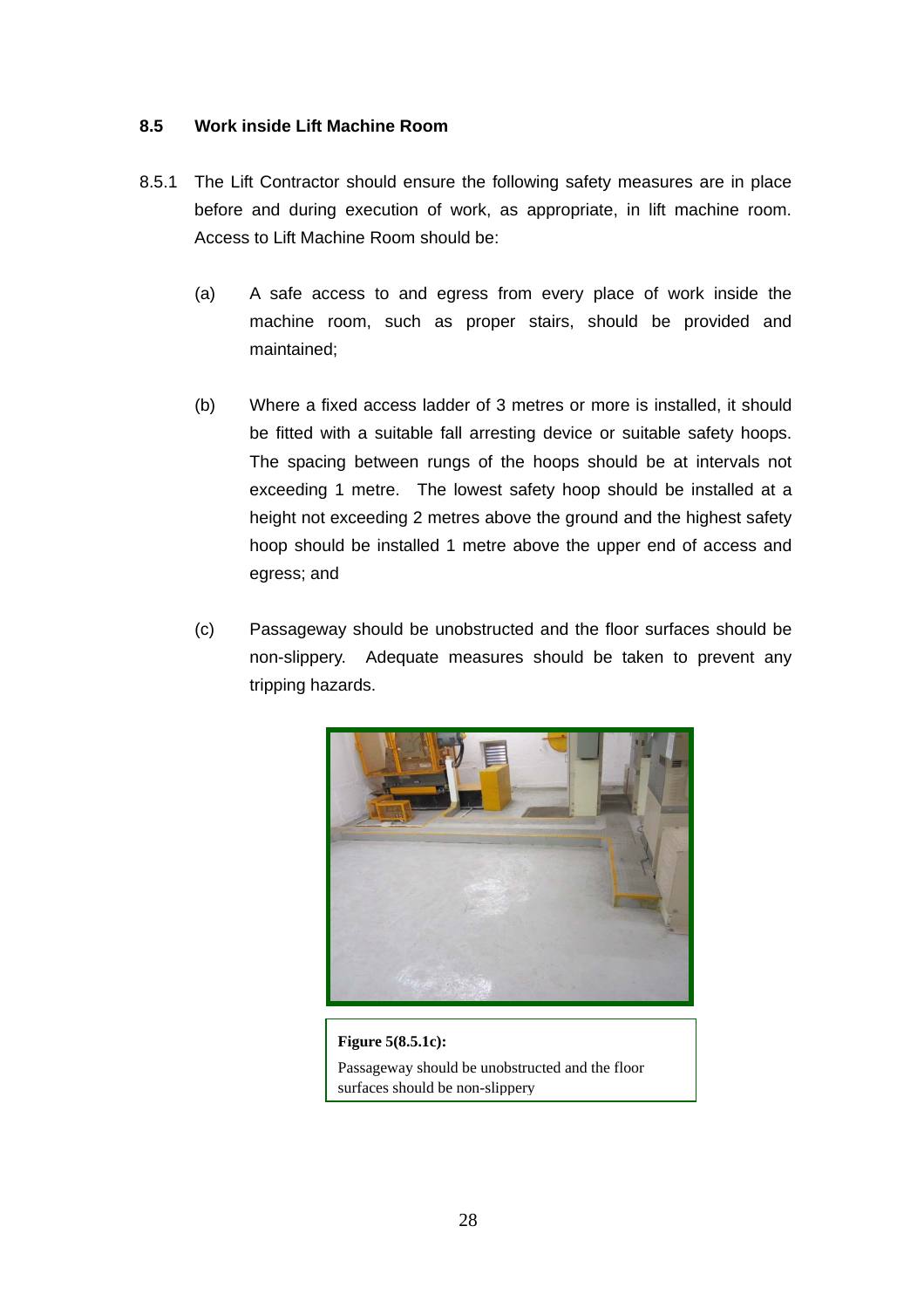- 8.5.2 Working Safety in Lift Machine Room
	- (a) All Lift Workers working within a machinery space or pulley room should abide by all relevant safety signs;
	- (b) All lift machine room door(s) should be locked at all times when unattended during the works to prevent intrusion by other persons;
	- (c) Adequate ventilation and lighting should be provided in the lift machine room;
	- (d) Working platforms at height should be guarded with suitable guard-rails and toe-boards to prevent fall;



**Figure 6(8.5.2d):**  Working platform at heights should be guarded with suitable guard-rails and toe-boards

- (e) The lift should be rendered inoperative as far as practicable before any inspection, cleaning, oiling or lubrication of wire ropes and moving parts. If it is impracticable to do so, adequate safety measures should be taken to prevent injury;
- (f) All dangerous parts of the machine, the whole lift installation and machines nearby should be effectively guarded to prevent injury to Lift Workers carrying out the Lift Works. As far as practicable, guards with a viewing window should be fitted for ropes or pulleys inspection. The protection guard should be reinstated immediately once the maintenance or repair work for the dangerous part of any machinery is completed;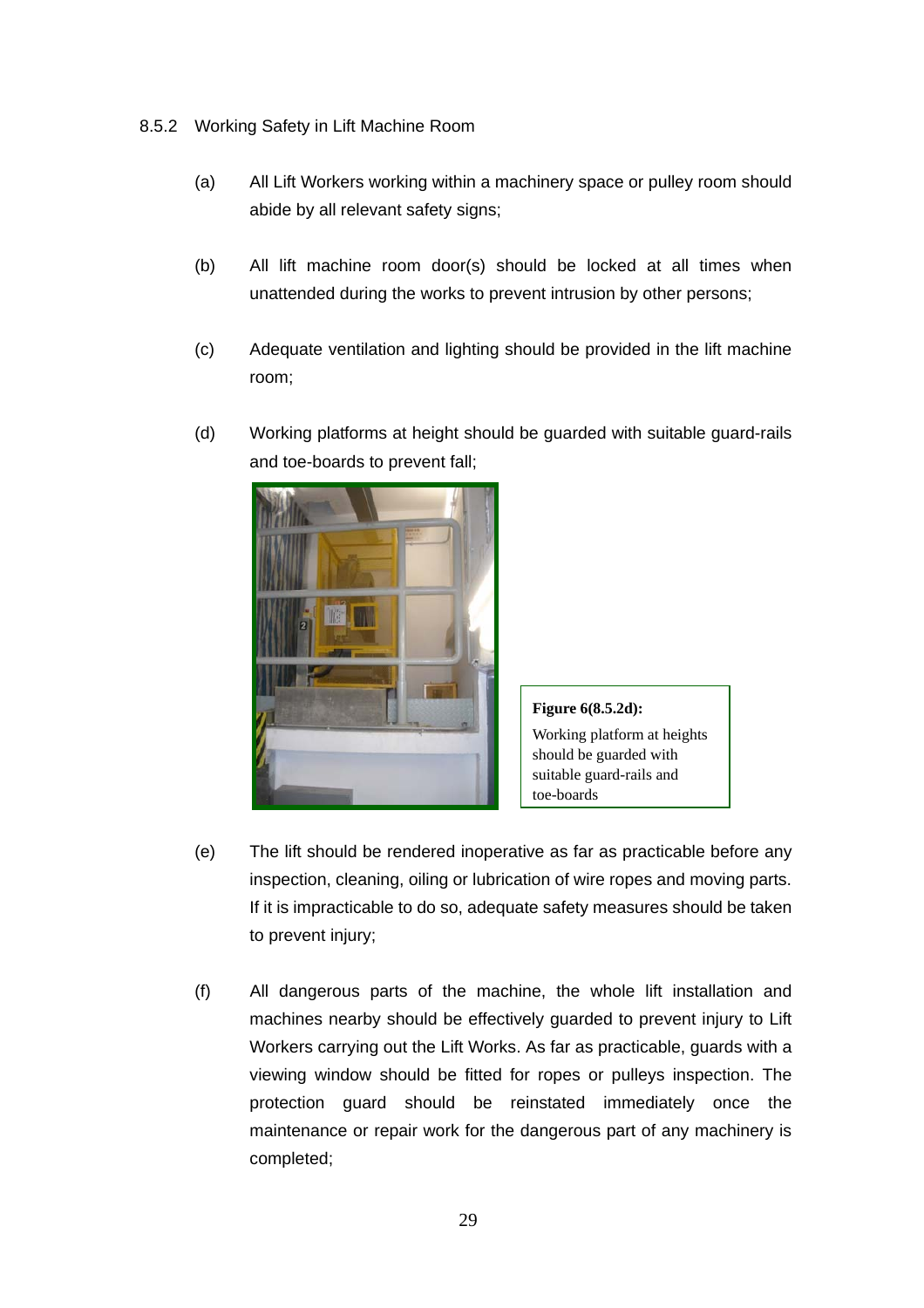

- (g) No work should be carried out on machinery while it is in motion or which is capable of intermittent motion. If it is not practicable, the Lift Contractor should provide other protective measures to prevent Lift Workers from injury;
- (h) Risk assessment for manual handling operation should be carried out. Suitable lifting equipment should be provided for raising, lowering or suspension of heavy machine parts, materials and equipment; and
- (i) The floor of the machine room should be non-slippery and measures should be taken to prevent any tripping hazards.
- 8.5.3 Controlling Electrical Hazards in Lift Machine Room
	- (a) No work should be carried out on or close to any live electrical equipment that electric shock danger is foreseeable. If this is unavoidable, adequate precautions such as wearing of suitable insulated gloves and boots, etc. should be taken to avoid electrical hazards. Also, the work should only be conducted by workers with adequate qualification and experience on electric work, and with adequate guidance / warnings and supervision given to the workers. Working alone in this situation is not recommended;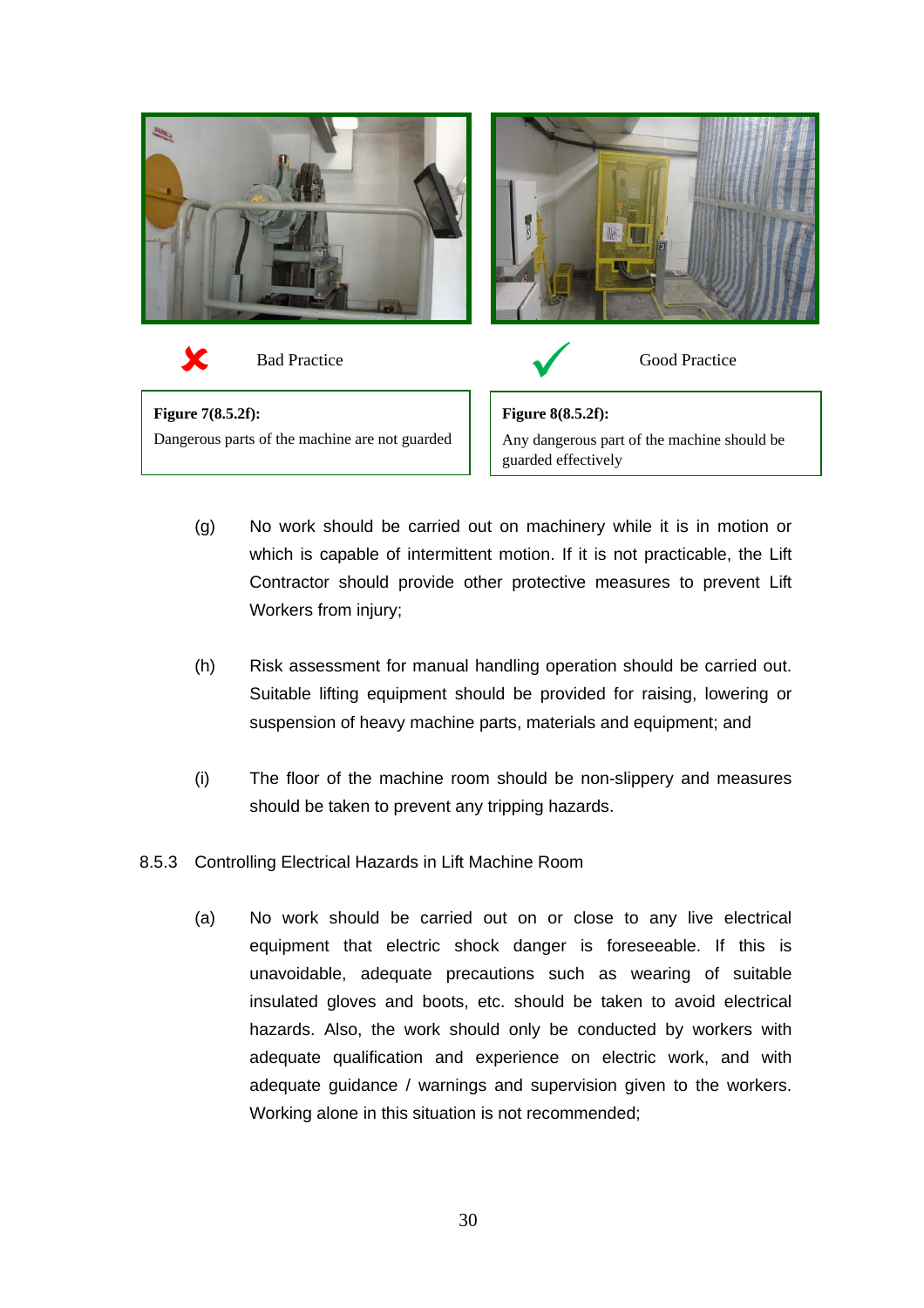- (b) Suitable guards or other forms of protection should be installed to isolate electrical parts to reduce the risk of electrical shock by electrical parts inside the lift control panels;
- (c) Lockout and tagout procedure should be devised and implemented as appropriate to isolate the source of electrical energy; and
- (d) Electric shock treatment notices should be prominently displayed in the lift machine room.



**Figure 9(8.5.3c):** Source of electrical energy to be properly isolated with lockout/ tagout

#### **8.6 Lifting Operation**

- 8.6.1 The Lift Contractor should prepare a lifting plan to define the rigging method applied to each machine part, material and equipment to be hoisted for the Lift Works. Properly designed, installed and maintained lifting equipment should be provided for conveying machine parts, material and equipment.
- 8.6.2 Any lifting appliances and lifting gear (LALG) used in the operation should be properly constructed and securely supported. The LALG should be also properly and regularly maintained, inspected, tested and thoroughly examined.
- 8.6.3 The Lift Contractor should ensure that erection of the appliances, including the installation and dismantling of anchor bolts, are carried out safely by a competent Lift Worker.
- 8.6.4 The operator of a power-driven lifting appliance should be trained and competent to operate the appliance. He should be familiar with the lifting appliance he is using.
- 8.6.5 Loads, including lift parts and materials, should be securely rigged and fastened in order to prevent any undesirable movement or falling when they are being raised or lowered.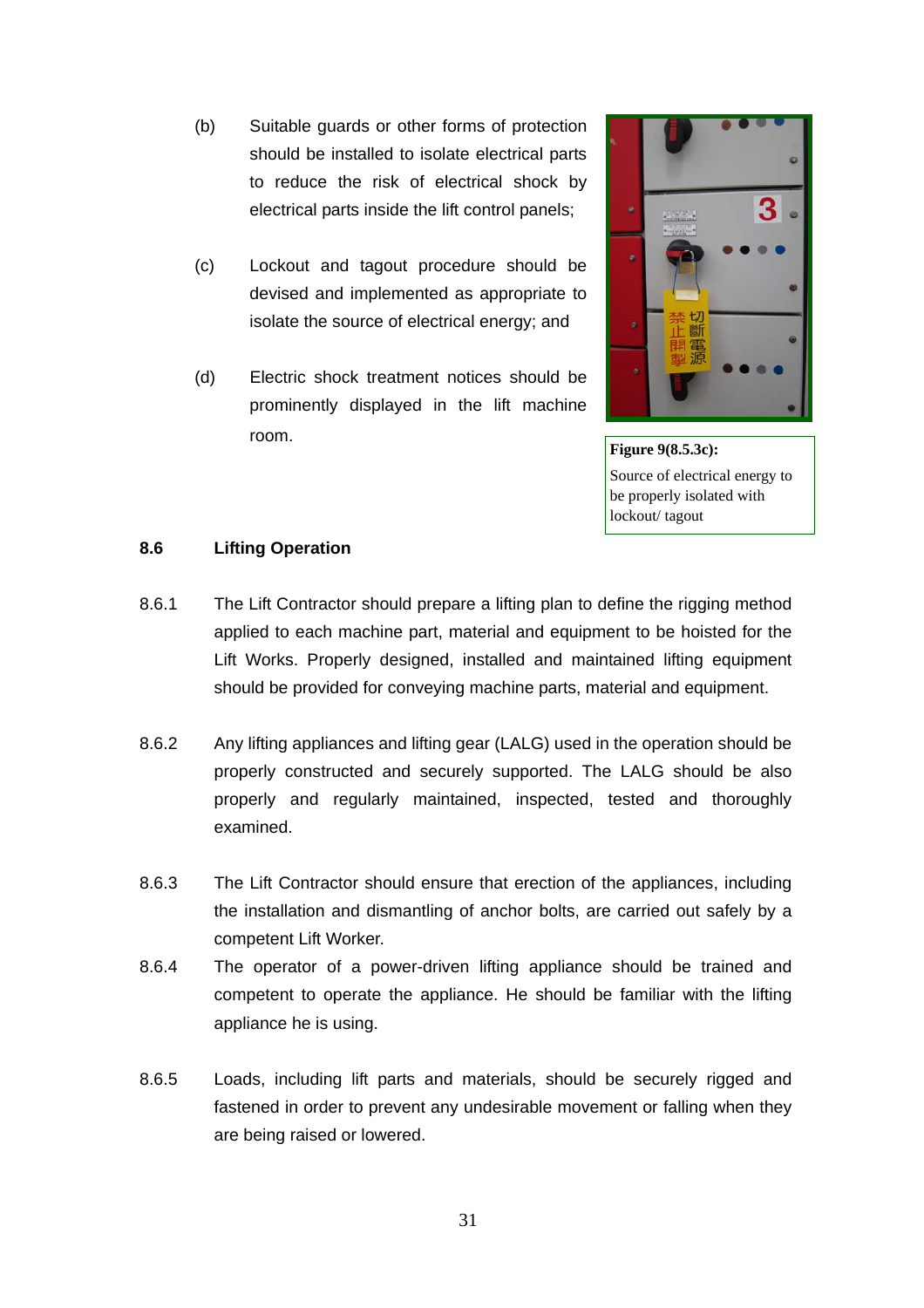- 8.6.6 Lifting gear should be properly used during the lifting operation. It should be protected from damage by sharp edges.
- 8.6.7 No Lift Workers should be allowed to stay or work below the suspended load inside the lift shaft during the lifting operation. If this is unavoidable, the Lift Contractor should provide and maintain a lift shaft platform to act as a separation formwork to protect the Lift Workers working below the platform. Such lift shaft platform should comply with the requirements of any relevant regulations, practice notes and codes of practice published by the Government such as the Buildings Department (BD) and the Labour Department (LD).
- 8.6.8 All installed lifting equipment provided in machinery spaces or pulley rooms should be used only within its safe working load. The lifting equipment should also be tested and thoroughly examined in accordance with the Factories and Industrial Undertakings (Lifting Appliances and Lifting Gear) Regulations, Cap 59J.
- 8.6.9 If the lifting equipment is required to hoist heavy parts / equipment, such as lift car, driving motor and counterweight, or when a particular anchorage, whether existing or new, with the intended applied load may have effect on the parent structure by way of overstressing or overloading, the requirements specified in paragraphs 9.1.9 to 9.1.11 of this Volume and the relevant provisions in paragraphs 9.8 and 9.9 of Volume 2 of Guidelines should be followed.

#### **8.7 Hot Work**

8.7.1 Prior to the commencement of any Lift Works, Lift Workers should be informed about the emergency arrangements in case of fire. The arrangements include the method of activating the fire alarm, fire escape route of leaving from the place of work, etc.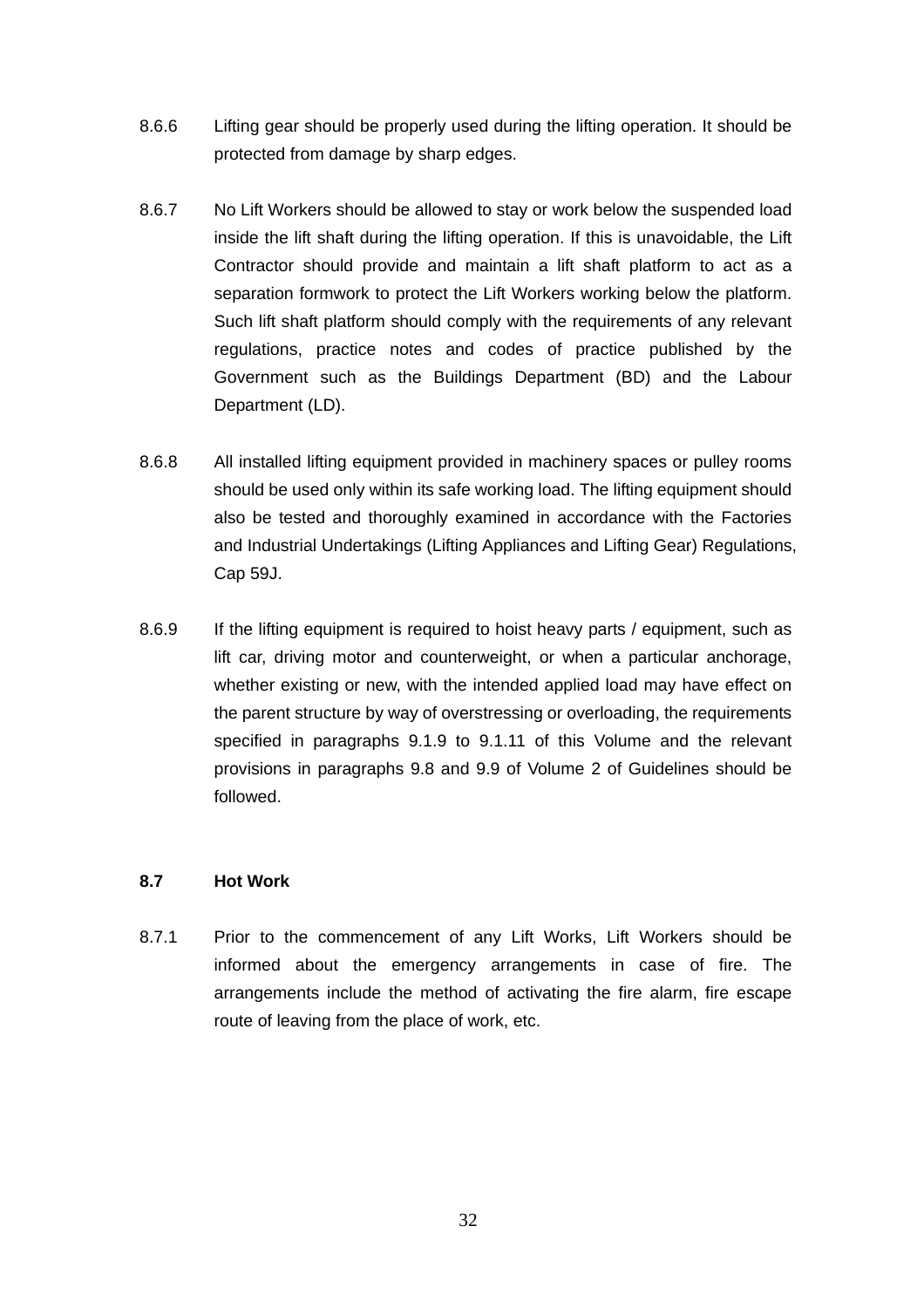- 8.7.2 Special fire precautions should be adopted and implemented for hot work, including welding process. The safety requirement on carrying out of hot works in the lift shaft stipulated in paragraph 8.1.3 of this Volume, paragraphs 6.10 and 10.5(d) of Volume 2 of the Guidelines should be observed. A permit-to-work system (for hot work) should be developed and implemented.
- 8.7.3 A hot work supervisor should be present at the site during the whole time while hot work relating to Lift Works is being carried out. Hot work supervisors and workers should have received training on fire safety. Hot work supervisors should have attended fire safety training course organized by recognized institutions, e.g. the Occupational Safety and Health Council (OSHC).
- 8.7.4 When gas or electric arc welding / cutting work is carried out, adequate safety precautionary measures should be taken to prevent fire and personal injuries. Reference should also be made to the relevant legislation, Codes of Practice and guidelines, including the Codes of Practice on Safety and Health at Work for Gas Welding and Flame Cutting and Safety and Health at Work for Manual Electric Arc Welding issued by the LD.
- 8.7.5 Work process involving the use of flammable substance should not be carried out in the vicinity. All combustible materials should be moved to a safe place.
- 8.7.6 Fire retarding sheet should be used to prevent sparks of electric arc process from falling onto combustible materials or suspension ropes. Suitable protective screen of fire retardant nature, such as tarpaulin should be used, where necessary. If tarpaulin is being used as protective screen, its fire retardant characteristics should meet the requirements of BS 5867-2: 2008 (Type B performance requirements) or other equivalent standards.
- 8.7.7 The Lift Contractor should provide and maintain sufficient and suitable fire fighting facilities such as portable fire extinguisher(s) in the close vicinity of place of work.
- 8.7.8 Ventilation should be provided in order to maintain adequate fresh air for the workers during the hot work. As far as reasonably practicable, effective local exhaust for the work process should be provided and maintained.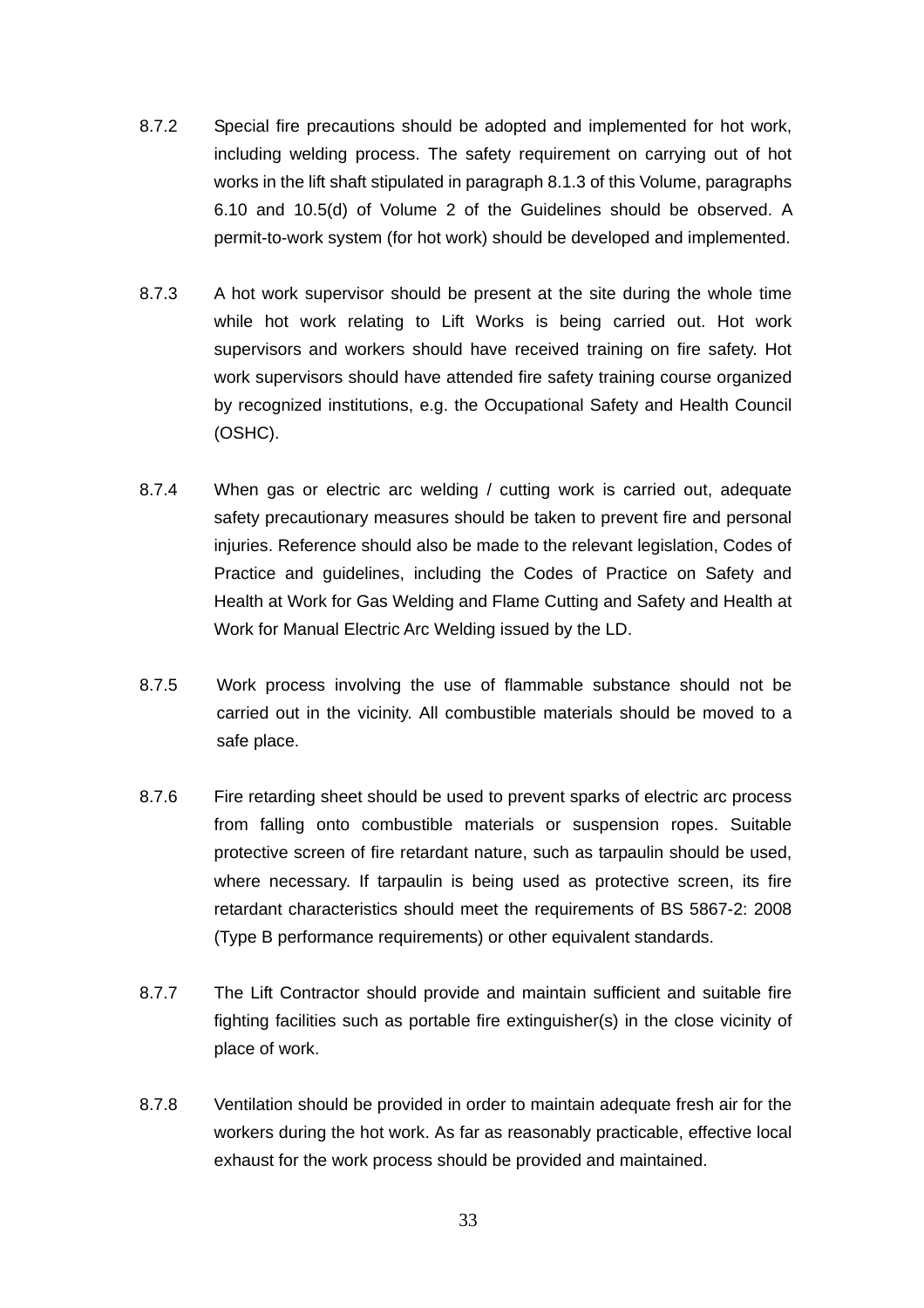8.7.9 Special care should be given where harmful or toxic metal fumes would be released from the work process, such as molten metal operation. In addition to the provision of effective local exhaust, Lift Workers should also be provided with suitable PPE during use and handling of molten metal.

#### **8.8 Safe Use of Electricity**

- 8.8.1 All electrical appliances including electric tools, lighting devices and mechanical ventilation equipment should be effectively earthed except that it is an approved type that does not require earthing.
- 8.8.2 Proper connectors and power cables should be used for portable tools.
- 8.8.3 Where power is not required to perform Lift Works, the correct point of isolation should be identified and an appropriate means of isolation should be established and followed on site to prevent unintended or unauthorised reconnection of electrical energy during the work.
- 8.8.4 The point of isolation should be locked off using unique keys by the persons carrying out the work, with a caution notice attached to the point of isolation. If more than one person is working on circuits supplied from an isolated point, a proper LOTO procedures should be in place and implemented for isolation and reconnection of electrical supply.



**Figure 10(8.8.4):**  Display the warning label  $\ulcorner$  Electrical Hazard  $\ulcorner$  at switch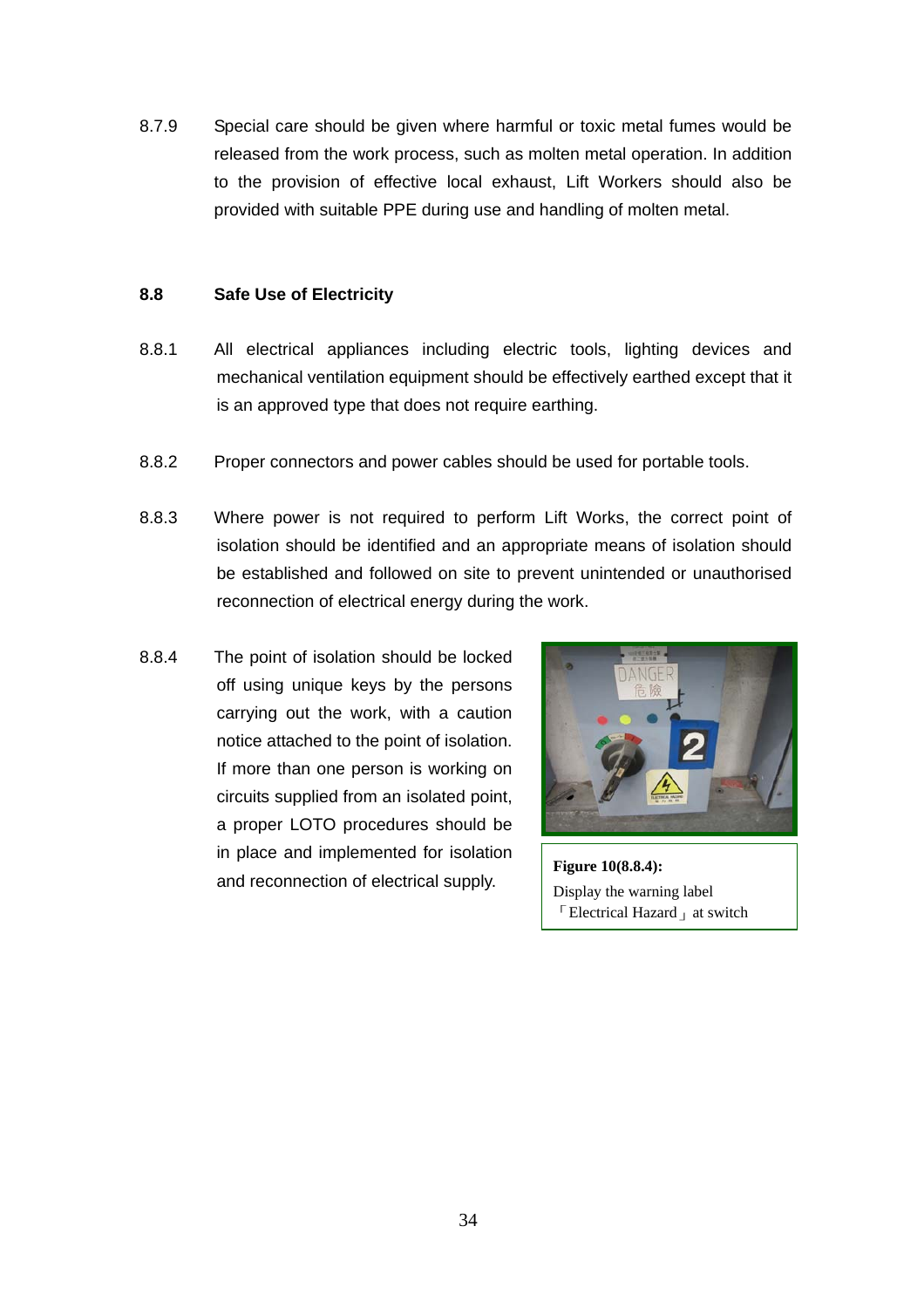- 8.8.5 Work on live electrical equipment should be avoided. If it is unavoidable, the following special precautions should be taken.
	- (a) the work should only be carried out by Competent Personnel;
	- (b) working alone is not recommended;
	- (c) sufficient guidance / warnings and supervision should be given to the Lift Workers; and
	- (d) suitable protective overalls and electrical insulation gloves / shoes should be provided to and worn by the Lift Workers, and suitable electrical insulation mats should be made available for them to stand on during the work.



**Figure 11(8.8.5d):**  Lift workers should use suitable PPE with electrical insulated gloves/shoes and stand on insulation mat when working on live electrical equipment

- 8.8.6 Caution should be exercised when working around electrical equipment of the lift system. Reference should be made to updated drawings and maintenance manuals of the manufacturers.
- 8.8.7 For controlling electrical hazards in the Lift Machine Room, please also refer to paragraph 8.5.3.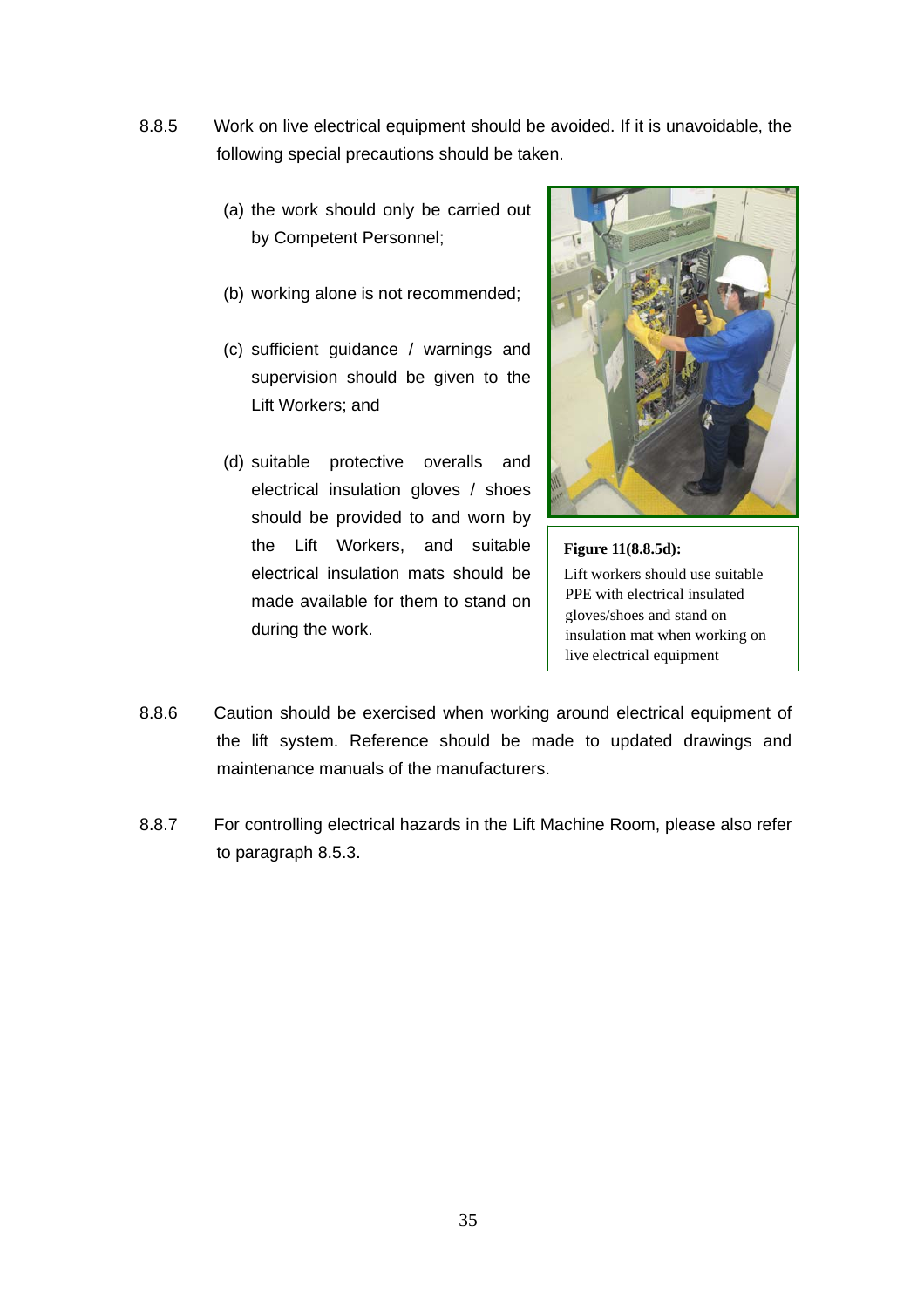# **9. Specific Precautions for Lift Works**

In addition to the requirements stipulated by relevant provisions under these Guidelines, Lift Contractors should pay special attention to safety and health of workers for specific works or special working conditions including:

- (a) Lift Alteration Works;
- (b) Rope Replacement Work;
- (c) Machine room-less Lift Work;
- (d) Common Lift Shaft Work;
- (e) Double Deck Lift Work;
- (f) High Speed Lift Work;
- (g) Building / Structural (including Demolition, Alteration or Addition) Works; and;
- (h) Demolition of Lift

#### **9.1 Lift Alteration Works**

- 9.1.1 Special attention on safety and health is required for Lift Alteration Works. The Lift Contractor should ensure that an initial site risk assessment is carried out and necessary controls should be implemented for all the foreseeable risks according to the risk assessment. Where Lift Works involve alteration and addition works (A & A works), safety measures for lift shaft works stipulated in Volumes 1 and 2 of the Guidelines on Safety of Lift Shaft Works should be referred if applicable. Where works involve lift relocation, demolition, and refurbishment works, those specific precautions mentioned in Volume 2 of the Guidelines on Safety of Lift Shaft Works should also be referred if applicable. A permit-to-work system should be implemented, where necessary.
- 9.1.2 The Lift Contractor who is responsible for the Lift Alteration Works should pay special attention to providing extra safety precautions to ensure occupants' safety and to avoid damage to any property while the works are being carried out. Please also note paragraphs 6.3, 8.1.3 and 12 for other safety and fire protective measures for workers and occupants.
- 9.1.3 Suitable working platforms should be provided for carrying out the alteration works as appropriate. Adequate measures should also be taken to prevent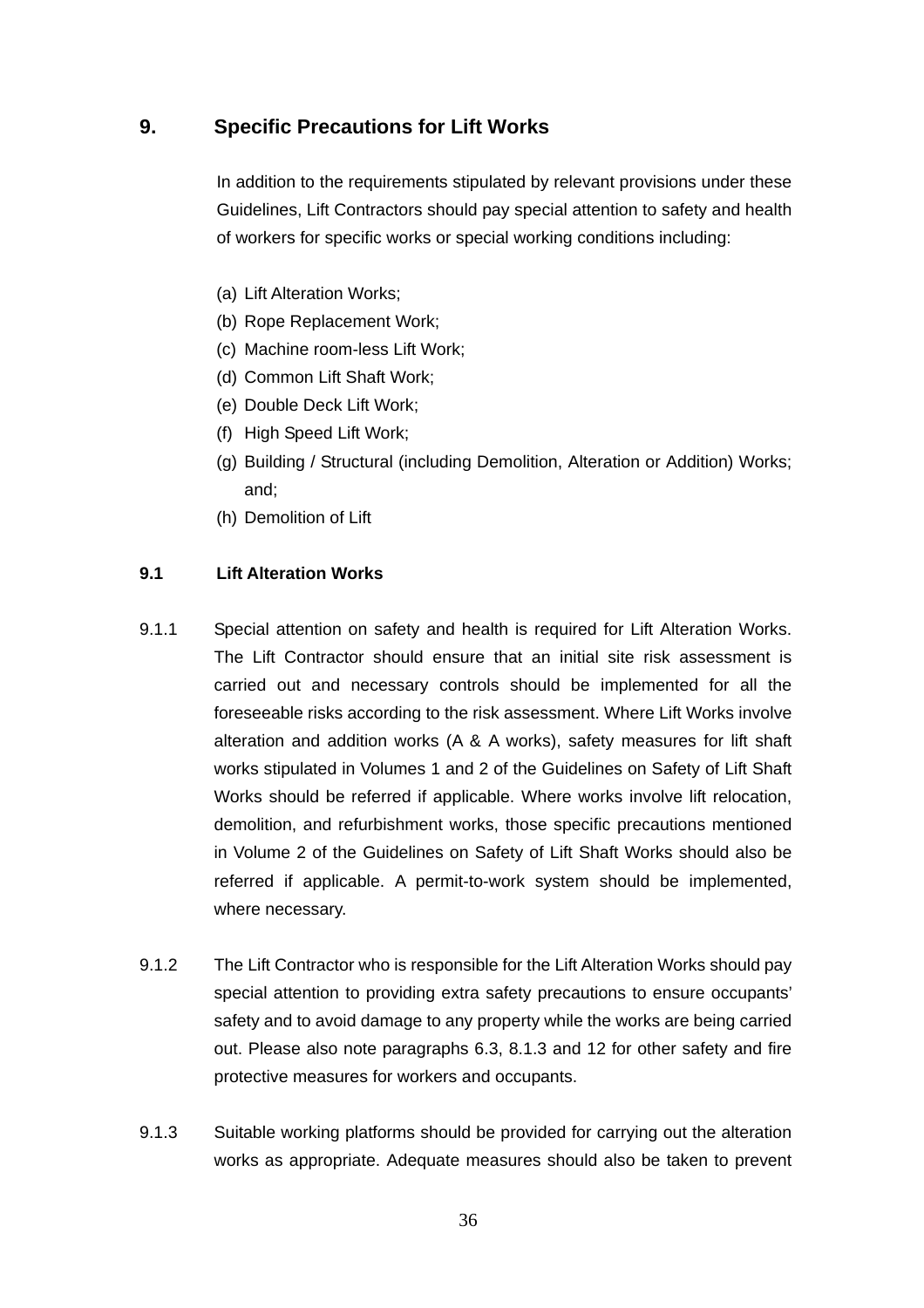fall hazards. There should be safe access to and egress from the place of work.

- 9.1.4 Use of flammable substance should be properly controlled. Solvents giving off flammable or harmful vapour should neither be used in restricted space without adequate ventilation, nor used in an area close to an ignition / heat source. Flammable substances should be stored safely and adequate fire extinguisher(s) should be provided for ready use. As far as practicable, water-based cleaners should be used as substitute to remove oils and grease. As flammable paint spraying is a fire hazardous process, it should be avoided to be carried out inside occupied buildings. If it is impracticable to do so, risk assessment with stringent preventive measures should be adopted.
- 9.1.5 The carrying out of drilling activity through lift shaft walls should not jeopardize the fire separation function of the lift shaft walls. Such holes if become obsolete after the work should be filled up with suitable fire rated materials.
- 9.1.6 If the Lift Alteration Works involve building / structural (alteration and addition) (A&A) works of a building (e.g. demolition of part of the parent building to form new lift shaft opening, relocation of lift shaft or its openings, etc.) please refer to paragraph 9.7 for the details.
- 9.1.7 The lift should be switched to inspection mode at the control panel in the lift machine room whenever the lift is under alteration except testing stage.

#### Major Alterations of Lift

- 9.1.8 The Lift Contractor should adopt the following special precautions for preventing falling and trapping of Lift Workers working on lift car top for major alteration, such as addition / replacement of any driving-machine, safety components or safety equipment, controller and change of rated speed or rated load.
	- (a) After the Lift Alteration Works and before the lift is used to carry Lift Workers either inside its lift car or on its car top for the first time, the lift should be examined by a Registered Lift Engineer (RLE) to ensure that the operating switches and safety devices are functioning properly. The examination should be properly documented for checking;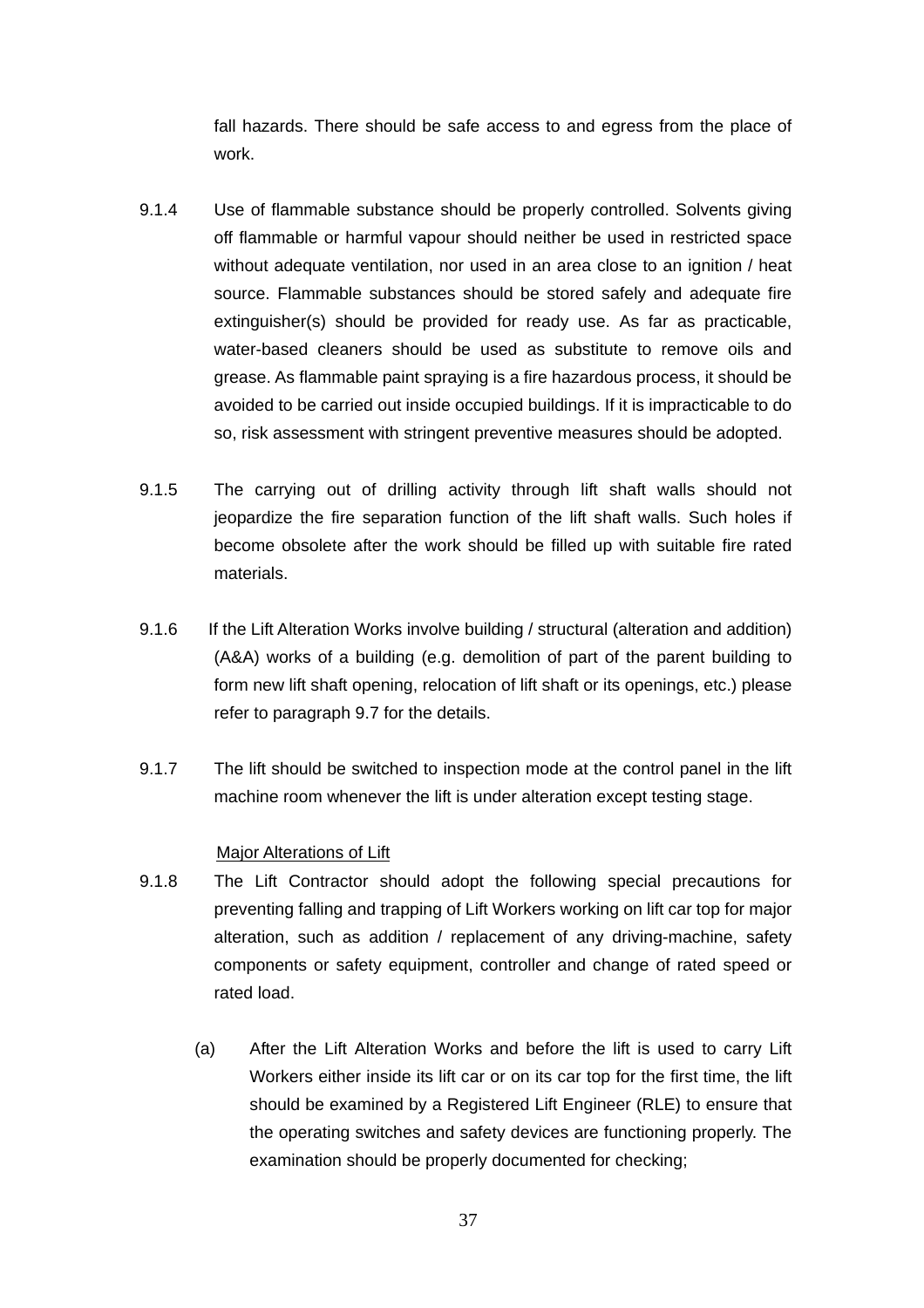(b) As far as practicable, front guard-rails and toe-boards (facing the door side), in addition to guard-rails and toe-boards at other edges, should be installed at the lift car top, and foothold should be provided on the lift car top. The guard-rails should be so designed and constructed to allow safe access to and egress from the lift car top;



**Figure 12(9.1.8b):**  Suitable guard-rails and toe-boards should be provided at lift car top

- (c) A switch lock on the Inspection / Operation Switch at the lift car top or other similar device should be installed and the Lift Contractor should ensure that its key is kept by a site supervisor not on the lift car top and the operation of the lift is under the sole control by Lift Workers working on the lift car top;
- (d) Proper anchorage should be provided for the use of every Lift Worker wearing a safety harness with a lanyard of suitable length; and
- (e) A solid full height hoarding with an access door should be constructed and maintained at opening to a lift shaft before removal of a landing door, unless the door can be installed immediately after its removal.

The access door should be affixed with a warning notice as stipulated in paragraph 7.3 in Volume 1 of the Guidelines. It should be locked but can be opened without any key from inside of the lift shaft at any time.



#### **Figure 13(9.1.8e):**

A solid full height hoarding with an access door should be constructed and maintained at opening to a lift shaft before removal of a landing door, unless the door can be installed immediately after its removal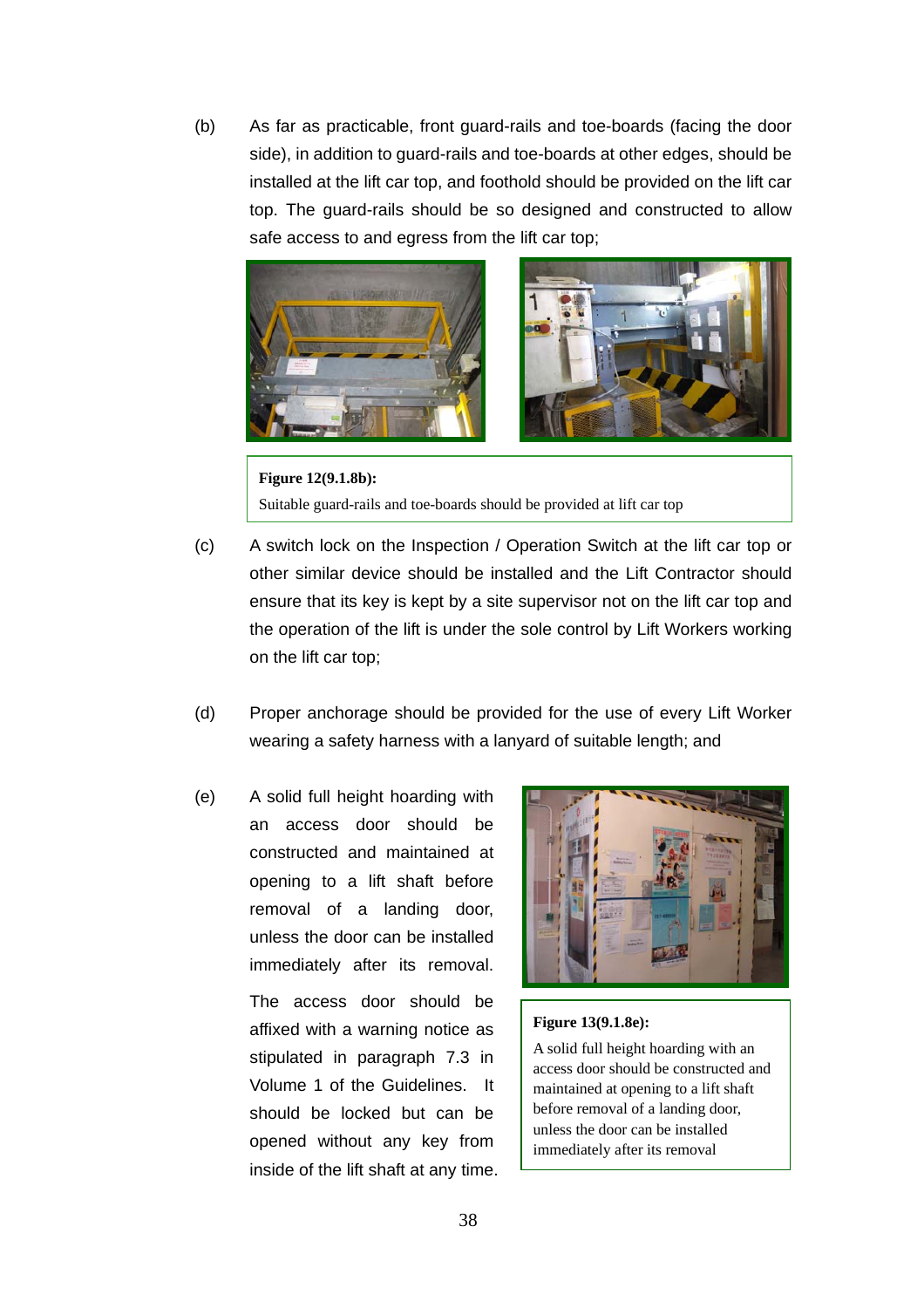Notwithstanding the installation of the hoarding, a fixed barrier consisting of suitable guard-rails and toe-boards should be securely fixed across the landing door opening when the Lift Worker is liable to fall. If a guided-SWP or a platform lift is used, lift shaft fencing in addition to protection hoarding should also be provided which are hinged to allow the access to and egress from the guided-SWP or the platform lift.

#### Hoisting a Lift Car or Heavy Parts

- 9.1.9 When hoisting a lift car or heavy parts, such as a driving motor or a counterweight, is required, safe method should be implemented and suitable lifting equipment should be used. The lifting equipment should be tested and thoroughly examined in accordance with the Factories and Industrial Undertakings (Lifting Appliances and Lifting Gear) Regulations, Cap 59J. The lifting operation should not cause overstressing or overloading to the parent structure.
- 9.1.10 If the lifting operation involves the use of the existing built-in anchor / hoisting beam, the corresponding applied load should not exceed the original designed load of the built-in anchor / hoisting beam; otherwise, a new anchorage should be employed.
- 9.1.11 If a new anchorage is to be installed for permanent use, a RSE should be appointed to check, prepare and certify the plans, design information / justification, load bearing capacity, fixing details and / or method statement of such anchorage and to ensure that the structural integrity of the parent structure would not be adversely affected. The RSE should also certify the completion of such installation / alteration. Prior to the installation of the new permanent anchorage, advice from AP / RSE should be sought to confirm if approval and consent from the BA are required for the associated building works. If required, prior approval and consent by the BA should be obtained before the commencement of such building works.
- 9.1.12 Chain sling or rope sling used for rigging should be of adequate strength and length, and should be anchored to appropriate anchor point Sharp corners should be padded to avoid any damage to the slings.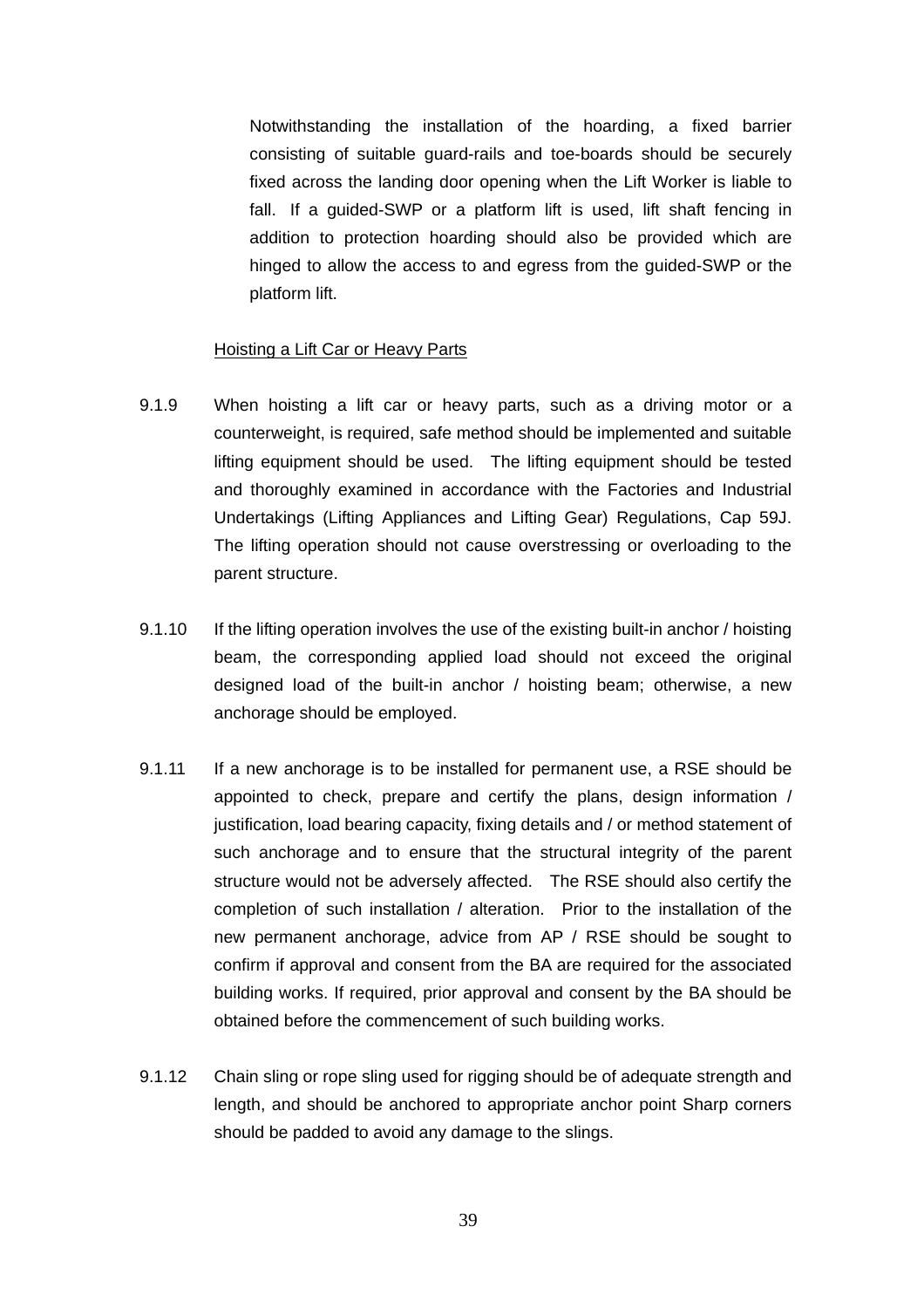- 9.1.13 As a safety precaution, when the lift car is hoisted up to the required position for working purposes, the safety gear of the lift car should be immediately activated so as to securely fix the lift car in position.
- 9.1.14 A permit-to-work system should be devised and implemented for the hoisting operation.

### **9.2 Rope Replacement Work**

- 9.2.1 Prior to the commencement of rope replacement work, the Lift Contractor should implement the following safety measures:
	- (a) a risk assessment should be carried out;
	- (b) a method statement with suitable control measures should be devised and implemented; and
	- (c) a permit-to-work system should be adopted, where necessary.
- 9.2.2 Adequate measures should be taken to ensure that the lift car is securely in position by means of suitable anchorage as necessary during the rope replacement work.
- 9.2.3 The main switch of the lift should be turned off, locked out and tagged out. Proper warning notices warning that the lift is out of service should also be posted at prominent positions so as to avoid any disturbances caused by the persons in the building intending to use the lift.

| 維 修 工 程 通 告<br>Notice for Maintenance                     |       |
|-----------------------------------------------------------|-------|
|                                                           |       |
| 暫停升降機服務<br><b>Suspension of Lift Service</b>              |       |
| 受影響樓宇/樓層/單位:<br>Affected Block Floor/Unit                 |       |
| 原因<br>Reason                                              |       |
| 日期:<br>Date                                               |       |
| 5本提行<br>Time                                              |       |
| 不便之處, 敬 請 原 諒 Sorry for the Inconvenience Cansed<br>查询报话: | 弧肽 日期 |

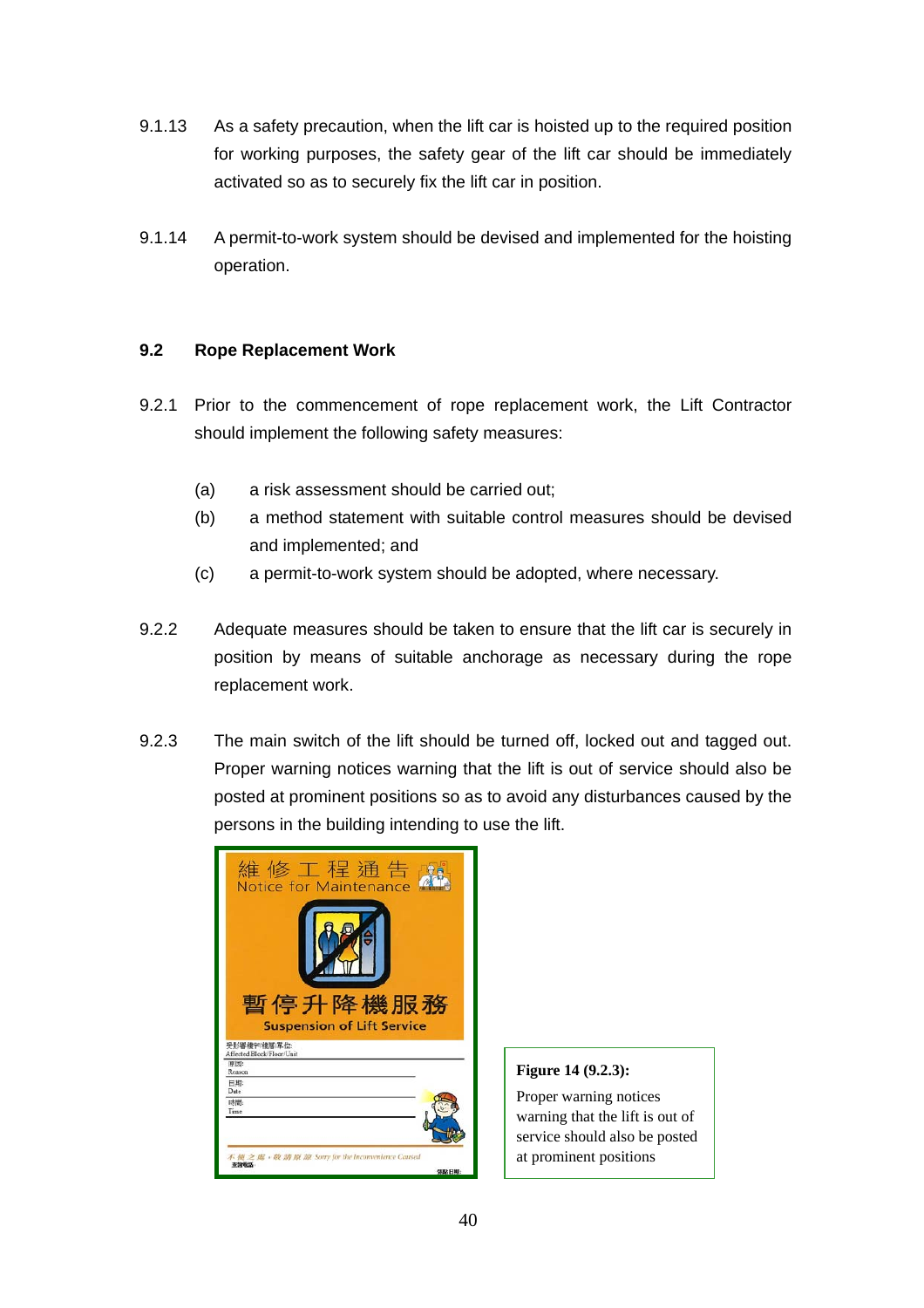9.2.4 A sufficient space at lowest floor or ground floor landing shall be fenced off for ease of access and temporary storage of ropes. Adequate lighting shall be provided at all working areas.



**Figure 15(9.2.4):**  A sufficient space at lowest floor or ground floor landing shall be fenced off for ease of access and temporary storage of ropes

- 9.2.5 Good housekeeping practice should be exercised for new hoisting ropes. Each hoisting rope especially the rope end should be properly protected to avoid contaminations and damages during transportation and delivery.
- 9.2.6 Replacement of all the old main hoisting ropes in one go should be prohibited. For the sake of safety during the rope replacement work, sufficient number and at least nearly half of hoisting ropes should be in place and remain intact to hold the lift car.
- 9.2.7 If the counterweight is set near the lowest level at the lift pit, it should be securely and adequately supported to prevent it from moving during the replacement work.
- 9.2.8 If the lift car is set at the highest landing, it should be securely fixed and supported to prevent it from moving during the replacement work. For machine room-less lift, specific car mechanical locking devices should also be used to prevent the car from movement.
- 9.2.9 Special attention should be given to ventilation when rope socket is being babbitted as babbitt metal contains lead. Adequate mechanical ventilation system should be provided and maintained on the site to remove harmful fumes. Suitable protective face shields, protective gloves and respiratory protective equipment should be worn by Lift Workers.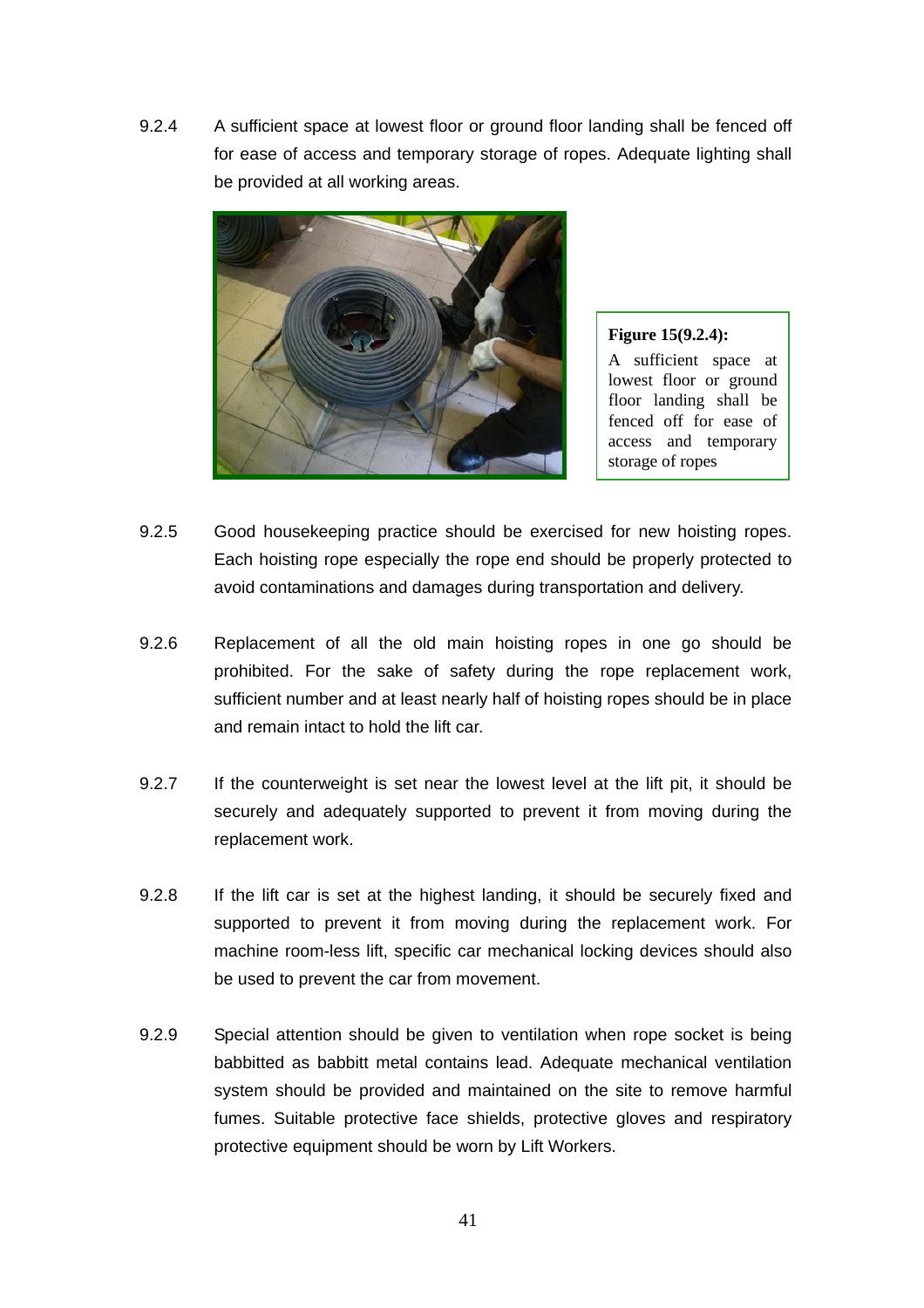- 9.2.10 Naked flame process to heat up and molten the babbitt should be avoided. Otherwise, adequate fire safety precautions should be made, such as the place where the naked flame process is to be conducted should be kept clear of combustible materials. Care should be taken to pre-heat the babbitt basket prior to pouring, to prevent the babbitt being chilled by contact with cold metal. Lift Workers should wear suitable personal protective equipment, including eye protectors. Portable fire extinguisher should be so placed as to be readily available for use.
- 9.2.11 Suitable and adequate measures should be in place to eliminate fire hazards arising from hot work.
- 9.2.12 When using resins instead of babbitt for socketing, only the heaters recommended by the resins manufacturer should be used for curing of resins.
- 9.2.13 Suitable measures should be put in place to prevent disconnected or dismantled ropes from falling accidentally.
- 9.2.14 The Lift Contractor should ensure the safety of rope lifting or lowering work. The old ropes should be properly transported down to the ground for removal from the work site. Where retrieving or hoisting of ropes is in progress, Lift Workers should not be allowed to stay inside the lift pit. If it is impracticable to do so, adequate safety measures should be taken to prevent injury to workers.
- 9.2.15 Regarding the use of "reeving splice", the weight of the new wire rope and the maximum permissible weight to be suspended by the "reeving splice" should be taken into account in planning the operation with



**Figure 16(9.2.15):** Reeving Splice

adherence to the relevant manufacturer's instructions concerning its usage. In addition, the manufacturer's manual, including the requirements on overlapping should be strictly followed. Re-use of the "reeving splice" should be prohibited.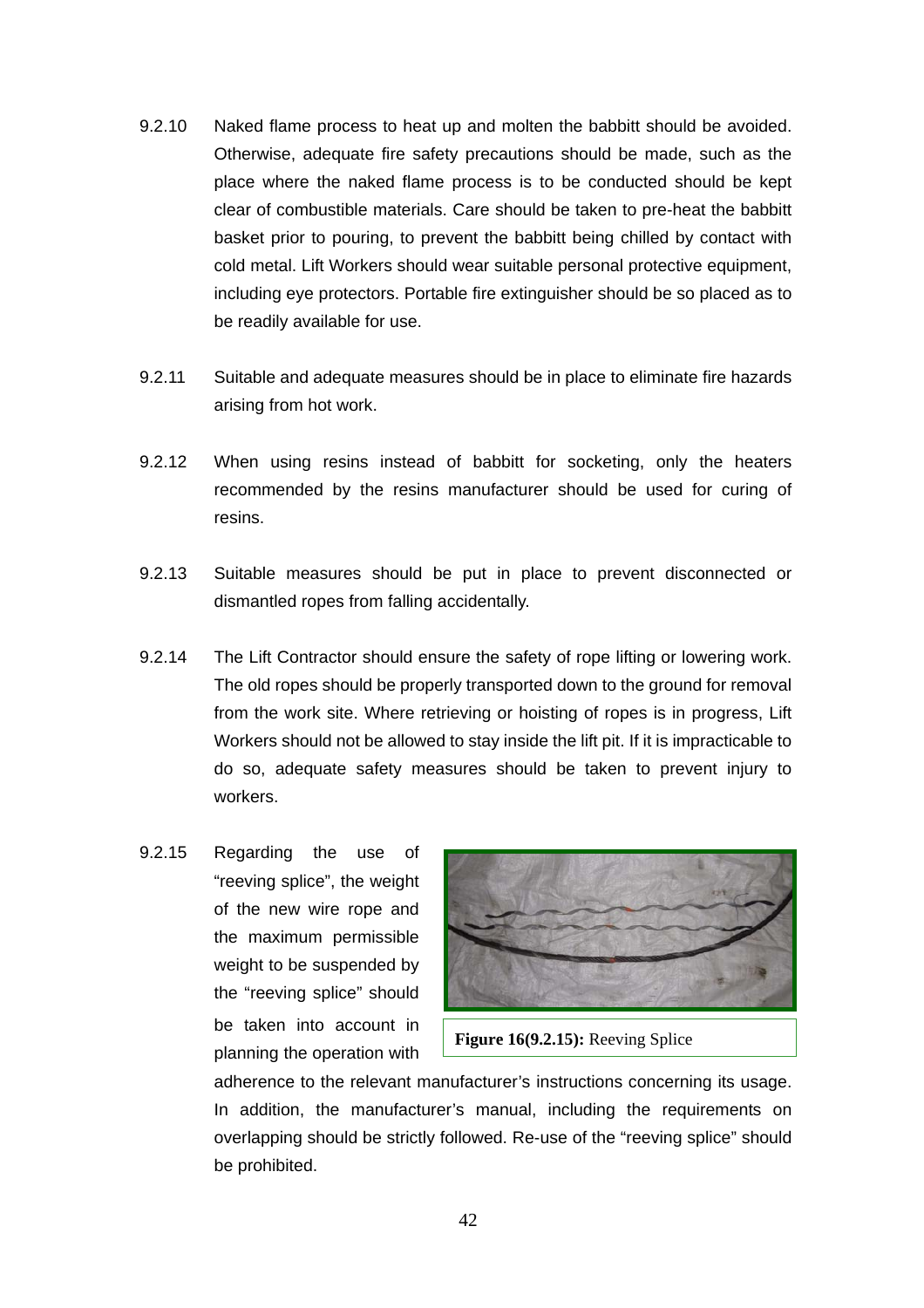- 9.2.16 The Lift Contractor should provide suitable access to and egress from the place of work and take adequate steps to prevent Lift Workers from falling from height. Spanning a ladder from lift landing / door sill across the lift pit for carrying out the work should be prohibited.
- 9.2.17 Sufficient number of Lift Workers should be assigned for performing the rope replacement work. At least 4 numbers of Lift Workers should normally be required for replacement of main hoisting ropes.
- 9.2.18 The Lift Contractor should check and ensure the proper positioning of the rope on pulley grooves with rope tension evenly distributed among all ropes, and should check that the rope guard has been reinstated before lift operation is resumed.

#### **9.3 Machine Room-less Lift Work**

- 9.3.1 Machine room-less lift has the entire lift system including traction machine, machine brake and overspeed governor located within the lift shaft with maintenance access panel located usually on the topmost landing floor. Specific safety measures for machine room-less lift work including the following:
	- (a) The Lift Contractor should ensure that every working position such as the traction and the driving motor can be reached safely by the worker. Adequate safety measures should be taken to prevent fall of person;
	- (b) Safe means of access and egress should be provided to the place of work;
	- (c) A suitable maintenance platform should be provided and maintained, where necessary;
	- (d) Specific car mechanical locking devices should be used to prevent the car from movement during the maintenance works on the car top at topmost working zone;
	- (e) The maintenance access panel should be locked at all times and should only be accessible by authorized personnel. Specific notice for rescue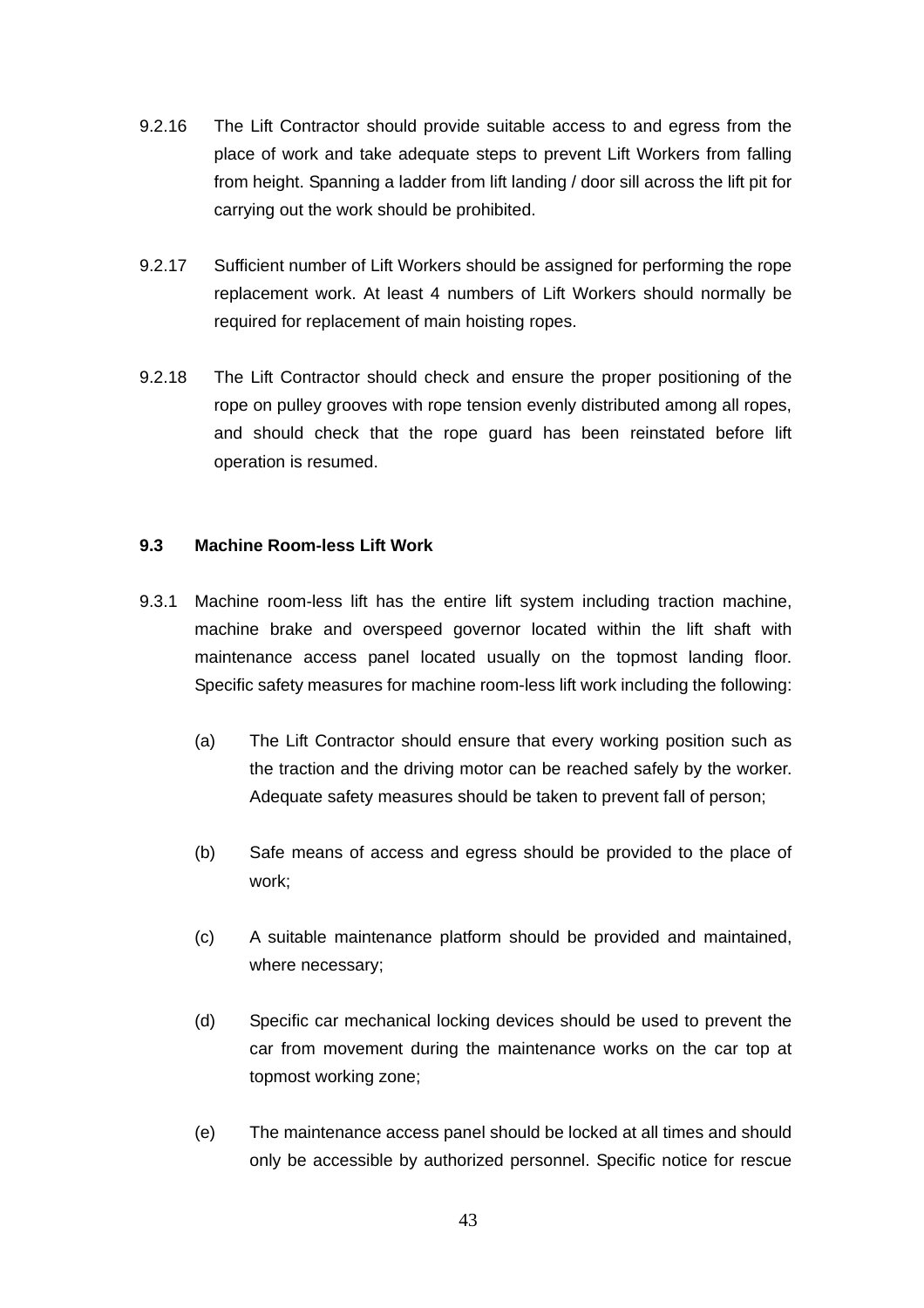operation should be posted at the maintenance access panel. Safe and clear access to the maintenance access panel should be provided and maintained;

- (f) Machine components of the lift should be properly and securely rigged when being conveved, e.g. onto the structures of the lift shaft top. Suitable lifting equipment should be provided and used by Lift Workers as necessary; and
- (g) Specific training for rescue operation for the machine room-less lift should be provided to Lift Workers. In case of rescue operation, the status of the ropes, machine brake and lift car should be closely monitored through the sight glass of the maintenance access panel and dedicated CCTV system. If the lift car is in balanced condition with the counterweight, the portable weight should be securely attached to the compensation chain or lift car top before operating the lift car via the maintenance access panel.

#### **9.4 Common Lift Shaft**

- 9.4.1 The following specific safety measures should be complied with /observed for lift work in common lift shaft:
	- (a) The requirements as stipulated in Clause F5.7 of the FS Code; and
	- (b) Trapping Hazards arising from adjacent lifts:
		- (i) When more than one lift is installed within a common lift shaft, a partition of appropriate height where practicable should be provided between adjacent lifts to prevent trapping hazards. The requirement of the partition should comply with the Code of Practice on the Design and Construction of Buildings and Building Works for the Installation and Safe Use of Lifts and Escalators (paragraphs 3.7.1 and 3.7.2) issued by the BA;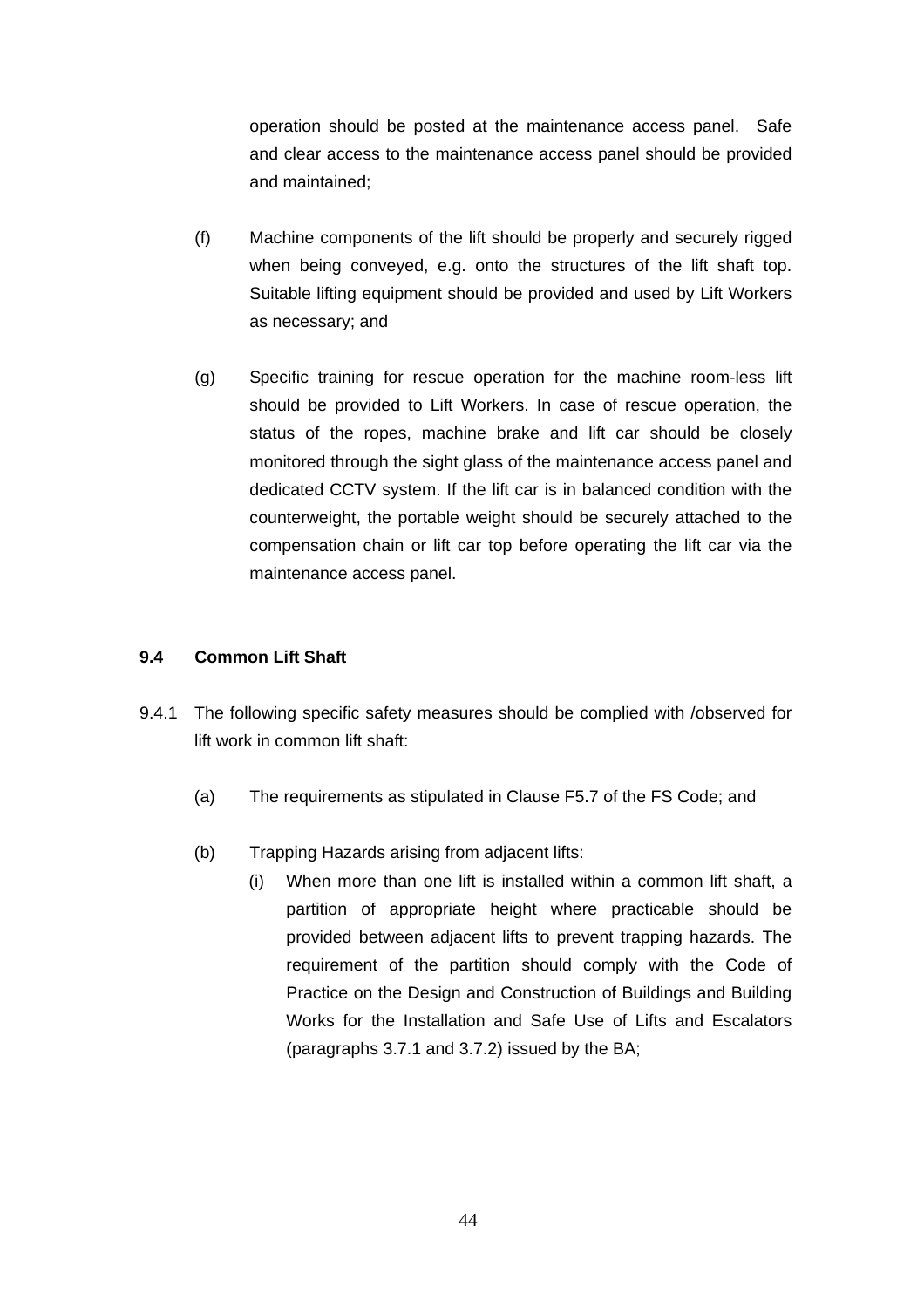(ii) If the partition requirement stated in (i) above is not provided, the lifts adjacent to the lift under maintenance or repair should be suspended in order to prevent trapping hazards. However, if the adjacent lift service has to be maintained to provide minimum service to particular lift floor zone, that adjacent lift should not be allowed to move to the floor zone of the lift which is under maintenance in order to prevent trapping hazards, for instance, by means of programming to disable the lift car and landing calls of floor zone under maintenance.

#### **9.5 Double Deck Lift**

- 9.5.1 Double deck lift is a lift with two lift cars attached together, one on top of the other. This allows passengers on two consecutive floors to be able to use the lift simultaneously. The following safety measures should also be observed for the Lift Works of double deck lift:
	- (a) The Lift Contractor should ensure that risk assessment in particular for those works between two lift car cages is carried out before any work is carried out for double deck lift;
	- (b) When working between two lift car cages is required, safe and sufficient working space should be provided. The working space should be clearly defined before the commencement of works;
	- (c) Before entering the car top of any lift car cages or space between the two lift car cages, the stopping device should be activated to keep the lift in a stationary condition; and
	- (d) Specific training for double deck lift should be provided to Lift Workers. Specific notices for the lift car emergency trap doors should be posted at lift car top.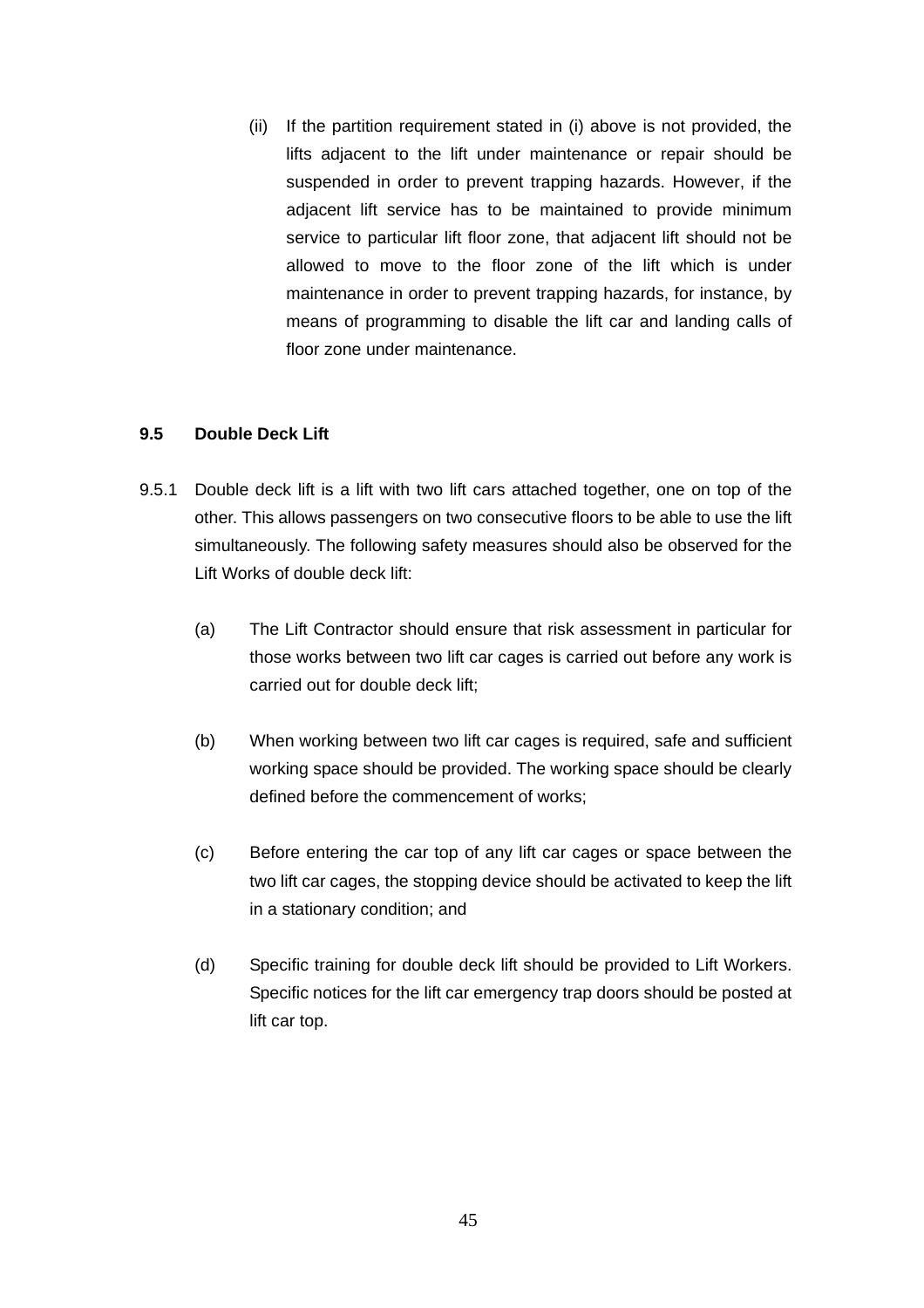#### **9.6 High Speed Lift**

- 9.6.1 High speed lift is a lift with rated speed greater than 6 metre/second. Owing to its high speed features, high speed lift is usually built with a deeper lift pit which needs special attention on work in lift pit. The safety measures for high speed lift work are as follows:
	- (a) The Lift Contractor should ensure that risk assessment is carried out before any work is carried out for high speed lift:
	- (b) Safe and clear access to the machine and lift pit equipment should be provided and maintained;
	- (c) Lift pit access door and lift pit platforms should be provided to ensure safe and clear access to the lift pit equipment. The provisions of safe access to deep lift pit should make reference to paragraphs 8.2.1(f) in this Volume and 9.2(a) and 10.5(c) in Volume 2 of the Guidelines.
	- (d) In case of the aerodynamic shell installed at car top, sufficient standing spaces on car top for Lift Workers should be provided; and
	- (e) The Lift Contractor should provide specific training for high speed lift to Lift Workers.

## **9.7 Building / Structural (including Demolition, Alteration or Addition) Works**

- 9.7.1 Relocation of lift shaft or lift shaft opening or provision of new openings for the change in number of landing entrances, e.g. additional landing entrances constituting building / structural (alteration and addition) works, should be subject to approval and consent by the BA prior to the commencement of such works unless the same fall within minor works or exempted works under the BO.
- 9.7.2 The structural and fire resistance integrity of the lift shaft should be maintained at all time during the course of such works. Under no circumstances should the carrying out of such works jeopardize the structure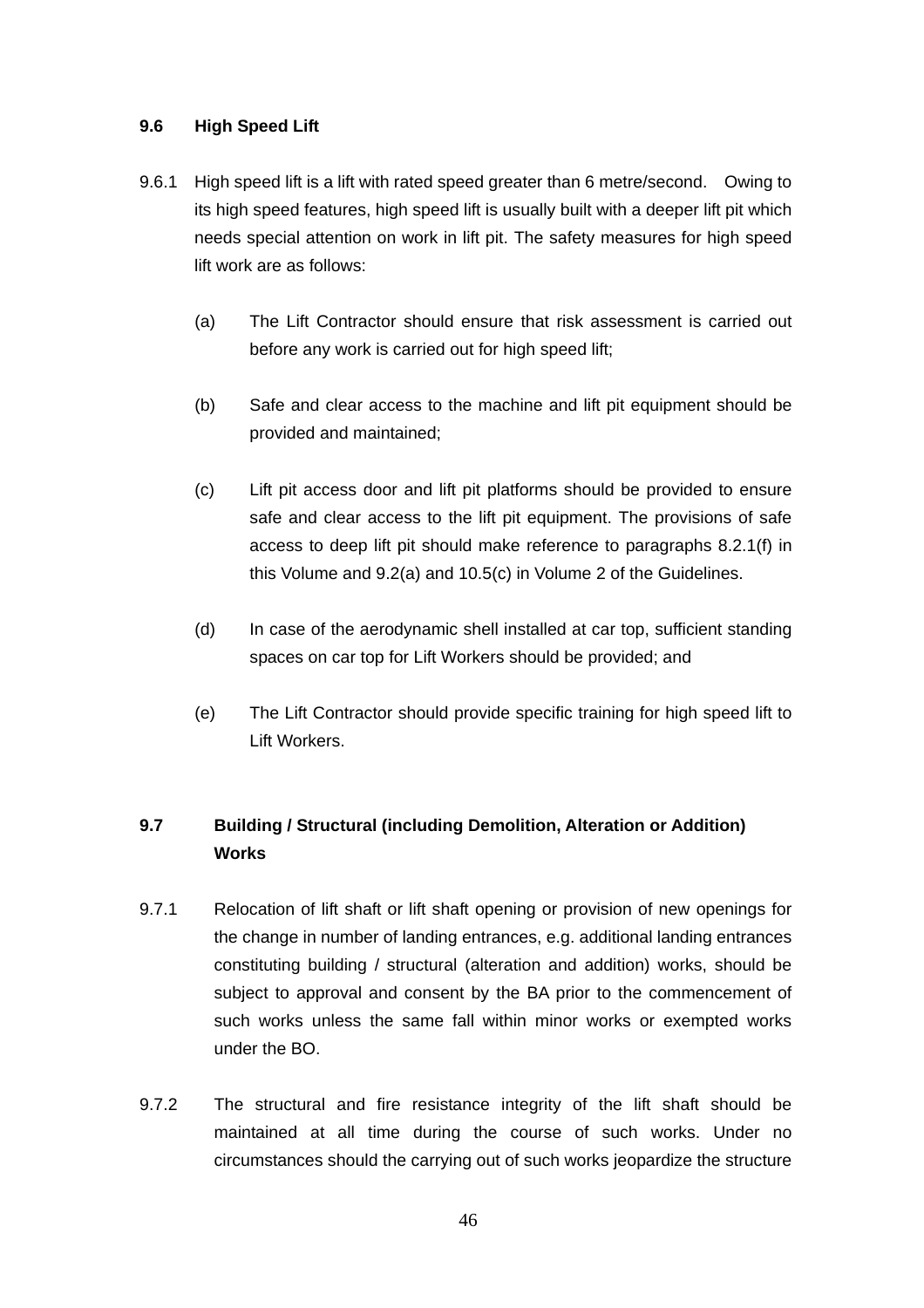and fire resistance / separation function of various parts of the building. Subject to advice from AP / RSE, appropriate prior approval and consent by the BA on such works should be obtained before the commencement. The works should be carried out by a RC according to the approved plans including compliance with the imposed conditions and provision of the required precautionary measures like hoarding with adequate FRR and protected lobbies.

- 9.7.3 Prior to the commencement of building / structural (alteration and addition) works, the Lift Contractor should liaise with the RC for a work plan. A risk assessment should be carried out and method statement for the work should be prepared.
- 9.7.4 The Lift Contractor and RC involved should work out handover arrangement which should be properly documented. The safety provisions to be handed over to and maintained by the respective contractors should be clearly addressed.
- 9.7.5 Necessary controls should be implemented for all the foreseeable risks according to the risk assessment and safe work procedures should be in place.
- 9.7.6 If a scaffold is used for the building / structural work, the RC involved should examine the loading capacity of the scaffold. The scaffold should be properly erected, tested, examined, maintained and dismantled after the work.
- 9.7.7 For the necessary safety measures for fire safety and occupants' safety, please refer to paragraphs 6.3 and 12 for details.

#### **9.8 Demolition of Lift**

9.8.1 Measures should also be taken to ensure not to adversely affect the structural integrity of the parent structure of the building. If the demolition of the lift involves building / structural (alteration and addition) works including removal of part of the parent building, please refer to paragraph 9.7 for the detailed requirements.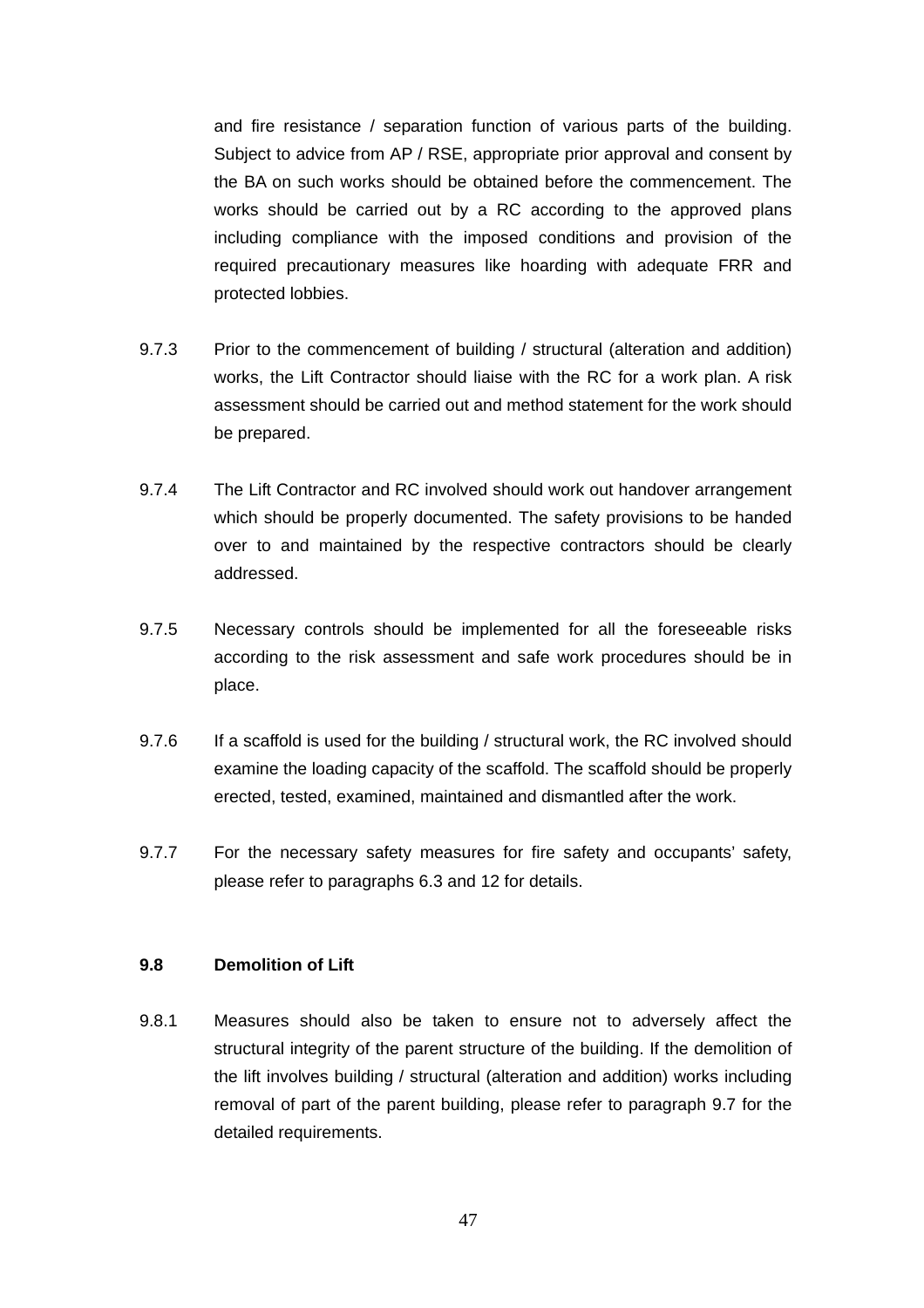- 9.8.2 Before any lift demolition work is commenced, the Lift Contractor undertaking the demolition work should assess the condition of the lift and the adjacent structure including the possibility of unplanned or unintended detachment of parts from the lift, or the building structure to ensure no demolition of the permanent structure except those parts shown to be demolished in the building / structural (alteration and addition) works plan approved by the BA pursuant to paragraph 9.7.1.
- 9.8.3 Where work cannot be safely done on or from the ground or from part of a permanent structure, the Lift Contractor should provide and ensure the use of a scaffold, ladder or other means of support, all of which should be safe for the purpose, having regard to the work to be done. Suitable working platforms should be provided and maintained.
- 9.8.4 The Lift Contractor should take such precautions as necessary to prevent any Lift Workers working at that place from being struck by any falling material or object. Steps should also be taken to ensure that debris and materials are not thrown, tipped, or shot down from a height where they are liable to cause injury to any person on or near the site.
- 9.8.5 Debris machine parts, etc. should be properly lowered in a safe manner by means of a lifting appliance and lifting gear. The Lift Contractor should also take all reasonable steps which are necessary to protect the workers employed at the site from injury caused by falling or flying debris.
- 9.8.6 The demolition area should be fenced off by suitable hoarding and clearly marked to ensure that only authorised Lift Workers are allowed to enter the working area. All Lift Workers should wear appropriate personal protective equipment and be informed of safety practices and emergency procedures. Signs and warning notices of falling debris and materials should be prominently posted.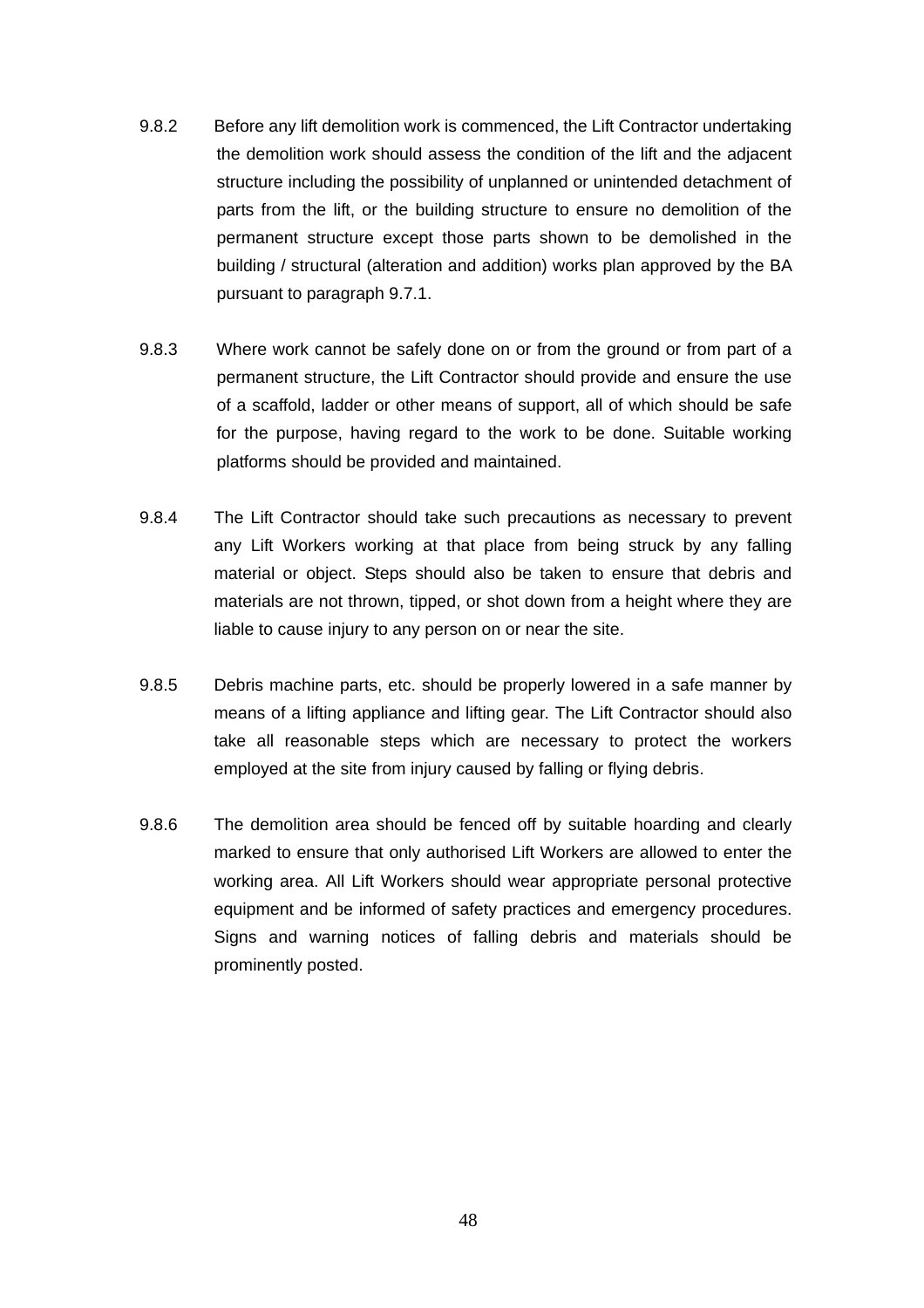## **10. Implementation of a Permit-to-Work System**

- 10.1 The Lift Contractor should develop and implement a permit-to-work system for controlling hazardous trade processes during Lift Works. As regards lift shaft works, each permit should specify its length of validity in terms of shift and the type of trade workers who are required to work inside the lift shaft.
- 10.2 The following are some examples of hazardous trade processes:
	- (i) When other trade worker(s) is / are required to work inside the lift shaft where Lift Worker(s) is / are engaging in lift works;
	- (ii) When Lift Worker(s) is / are required to work below a guided-SWP or a platform lift;
	- (iii) Hot work or electric arc welding is conducted inside or near a lift shaft;
	- (iv) Lift Alteration Works inside lift shaft;
	- (v) Demolition of lift;
	- (vi) Rope replacement work;
	- (vii) Hoisting of a lift car or heavy parts; and
	- (viii) Paint spraying process with the use of flammable liquids.
- 10.3 A permit-to-work should be in writing with the following details:
	- (i) Work to be undertaken;
	- (ii) Procedures involved;
	- (iii) Precautions needed;
	- (iv) Emergency procedures to be in place;
	- (v) Persons authorised to undertake the work;
	- (vi) Timescale of the work to be undertaken; and
	- (vii) Restrictions on the workplace or equipment.
- 10.4 Please refer to a sample form of the permit-to-work at Annex C of the Volume 1 of the Guidelines.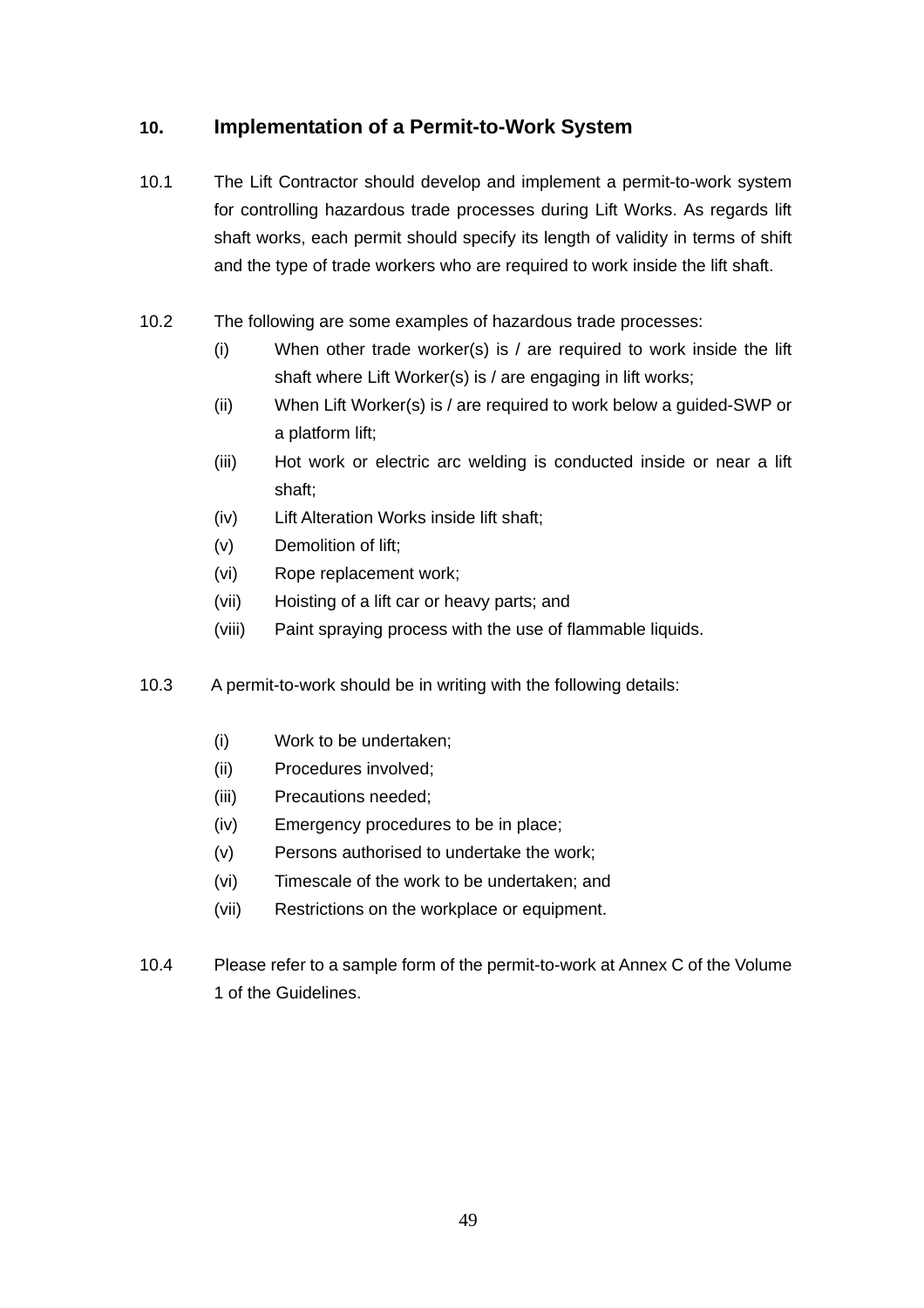# **11. Provision of Effective Communication System, Safety and Health Training and Personal Protective Equipment**

#### **11.1 Effective Communication System**

- 11.1.1 The Lift Contractor should develop and implement an effective and reliable communication system for Lift Works. Such system should be clearly defined before the commencement of the work and properly recorded.
- 11.1.2 When choosing a means of communication, the effectiveness of the communication device in the working conditions and environment should be assessed, and all foreseeable risks should be duly considered by the Lift Contractor.
- 11.1.3 The Lift Contractor should provide adequate and effective communication means / equipment, such as mobile phones, walkie-talkies, etc, to Lift Workers. The Lift Contractor should ensure that the communication means / equipment would not be interfered by other communication system in use. When choosing radio frequency based or wireless devices as a communication means, special attention should be given to the limitation of the reception in lift shaft or area shielded by metal and concrete wall. Site supervisors and Lift Workers should check the reception of the communication devices before they start the works. If the reception is poor or intermittent, an alternative communication means should be adopted. In addition, the Lift Contractor should know the working locations of the Lift Workers concerned.
- 11.1.4 It is important to ensure that all messages can be communicated easily, instantly and clearly.
- 11.1.5 An effective monitoring mechanism should be in place to ascertain the well-being of Lift Workers, such as by conducting regular confirmation with mobile phones or walkie-talkies.
- 11.1.6 Unless under special circumstances, Lift Workers are not allowed to work alone inside a lift shaft. Lift Workers inside the lift shaft should be able to verbally communicate with nearby Lift Workers in the workplace at all times. If it is practically unavoidable to work alone after assessing the risks involved,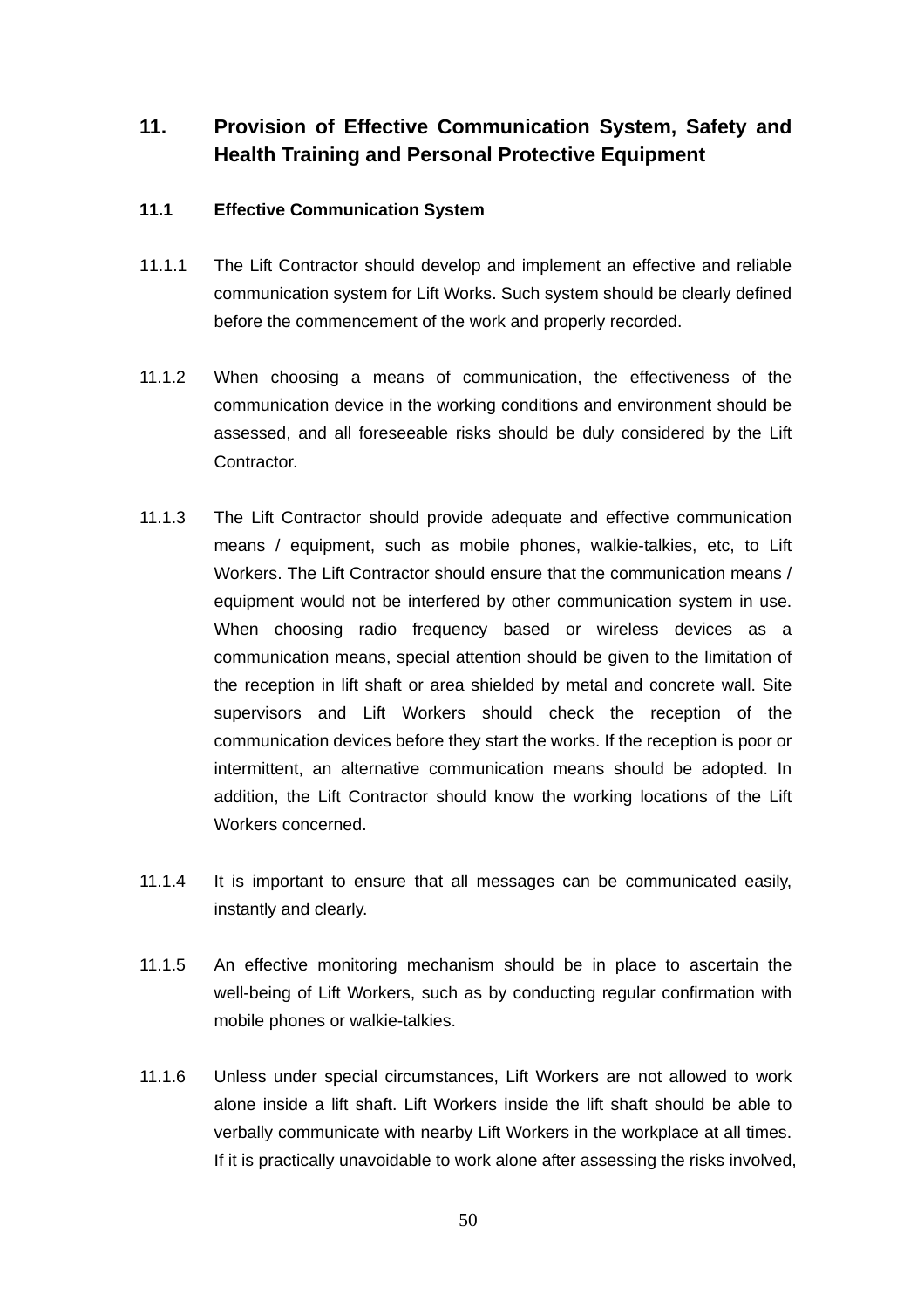Lift Workers should have sufficient communication devices including motion sensors to generate alarm in addition to the provision of mobile phones, walkie talkies, and suitable arrangement including regular contact with their supervisors should be made to ensure that the continued well-being of Lift Workers is confirmed. Please refer to the requirements as stipulated in paragraph 6.16 of the Volume 2 of the Guidelines and paragraph 4.10 of the Code of Practice for Lift Works and Escalator Works issued by the Electrical and Mechanical Services Department where appropriate.

#### **11.2 Safety and Health Training**

- 11.2.1 The Lift Contractor should assess the training needs of all Lift Workers. In addition to induction safety training to all Lift Workers, regular safety and health training in relation to Lift Works should also be provided to the workers concerned.
- 11.2.2 Lift Workers should be explained of the findings of risk assessment reports, the safety procedures of a method statement and the implementation of a permit-to-work system by the Lift Contractor. The safety and health training should include emergency preparedness.
- 11.2.3 Lift Workers should receive the following training:
	- (a) The mandatory basic safety training (Green Card) from a government recognised organization; and
	- (b) Lift Works related training (including related safety precautions) by a Lift Contractor.
- 11.2.4 Lift Workers who perform rope replacement work should receive special training offered by the Lift Contractor, not less than once in every two years.
- 11.2.5 Records of safety training should be kept properly and training needs should be reviewed periodically.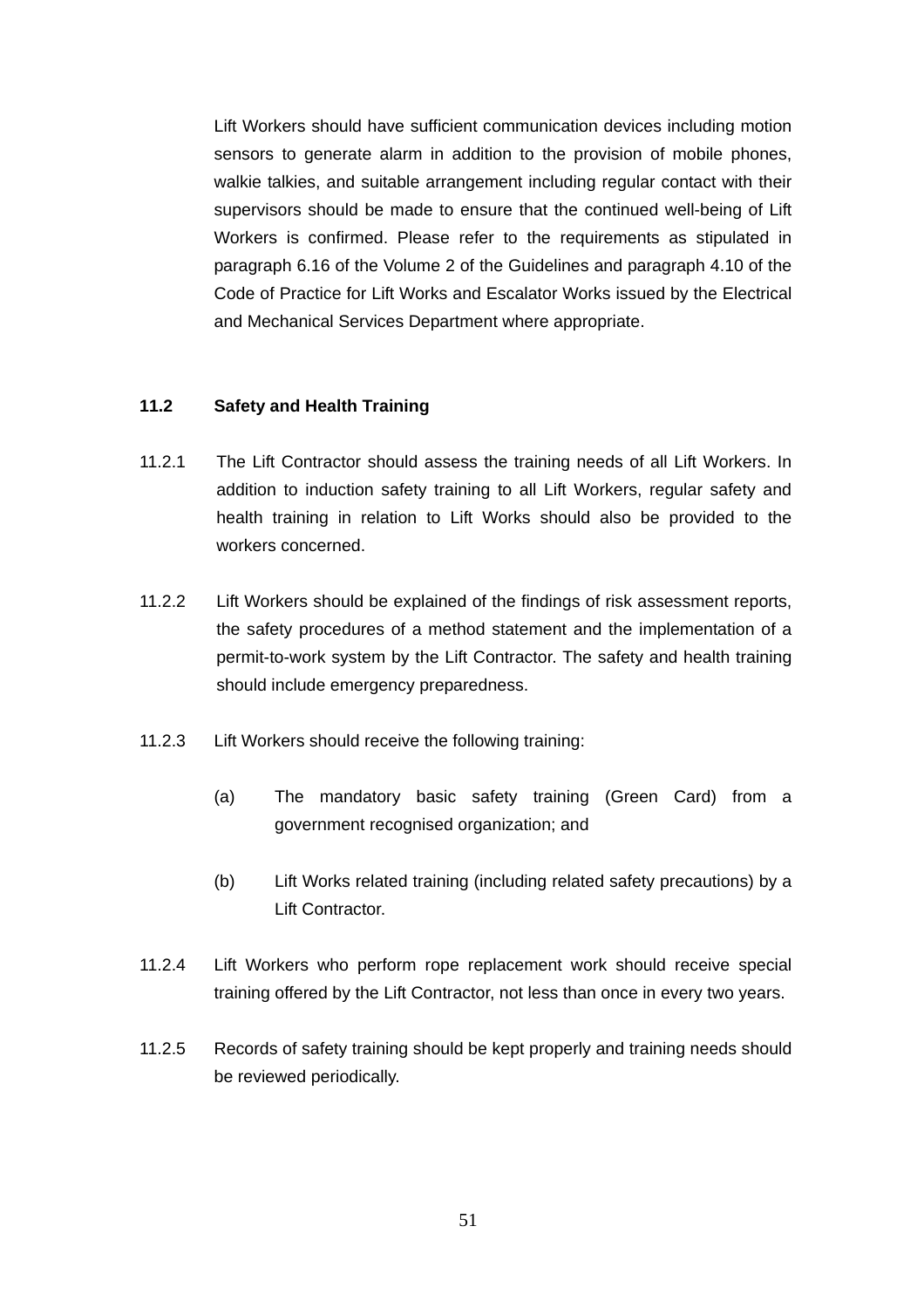### **11.3 Personal Protective Equipment**

- 11.3.1 The Lift Contractor should provide suitable personal protective equipment (PPE) (such as safety helmets, safety gloves, hearing protectors, eye protectors, respirators, safety shoes and safety harnesses where necessary) for Lift Workers to use.
- 11.3.2 As a protection against risks of fall from height inside a lift shaft, the Lift Contractor should provide and maintain a fall protection system. Among others, whenever there is a falling hazard, Lift Workers should be provided with suitable safety harnesses and suitable fittings. They should also be instructed to wear safety harnesses with their lanyards attached to suitable anchorages. In providing suitable anchorages and using personal protective equipment against fall from height, the Lift Contractor should make reference to the Code of Practice for Safety at Work (Lift and Escalator), Guidance Notes on Classification and Use of Safety Belts and their Anchorage Systems issued by the Labour Department, or relevant international standards.
- 11.3.3 For Lift Works involving different tasks to be performed at the same time on different levels inside a lift shaft, all workers, including other trade workers, should be provided with reflective vests or clothes when they are required to work inside the lift shaft. They should wear reflective garment (vest or clothes with reflective strips) when they remain inside the lift shaft.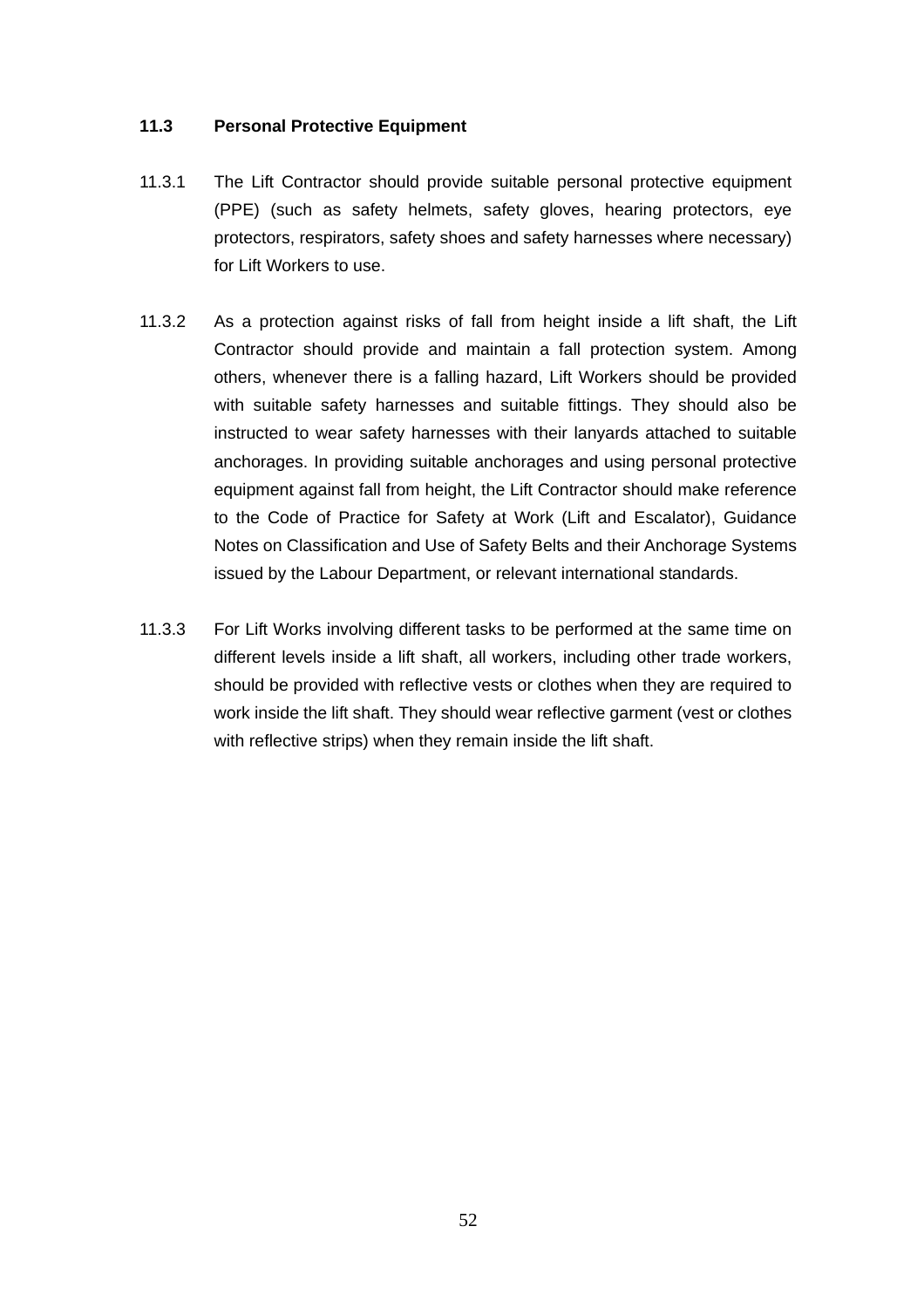## **12. Special Attention to Safety of Occupants and Other Personnel**

#### **12.1 In General**

- 12.1.1 All the necessary safety measures (including features and provisions) for and pertaining to buildings, including those for fire safety, occupants' safety and workers' safety, should be maintained at all times as described in paragraph 6.3 during the carrying out of Lift Alteration Works until the completion of such works.
- 12.1.2 The Lift Contractor and the RC if appointed should strictly maintain and follow all permanent and temporary safety measures, to ensure the occupied area is under sufficient protection at all times when carrying out the Lift Works. Those measures should also be included in the contractor's on-site induction safety training.
- 12.1.3 If it is required to alter / modify the building works in particular related to safety as shown on the approved building plans for the subject building, prior to the commencement of any such work, advice from the AP should be obtained to confirm if the proposed works including the corresponding proposed alternative protective measures need prior acceptance / approval from the BA.
- 12.1.4 The fire protection / barrier should not be penetrated by temporary supply of electricity, ventilation or the like. However, if unavoidable, where an opening is formed for ducts, pipes and wires or the like passing through the fire protection / barrier, the opening should be adequately protected in compliance with the corresponding fire resisting construction / fire barriers requirements stipulated in Parts C and E of the FS Code.
- 12.1.5 The Management Company should also observe the requirements of Training Plan and Fire Action Plan as stipulated in Section 4 and 5 in Part F of the FS Code by the Buildings Department.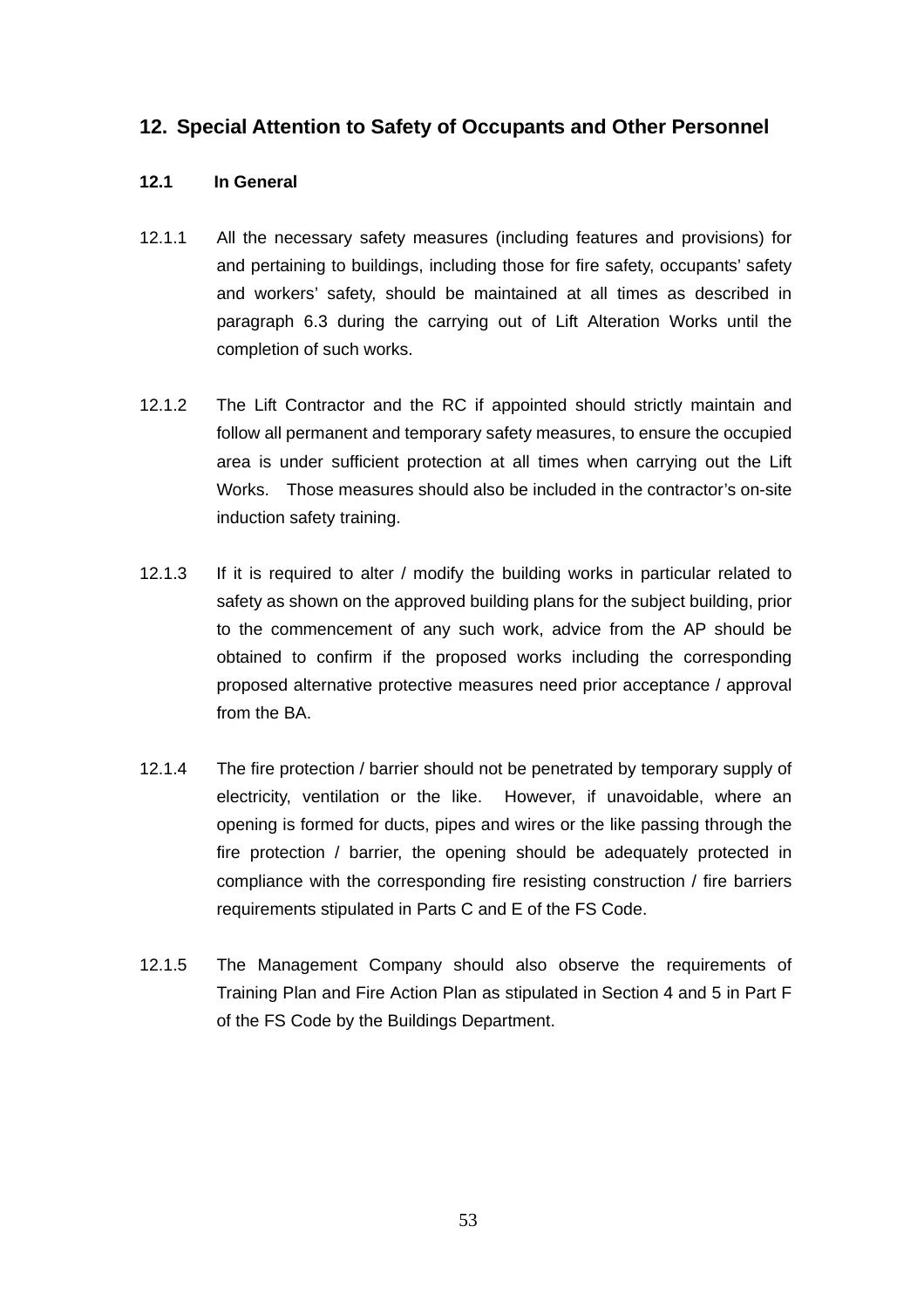#### **12.2 Safety of Occupants**

- 12.2.1 Throughout the Lift Works, the Lift Contractor, the RC if appointed, the Management Company and / or the Responsible Person should work cooperatively to administer, manage and maintain the safety measures including fire protection / separation for ensuring occupants' safety.
- 12.2.2 A lift barrier or hoarding as appropriate should be erected to prevent any unauthorized entry to the lift under repair and maintenance. The barrier concerned should be suitably placed away from the sills of landings at the lift lobbies and it is capable of standing securely on its own. Relevant safety signs and warning notices in both Chinese and English should be prominently displayed.
- 12.2.3 The lift landing doors in question should be kept closed at all times as far as practicable. If the lift landing doors need to remain open, the Lift Contractor should implement control measures to prevent any falling hazards.

#### **12.3 Safety of Other Personnel**

#### Emergency Door

- 12.3.1 Emergency doors are designed and constructed to provide access to and egress from lift shafts by firemen and Lift Workers for rescue purpose in case of emergency. Only authorized rescuers and competent Lift Workers employed by Lift Contractors are permitted to get access to the lift shaft through emergency doors for emergency operations. As such, any emergency access panel / door located in the lift shaft walls forming part of the fire separation should not be opened or used for access to the lift shaft for carrying out general Lift Works.
- 12.3.2 To avoid or mitigate such risk, a safe system of work should be provided by the Responsible Person, among other things, including the development and maintenance of proper procedures for the safe custody, issue and use of specific keys and master keys capable of opening emergency doors. The key of the emergency doors should be, as far as practicable, exclusively used for the emergency doors and lift landing doors only. In the normal situation, the emergency doors should be kept in closed and locked position.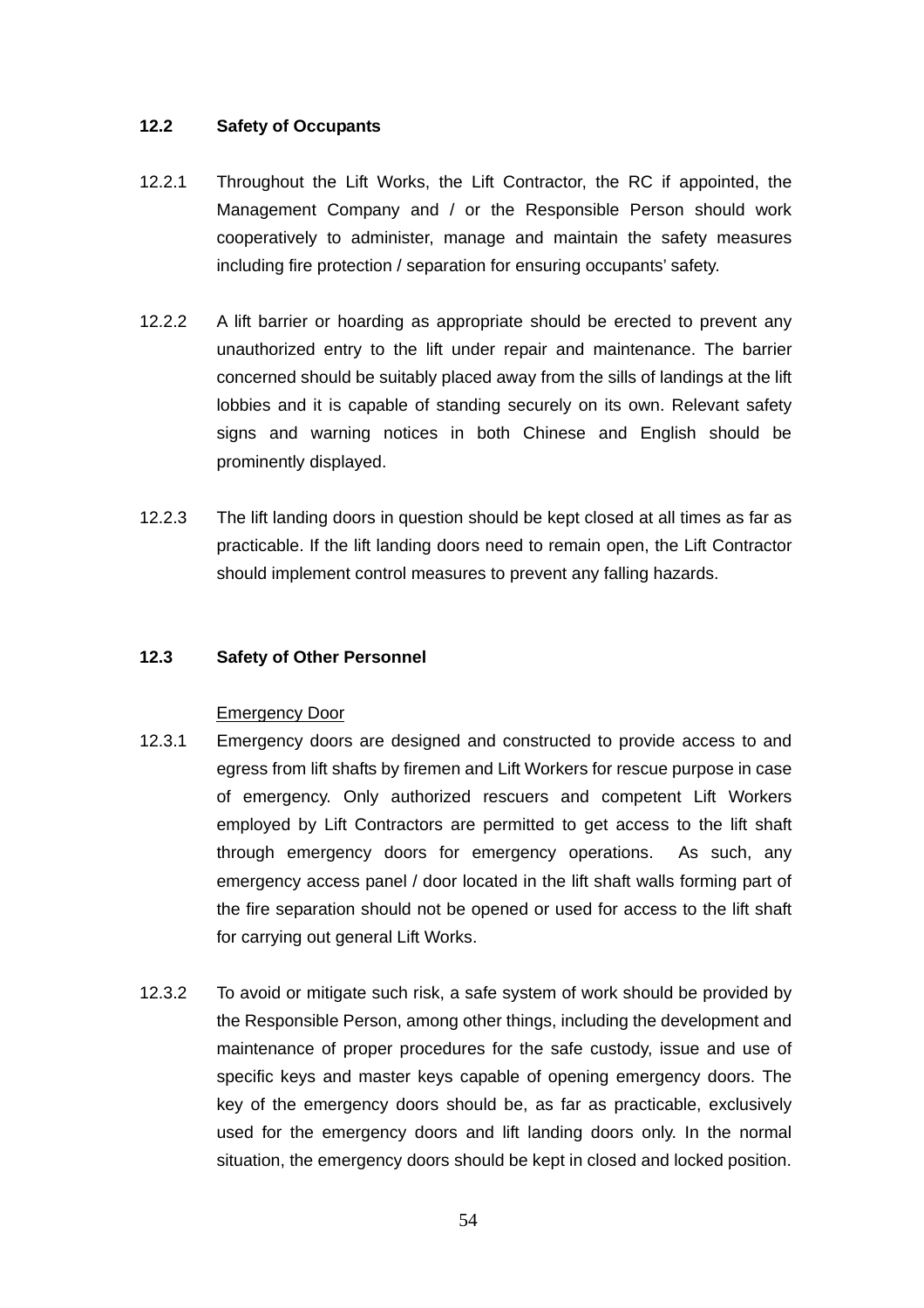Warning notices about the danger of unauthorised access should be displayed on the outside face of the emergency doors. For details of the emergency door and the requirement on the warning signs, reference should be made to paragraph 3.2 of the Code of Practice for the Design and Construction of Buildings and Building Works for the Installation and Safe Use of Lifts and Escalators 2011 published by the Building Authority.

12.3.3 The system of work should also embrace steps to ensure that the procedures are thoroughly communicated to, understood and observed by all parties involved in the custody, issue and use of the aforesaid keys.

#### Non-lift works inside lift shaft

- 12.3.4 There are occasions when workers or personnel other than Lift Workers, are required to perform works other than Lift Works inside the lift shaft, including removal of rubbish from lift pit, general cleaning and building-related repairing work.
- 12.3.5 It is strongly recommended that the contractor involved in the non-Lift Works should liaise with the Lift Contractor for a work plan. A risk assessment should be carried out and method statement for the work should be prepared. There should be sufficient co-ordination between the contractors and the Management Company concerned to ensure the safety of the personnel involved in the operation.
- 12.3.6 Non-Lift Works workers should only be allowed to work inside a lift shaft under the supervision of a lift worker. If a lift worker is not available to supervise the non-Lift Work inside the lift shaft, the following conditions should be satisfied:
	- a) The lift has been locked out & tagged out at the main switch by a Lift Worker; and
	- b) The other lift(s) in a common lift shaft has been suspended from operation or mechanically separated from contact by a Lift Worker when working on car top.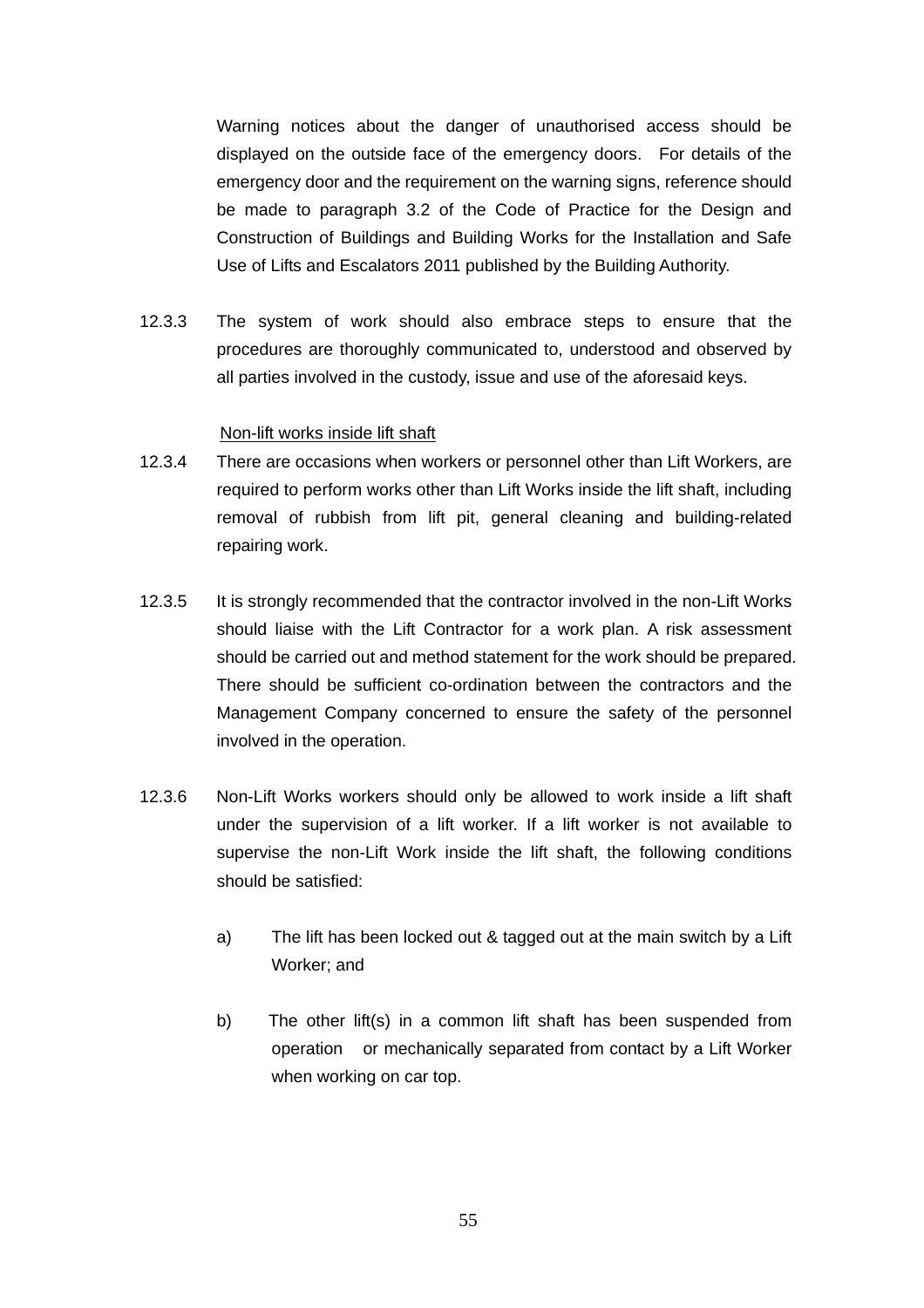- c) The information of non-lift works inside lift shaft such as works area and content should be provided by Responsible Person for the Lift Contractor in order to allow Lift Workers to check prior to the lift operation.
- 12.3.7 The non-Lift Worker(s) should be equipped with all necessary PPEs as recommended.
- 12.3.8 Relevant safety measures such as safe means of access and egress, work-at-height protection and electrical safety measures as stipulated in other sections of this Volume should also be observed by the Responsible Person / contractors / parties concerned.
- 12.3.9 Safety training, including induction safety training should be provided by the responsible contractor to all non-Lift Works workers. Specific safety training should also be given as appropriate.

### **12.4 Special Attention to be paid by Responsible Person**

- 12.4.1 To ensure safety of work at lift shaft and relevant workplace, Responsible Person shall properly manage the following:
	- a) Render proper protective guards for all machinery or equipment;
	- b) Provide a safe route of access and egress to the lift machine room, machinery space, lift shaft and lift pit;
	- c) Provide sufficient and suitable lighting, including emergency lighting, for entry into or working in the lift machine room and lift shaft;
	- d) Provide a clear and clean working environment, for instance, lift machineroom and lift lobby are free of water;
	- e) Remove water accumulated in lift shaft and lift pit;
	- f) Provide adequate and sufficient ventilation of the lift machine room;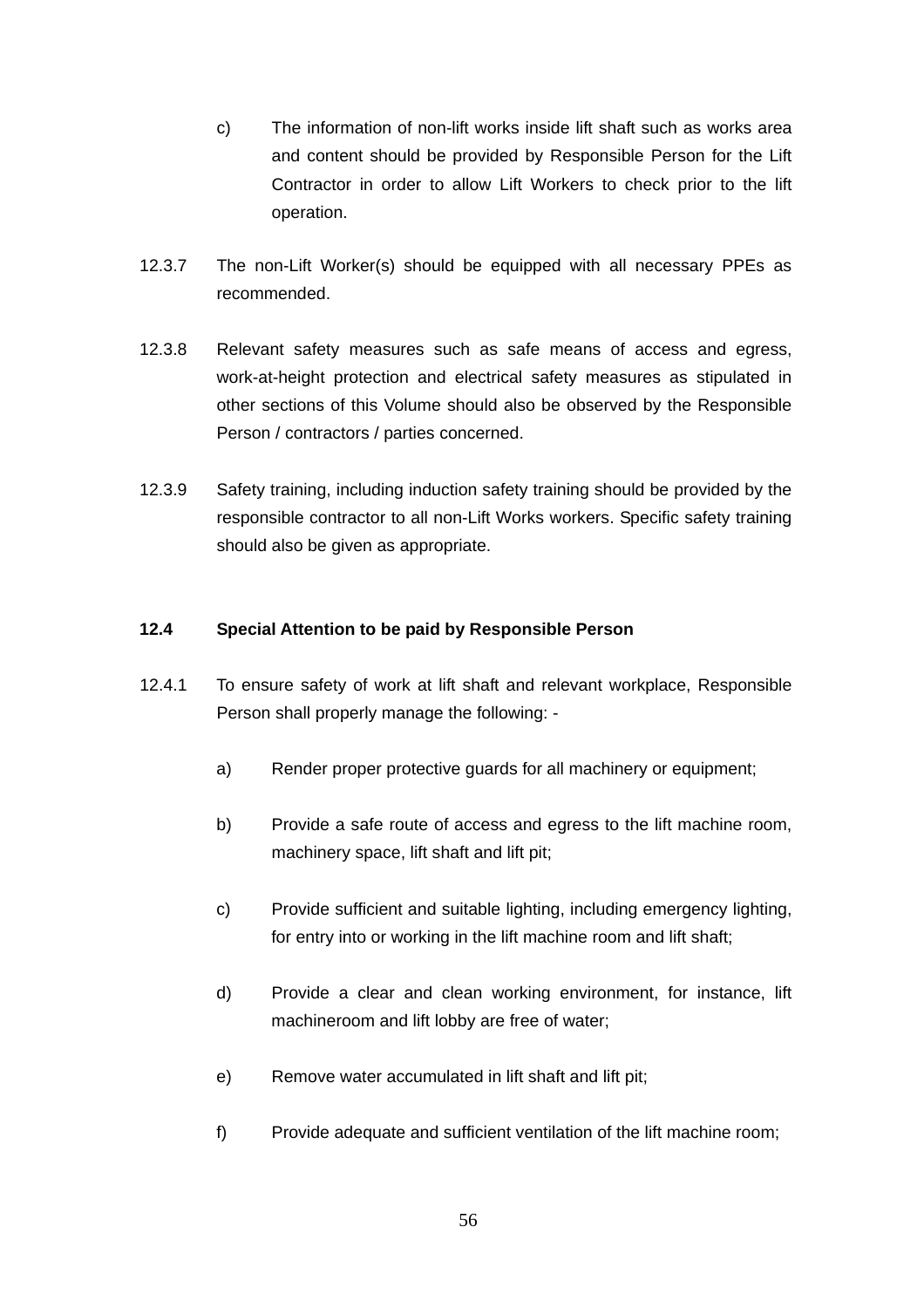- g) Prevent unauthorized person from entering into the lift works environment;
- h) Provide adequate working area for lift major alteration works as far as possible (For example, lowest landing lobby area shall be allowed as working area for repair work inside lift pit.):
- i) Provide adequate storage area for some of the common items as far as possible (For example, portable barriers, ladder and warning signs could be stored on-site for easy retrieval whenever needed, as lift maintenance is a regular feature.);
- j) Ensure proper fall protection means in place when lift landings are opened for non-lift works, for example, portable barriers for routine maintenance and hoardings for lift major alteration works; and
- k) Liaise and coordinate with the Lift Contractor and Registered Contractor to provide a safe working environment.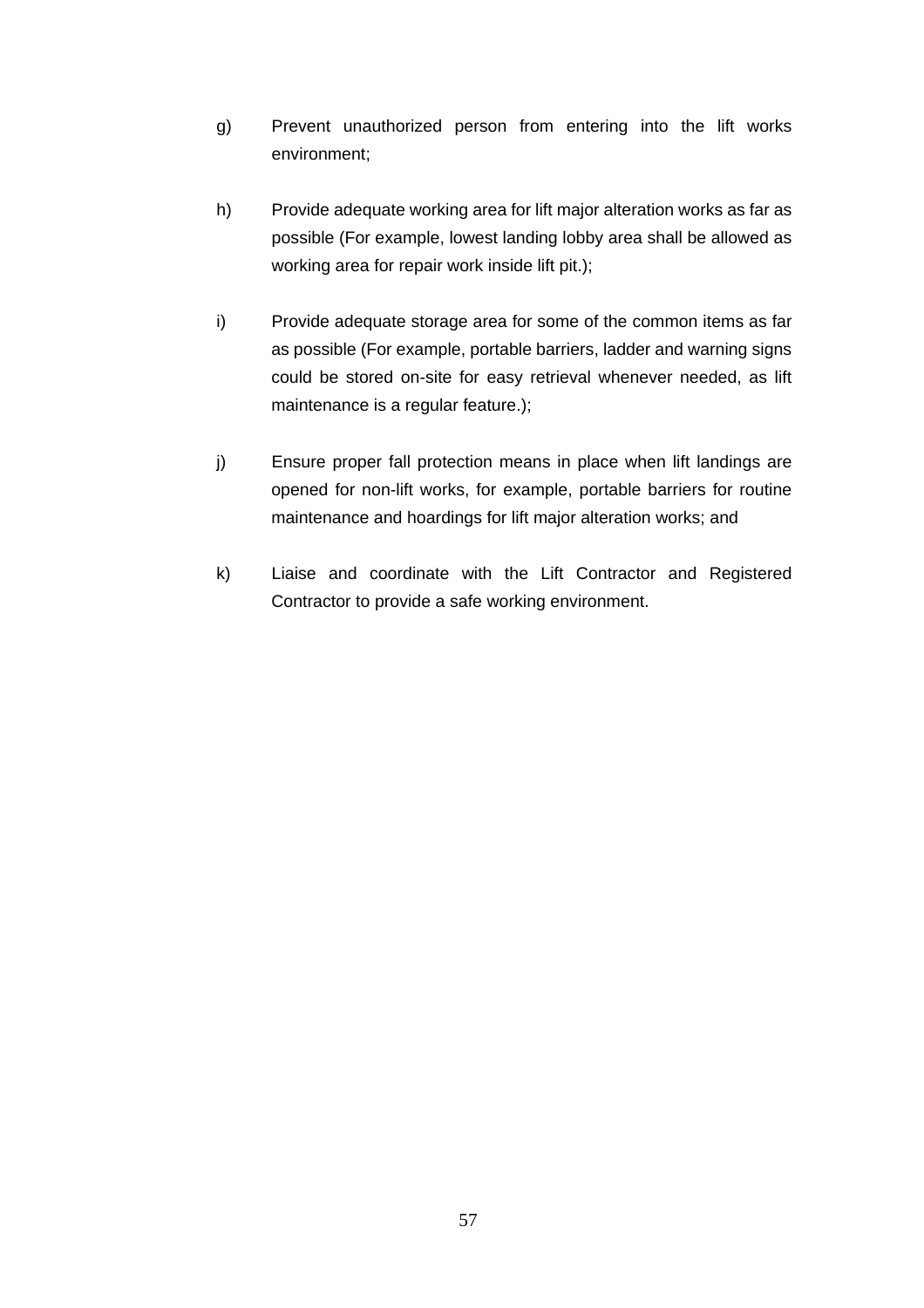# **List of Relevant Existing Ordinance(s) / Regulation(s)/ Code(s) of Practice / Practice Notes**

#### **Ordinance / Regulation**

- 1. Construction Sites (Safety) Regulations, Chapter 59I
- 2. Factories and Industrial Undertakings (Lifting Appliances and Lifting Gear) Regulations, Chapter 59J
- 3. Factories and Industrial Undertakings (Suspended Working Platforms) Regulation, Chapter 59AC
- 4. Lifts and Escalators Ordinance, Chapter 618

#### **Labour Department**

- 1. Code of Practice for Safety at Work (Lift and Escalator)
- 2. Code of Practice for Safe Use and Operation of Suspended Working Platforms
- 3. Code of Practice for Bamboo Scaffolding Safety
- 4. Code of Practice for Metal Scaffolding Safety
- 5. Code of Practice for Safety and Health at Work for Gas Welding and Flame **Cutting**
- 6. Code of Practice for Safety and Health at Work for Manual Electric Arc Welding
- 7. Guidance Notes on Classification and Use of Safety Belts and their Anchorage Systems
- 8. Compliance Notes for Guided-SWP
- 9. Compliance Notes for Platform Lift
- 10. Compliance Notes for Lift-under-Repair
- 11. A Casebook of Fatal Accidents in Lift Installation, Maintenance and Repairing Work

#### **Buildings Department**

- 1. Code of Practice for the Design and Construction of Buildings and Building Works for the Installation and Safe Use of Lifts and Escalators 2011
- 2. Code of Practice for Fire Safety in Buildings 2011
- 3. PNAP APP-29 (formerly PNAP 84) "Lift and Escalator Installations"

#### **Electrical & Mechanical Services Department**

- 1. Code of Practice on the Design and Construction of Lifts and Escalators
- 2. Code of Practice for Lift Works and Escalator Works
- 3. Code of Practice for the Electricity (Wiring) Regulations 2009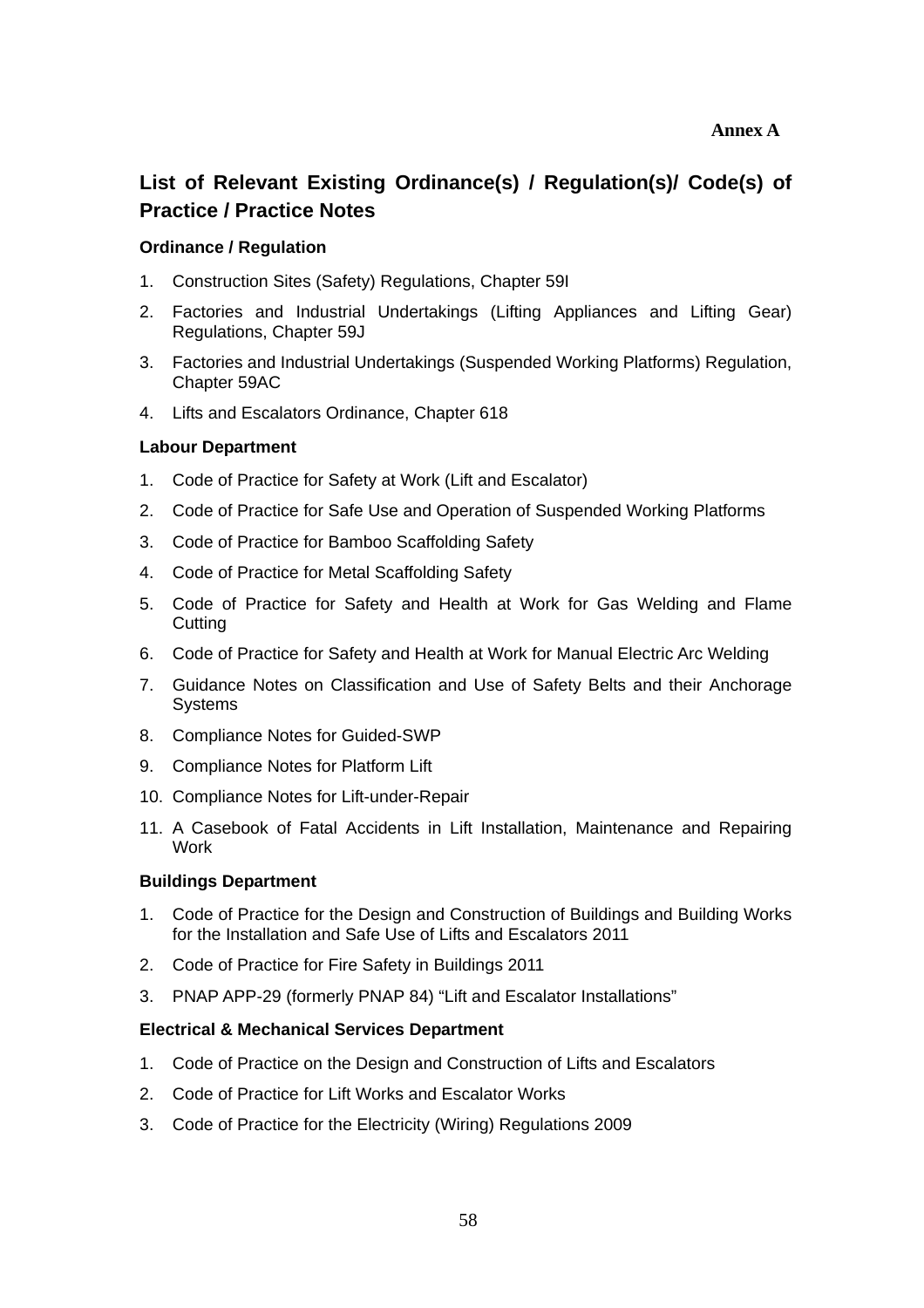## **Annex B – Common Hazards and Recommended Safety Measures for Lift Maintenance Works, Main Rope Replacement and Lift Major Alteration Works**

(Remarks : The purpose of this annex is to describe the common hazards encountered in lift maintenance works, main rope replacement and lift major alteration works and recommend safety preventive and protective measures associated with the common hazards for reference. Please note that these common hazards and the associated safety measures should not be deemed exhaustive and reference should also be made to the relevant sections of the main text of this Volume. It is highly recommended to consult relevant personnel such as a qualified and competent Registered Safety Officer prior to commencement of lift works.

## **1.0 Lift Maintenance Works**

| <b>Activities /</b>                                                          | <b>Common Hazards</b>                                                                                                                                                                     | <b>Safety Measures</b>                                                                                                                                                                                                                                                                                                                                                          | <b>Action Parties</b>                            | <b>PPE</b>                                       | <b>Training</b>                                                                       |
|------------------------------------------------------------------------------|-------------------------------------------------------------------------------------------------------------------------------------------------------------------------------------------|---------------------------------------------------------------------------------------------------------------------------------------------------------------------------------------------------------------------------------------------------------------------------------------------------------------------------------------------------------------------------------|--------------------------------------------------|--------------------------------------------------|---------------------------------------------------------------------------------------|
| <b>Locations</b>                                                             |                                                                                                                                                                                           |                                                                                                                                                                                                                                                                                                                                                                                 |                                                  |                                                  |                                                                                       |
| <b>Maintenance Works in Lift Machine Room</b>                                |                                                                                                                                                                                           |                                                                                                                                                                                                                                                                                                                                                                                 |                                                  |                                                  |                                                                                       |
| 1.1 Checking /<br>inspection / cleansing /<br>adjustment of control<br>panel | Fall of person<br>Unprotected raised floor<br>Inadequate strength or insecure<br>fencing<br>Defective ladder / staircase<br>Lack of proper access / working<br>platform<br>Slippery floor | Inform and remind "Responsible Person" to rectify any<br>unsafe conditions observed in lift machine room<br>Fence off unprotected raised floor with barriers of<br>adequate strength<br>Provide and use a proper access / working platform<br>Keep lift machine room in clean and tidy condition<br>Remove waste and debris frequently<br>Keep passageway free from obstruction | <b>Competent Personnel</b><br><b>Lift Worker</b> | Safety shoes                                     | Green card training<br>Induction safety training<br>Trade specific safety<br>training |
|                                                                              | Striking against object<br>Improperly stack or store<br>material / tools / equipment<br>Inadequate lighting                                                                               | Properly stack and store material / tools / equipment<br>Remove waste and debris frequently<br>Keep passageway free from obstruction<br>Provide and maintain adequate lighting<br>Protect sharp edges                                                                                                                                                                           | <b>Competent Personnel</b><br><b>Lift Worker</b> | Safety helmet<br>with chin strap<br>Safety shoes |                                                                                       |
|                                                                              | Falling object<br>Defective concrete on ceiling /<br>wall<br>Improperly stack material<br>Improperly handle material /<br>tools                                                           | Check and inspect before entering into lift machine room<br>Fence off the area where defective concrete observed<br>with barrier<br>Display warning notice<br>Properly stack material<br>Equip hand-held tool with hand strap                                                                                                                                                   | <b>Competent Personnel</b><br><b>Lift Worker</b> | Safety helmet<br>with chin strap                 |                                                                                       |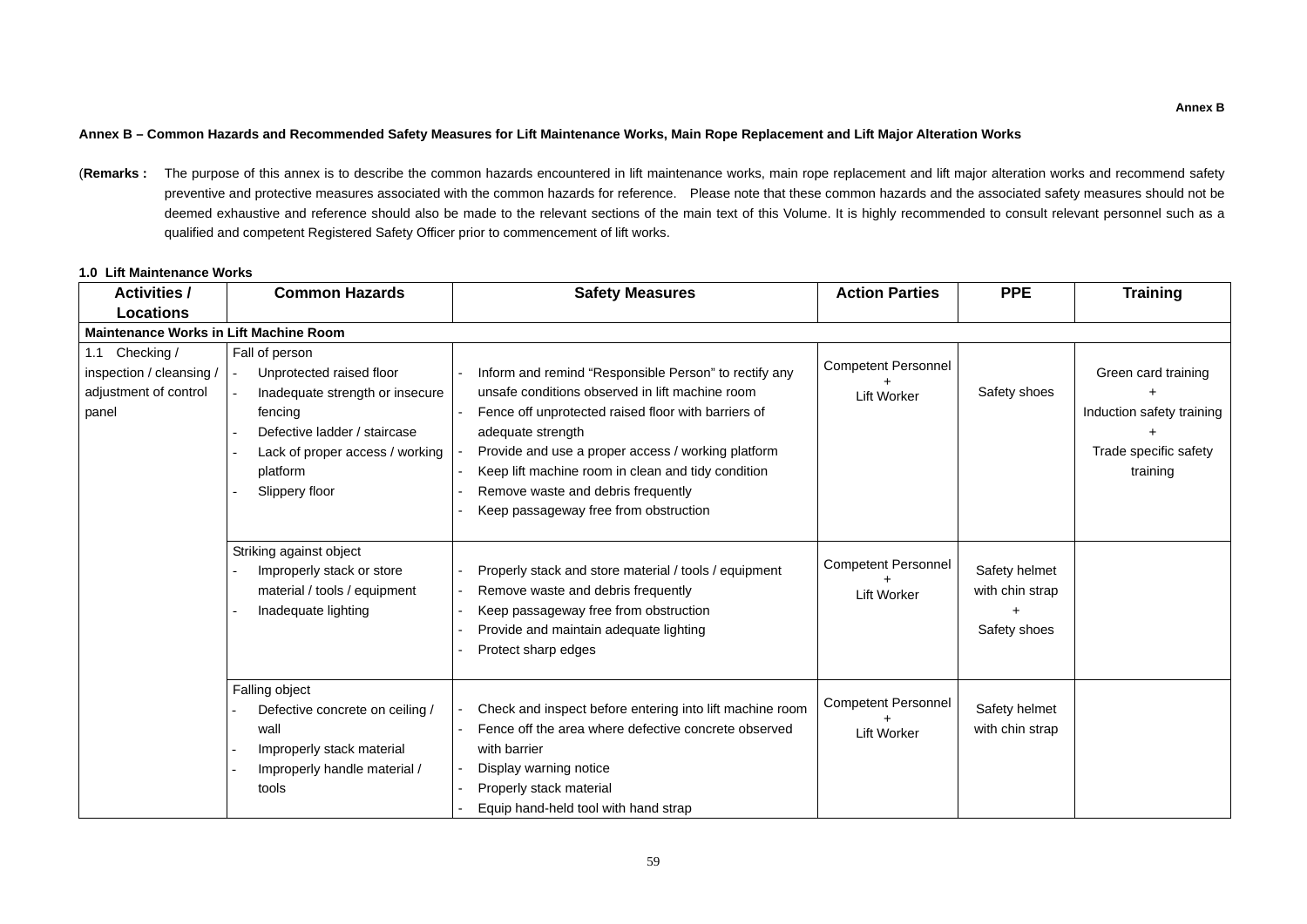|                                                                                                                                                                                                            | Provide suitable and adequate toe-boards                                                                                                                                                                                                                                                          |                                                  |                          |                                                                                     |
|------------------------------------------------------------------------------------------------------------------------------------------------------------------------------------------------------------|---------------------------------------------------------------------------------------------------------------------------------------------------------------------------------------------------------------------------------------------------------------------------------------------------|--------------------------------------------------|--------------------------|-------------------------------------------------------------------------------------|
| Electrocution<br>Substandard / Defective electric<br>distribution board<br>Use damaged electrical tools /<br>equipment<br>Damaged electric wire / cable<br>Contact with live parts inside<br>control panel | Isolate electric power supply before work<br>Apply LOTO mechanism<br>Check and inspect electrical tools / equipment before use<br>Properly place electric wire / cable<br>Use water-proof type socket, plugs and couplers<br>Use electrical hand-held tools / equipment with double<br>insulation | <b>Competent Personnel</b><br><b>Lift Worker</b> | Insulated gloves         | Tool-box training on<br>LOTO mechanism<br>Tool-box training on<br>electrical safety |
| Scald / burn<br>Contact with hot object                                                                                                                                                                    | Display a notice illustrating the part / item which is hot<br>inside control panel                                                                                                                                                                                                                | <b>Competent Personnel</b><br><b>Lift Worker</b> | Heat resistant<br>gloves |                                                                                     |
| Contact with moving parts / nip<br>points<br>Lack of machine guarding<br>Guarding removed                                                                                                                  | Provide a suitable guarding for dangerous parts of<br>machinery<br>Isolate power supply before work<br>Apply a padlock system                                                                                                                                                                     | <b>Competent Personnel</b><br><b>Lift Worker</b> |                          | Tool-box training on<br>machine guarding                                            |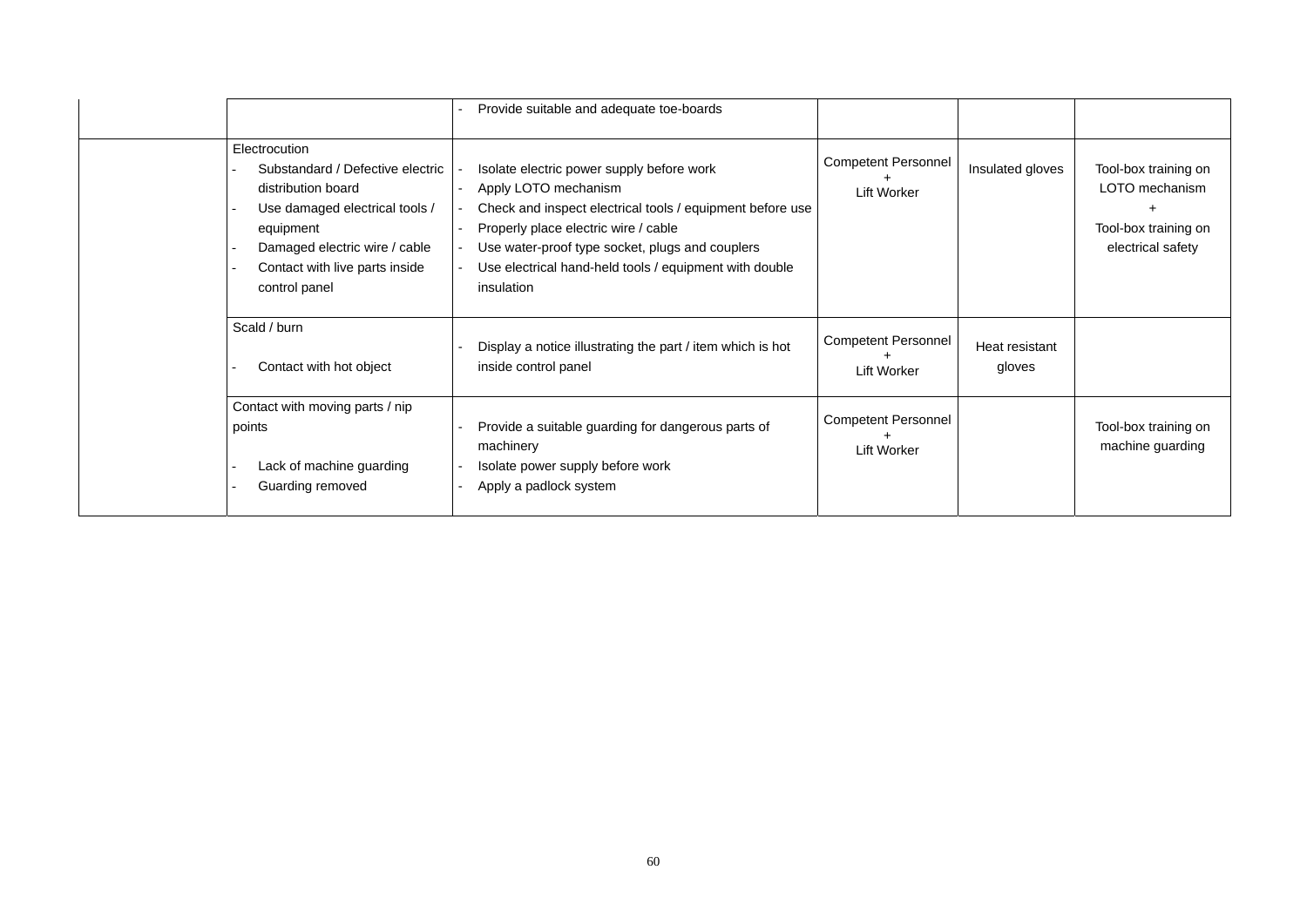| <b>Maintenance Works in Lift Shaft</b>                                                                                  |                                                                                                                                                                                                       |                                                                                                                                                                                                                                                                                                                                                                                                                                                                                                                                       |                                                  |                                                                       |                                                                                                                                                                                                    |
|-------------------------------------------------------------------------------------------------------------------------|-------------------------------------------------------------------------------------------------------------------------------------------------------------------------------------------------------|---------------------------------------------------------------------------------------------------------------------------------------------------------------------------------------------------------------------------------------------------------------------------------------------------------------------------------------------------------------------------------------------------------------------------------------------------------------------------------------------------------------------------------------|--------------------------------------------------|-----------------------------------------------------------------------|----------------------------------------------------------------------------------------------------------------------------------------------------------------------------------------------------|
| 1.2<br>Checking / inspection /<br>cleansing / adjustment<br>/ lubricating of<br>machinery / selector on<br>car top /pit | Fall of person<br>Lack of fencing on car top<br>Substandard fencing<br>Lack of anchorage point<br>Sudden movement of lift car<br>Slippery / uneven car top<br>Inadequate lighting<br>Improper posture | Provide adequate strength guard-rail on car top<br>Check and ensure the guard-rail erected on car top is<br>secure<br>Check and verify the control / safety switches before<br>access to car top<br>Lock up the "Inspection" (INS) switch after it has been<br>turned to inspection mode<br>Develop in-house safety rules and regulations for working<br>on car top<br>Attach / fix lanyard on a designated anchorage point or an<br>independent lifeline<br>Provide and maintain adequate lighting<br>Avoid improper posture at work | <b>Competent Personnel</b><br><b>Lift Worker</b> | <b>Safety harness</b><br>Retractable<br>safety device<br>Safety shoes | Green card training<br>Induction safety training<br>Trade specific safety<br>training<br>Tool-box training in<br>relation to in-house<br>safety rules and<br>regulations for working<br>on car top |
|                                                                                                                         | Contact with moving parts of<br>machinery / nip points<br>Lack of machine guarding<br>Guarding removed                                                                                                | Provide a suitable guarding for dangerous parts of<br>machinery<br>Isolate power supply before work<br>Apply a padlock system<br>Press "Emergency Stop" device<br>Activate "INS" mode                                                                                                                                                                                                                                                                                                                                                 | <b>Competent Personnel</b><br><b>Lift Worker</b> |                                                                       | Tool-box training on<br>machine guarding                                                                                                                                                           |
|                                                                                                                         | Striking against object<br>Improperly stack or store<br>material / tools / equipment<br>Inadequate lighting                                                                                           | Properly stack and store material / tools / equipment<br>Remove waste and debris frequently<br>Keep access / passageway free from obstruction<br>Provide and maintain adequate lighting<br>Protect sharp edges                                                                                                                                                                                                                                                                                                                        | <b>Competent Personnel</b><br><b>Lift Worker</b> | Safety helmet<br>with chin strap<br>Safety shoes                      | Tool-box training in<br>relation to in-house<br>safety rules and<br>regulations for working<br>on car top                                                                                          |
|                                                                                                                         | Falling object<br>Improperly stack material<br>Improperly handle material /<br>tools                                                                                                                  | Properly stack and store material / tools / equipment<br>Equip hand-held tool with hand strap<br>Provide suitable and adequate toe-boards<br>Apply permit-to-work system to control task carried out at                                                                                                                                                                                                                                                                                                                               | <b>Competent Personnel</b><br><b>Lift Worker</b> | Safety helmet<br>with chin strap                                      |                                                                                                                                                                                                    |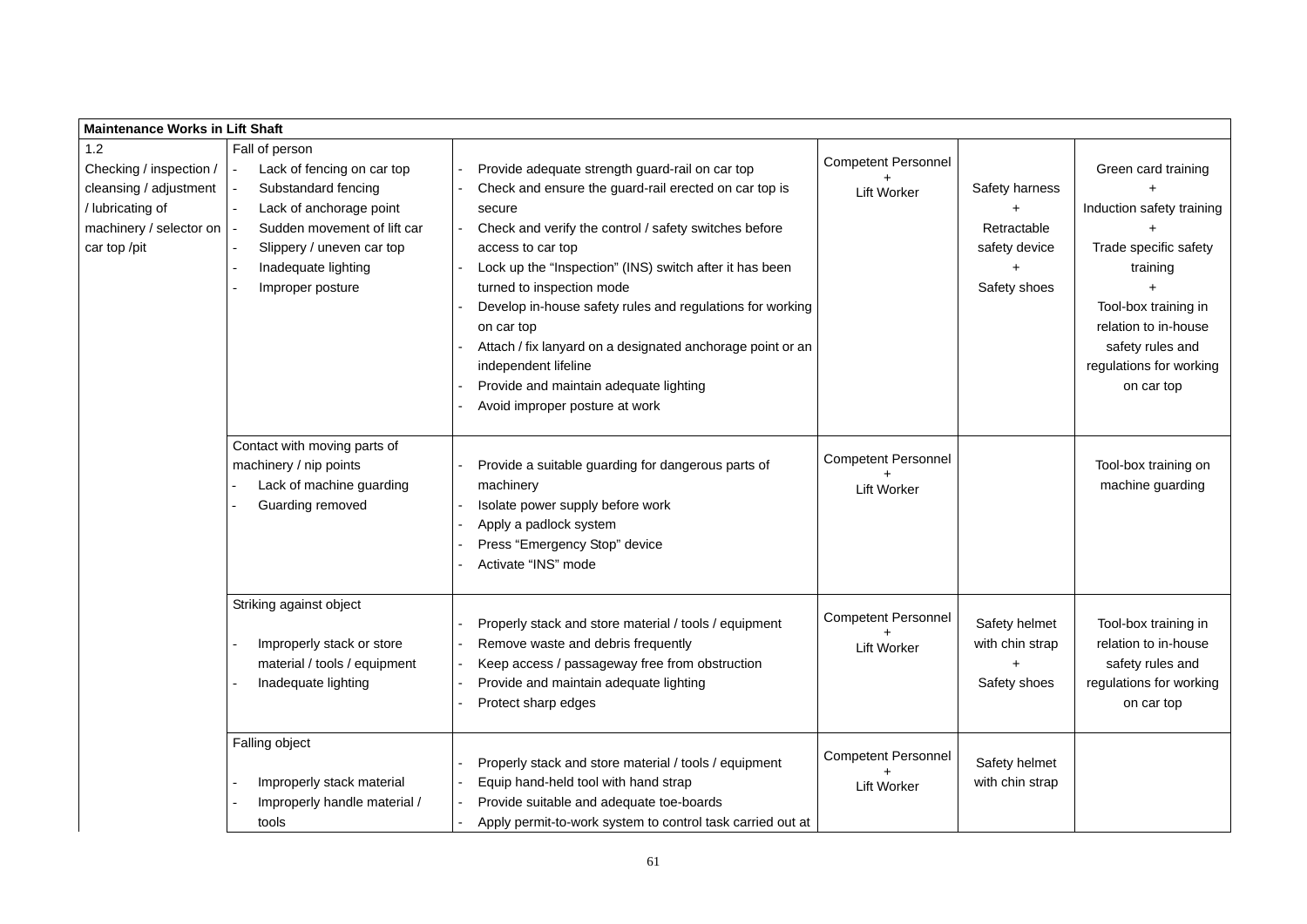|                                                                     | Carry out task at multi-level                                                                                                                                             | multi-level                                                                                                                                                                                                                                                                                                                                                   |                                                  |                                                                |                                                                                       |
|---------------------------------------------------------------------|---------------------------------------------------------------------------------------------------------------------------------------------------------------------------|---------------------------------------------------------------------------------------------------------------------------------------------------------------------------------------------------------------------------------------------------------------------------------------------------------------------------------------------------------------|--------------------------------------------------|----------------------------------------------------------------|---------------------------------------------------------------------------------------|
|                                                                     | Dermatitis / eye injury<br>Contact with chemical<br>substances (e.g. lubricant)                                                                                           | Conduct a survey to identify chemical substances to be<br>used<br>Identify the health risk and the associated precautions<br>with relevant material safety data sheet<br>Properly store containers holding chemical substances                                                                                                                                | <b>Competent Personnel</b><br><b>Lift Worker</b> | Chemical<br>resistant gloves<br>Goggles                        |                                                                                       |
| 1.3 Cleansing and<br>adjustment of landing<br>doors / landing sills | Fall of person<br>Lack of fall protection<br>Lack of anchorage point<br>Sudden movement of lift car<br>Slippery / uneven floor<br>Inadequate lighting<br>Improper posture | Provide and use retractable safety device<br>Erect barrier at lift shaft opening<br>Check and verify the control / safety switches before work<br>Lock up the "INS" switch after it has been turned to<br>inspection mode<br>Attach / fix lanyard on a designated anchorage point<br>Provide and maintain adequate lighting<br>Avoid improper posture at work | <b>Competent Personnel</b><br><b>Lift Worker</b> | Safety harness<br>Retractable safety<br>device<br>Safety shoes | Green card training<br>Induction safety training<br>Trade specific safety<br>training |
|                                                                     | Striking against object<br>Improperly stack or store<br>material / tools / equipment<br>Inadequate lighting                                                               | Properly stack and store material / tools / equipment<br>Remove waste and debris frequently<br>Keep access / passageway free from obstruction<br>Provide and maintain adequate lighting<br>Protect sharp edges                                                                                                                                                | <b>Competent Personnel</b><br><b>Lift Worker</b> | Safety helmet<br>with chin strap<br>Safety shoes               |                                                                                       |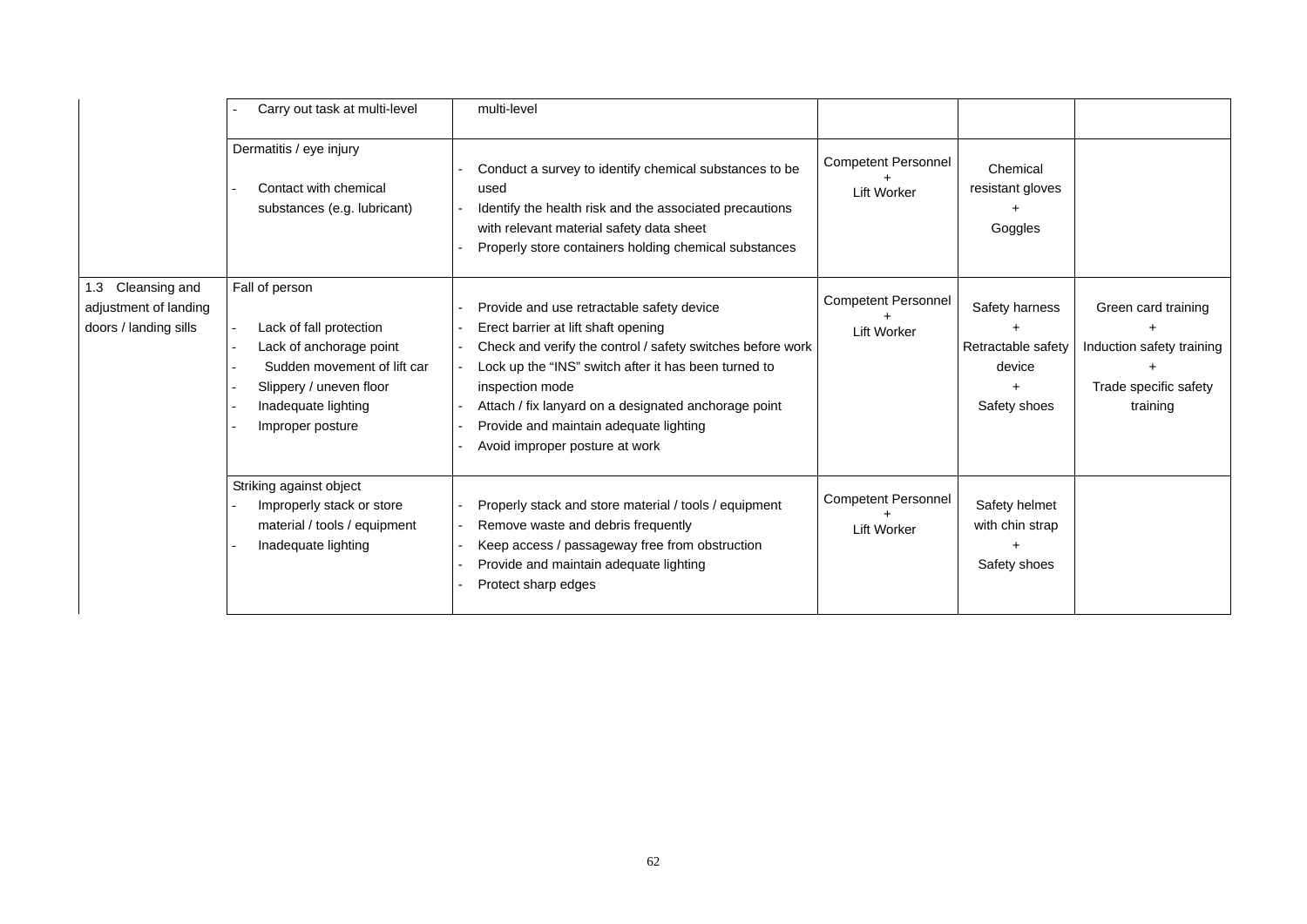# **2.0 Main Rope Replacement (1:1 Roping – Mid Rise)**

(**Remarks :** It is highly recommended to well plan and take appropriate preparation works prior to commencement of rope replacement including:

- Check tool and PPE;
- Determine the position to secure lift car and counterweight;
- Well consider and adopt suitable fall protection before allowing workers accessing to and egressing from counterweight;
- Provide adequate and suitable fire-fighting equipment on spot; and
- Check to ensure lifting appliances and lifting gear are in good working order and held with valid statutory certificates.)

| <b>Activities /</b>                                                     | <b>Common Hazards</b>                                                                                                                                                     | <b>Safety Measures</b>                                                                                                                                                                                                                                                                                                                                                                        | <b>Action Parties</b>                                     | <b>PPE</b>                                                     | <b>Training</b>                                                                       |
|-------------------------------------------------------------------------|---------------------------------------------------------------------------------------------------------------------------------------------------------------------------|-----------------------------------------------------------------------------------------------------------------------------------------------------------------------------------------------------------------------------------------------------------------------------------------------------------------------------------------------------------------------------------------------|-----------------------------------------------------------|----------------------------------------------------------------|---------------------------------------------------------------------------------------|
| <b>Locations</b><br>Positioning of lift<br>2.1<br>car and counterweight | Fall of person<br>Lack of fall protection<br>Lack of anchorage point<br>Sudden movement of lift car<br>Slippery / uneven floor<br>Inadequate lighting<br>Improper posture | Provide and use retractable safety device<br>Erect barrier at lift shaft opening<br>Check and verify the control / safety switches before work<br>Lock up the "INS" switch after it has been turned to<br>inspection mode<br>Attach / fix lanyard on a designated anchorage point or an<br>independent lifeline<br>Provide and maintain adequate lighting<br>Avoid improper posture at work   | Competent<br>Personnel<br>Lift Worker                     | Safety harness<br>Retractable<br>safety device<br>Safety shoes | Green card training<br>Induction safety training<br>Trade specific safety<br>training |
|                                                                         | Falling object<br>Improperly stack material<br>Improperly handle material /<br>tools<br>Carry out task at multi-level                                                     | Properly stack and store material / tools / equipment<br>Equip hand-held tool with hand strap<br>Provide suitable and adequate toe-boards<br>Apply permit-to-work system to control task carried out at<br>multi-level<br>Well study and understand the procedures recommended<br>by the manufacturer of the lift to replace main rope<br>Strictly follow the procedures to replace main rope | Competent<br>Personnel<br>$\ddot{}$<br><b>Lift Worker</b> | Safety helmet<br>with chin strap                               | Tool-box training on<br>replacement of main<br>rope                                   |
|                                                                         | Back injury<br>Lack of / insufficient mechanical<br>aids<br>Improper posture                                                                                              | Carry out manual handling assessment by a competent<br>personnel<br>Provide mechanical aids to assist in moving material and<br>equipment                                                                                                                                                                                                                                                     | Competent<br>Personnel<br><b>Lift Worker</b>              |                                                                | Tool-box training on<br>manual handling                                               |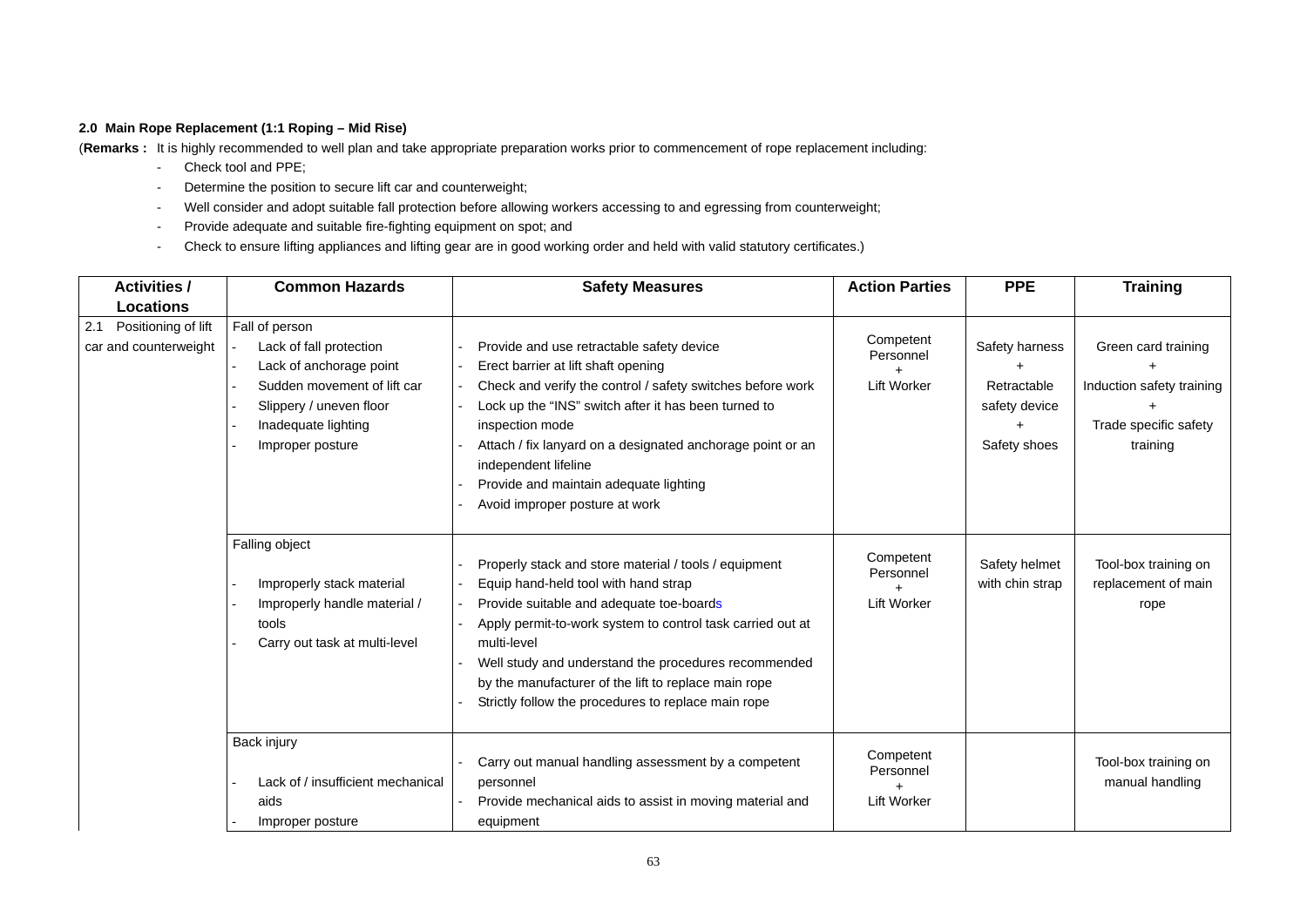| 2.2 Hoist up and<br>secure lift car to<br>release the tension of<br>the rope | Fall of person<br>Lack of fall protection<br>Lack of anchorage point<br>Sudden movement of lift car<br>Slippery / uneven floor<br>Inadequate lighting                             | Adopt correct posture to handle material and equipment<br>Supervise manual handling activity by a competent<br>personnel<br>Provide and use retractable safety device<br>Erect barrier at lift shaft opening<br>Check and verify the control / safety switches before work<br>Lock up the "INS" switch after it has been turned to<br>inspection mode<br>Press "Emergency Stop" device                                                                                                                                                                                                                                                                                              | Competent<br>Personnel<br><b>Lift Worker</b> | Safety harness<br>Retractable<br>safety device<br>Safety shoes | Green card training<br>Induction safety training<br>Trade specific safety<br>training |
|------------------------------------------------------------------------------|-----------------------------------------------------------------------------------------------------------------------------------------------------------------------------------|-------------------------------------------------------------------------------------------------------------------------------------------------------------------------------------------------------------------------------------------------------------------------------------------------------------------------------------------------------------------------------------------------------------------------------------------------------------------------------------------------------------------------------------------------------------------------------------------------------------------------------------------------------------------------------------|----------------------------------------------|----------------------------------------------------------------|---------------------------------------------------------------------------------------|
|                                                                              | Improper posture                                                                                                                                                                  | Turn off and apply LOTO mechanism to the main switch<br>Attach / fix lanyard on a designated anchorage point or an<br>independent lifeline<br>Provide and maintain adequate lighting<br>Avoid improper posture at work                                                                                                                                                                                                                                                                                                                                                                                                                                                              |                                              |                                                                |                                                                                       |
|                                                                              | Failure of lifting appliances or lifting<br>gear<br>Overloading<br>Not conform to the method<br>statement<br>Normal or abnormal wear and<br>tear<br>Slipping/displacement of load | Well consider and estimate the loads to be applied<br>Prepare a method statement by a qualified and experienced<br>Engineer<br>Communicate the method statement to the parties<br>concerned<br>Select, provide and use suitable lifting appliances and lifting<br>gear<br>Strictly follow the method statement to install the lifting<br>appliances and lifting gear<br>Thoroughly examine and test the installed lifting appliances<br>and lifting gear<br>Regularly check and inspect the lifting appliances and lifting<br>gear<br>Verify statutory certificates are valid<br>Display statutory certificates of lifting appliances and lifting<br>gear<br>Safely secure the load | Engineer<br><b>Lift Worker</b>               |                                                                | Tool-box training on<br>replacement of main<br>rope                                   |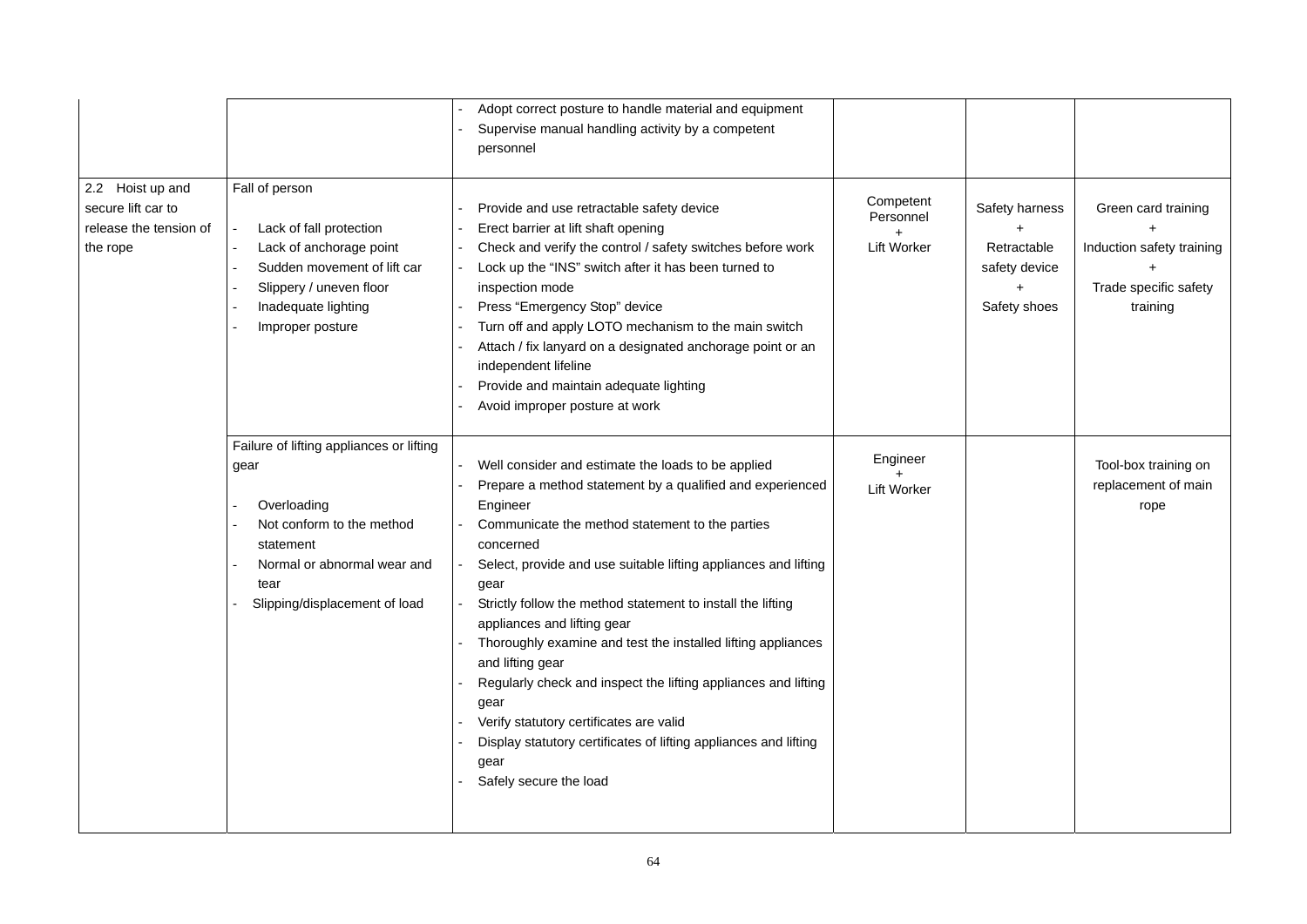| 2.3 Cut and remove       | Fall of person                      |                                                                    |                    |                 |                           |
|--------------------------|-------------------------------------|--------------------------------------------------------------------|--------------------|-----------------|---------------------------|
| existing rope on car top |                                     | Provide safe access and egress                                     | Competent          | Safety harness  | Green card training       |
| counterweight            | Lack of proper access / egress      | Provide suitable and adequate guard-rails and toe-boards           | Personnel          |                 |                           |
|                          | Lack of fall protection             | Provide and use retractable safety device                          | <b>Lift Worker</b> | Retractable     | Induction safety training |
|                          | Lack of anchorage point             | Erect barrier at lift shaft opening                                |                    | safety device   |                           |
|                          | Sudden movement of lift car         | Check and verify the control / safety switches before work         |                    |                 | Trade specific safety     |
|                          | Slippery / uneven floor             | Lock up the "INS" switch after it has been turned to               |                    | Safety shoes    | training                  |
|                          | Inadequate lighting                 | inspection mode                                                    |                    |                 |                           |
|                          | Improper posture                    | Press "Emergency Stop" device                                      |                    |                 |                           |
|                          |                                     | Turn off and apply LOTO mechanism to the main switch               |                    |                 |                           |
|                          |                                     | Securely and adequately support the counterweight and lift         |                    |                 |                           |
|                          |                                     | Attach / fix lanyard on a designated anchorage point or an         |                    |                 |                           |
|                          |                                     | independent lifeline                                               |                    |                 |                           |
|                          |                                     | Provide and maintain adequate lighting                             |                    |                 |                           |
|                          |                                     | Avoid improper posture at work                                     |                    |                 |                           |
|                          |                                     |                                                                    |                    |                 |                           |
|                          | Falling object                      |                                                                    |                    |                 |                           |
|                          |                                     | Well study and understand the procedures recommended               |                    | Safety helmet   |                           |
|                          | Improperly stack material           | by the manufacturer of the lift to replace main rope               |                    | with chin strap |                           |
|                          | Improperly handle material /        | Strictly follow the procedures to replace main rope                |                    |                 |                           |
|                          | tools                               | Select appropriate type of rope connection method                  |                    |                 |                           |
|                          | Fall of disconnected or             | Properly deliver old ropes down to the ground                      |                    |                 |                           |
|                          | dismantled ropes                    | Collect and place the existing rope at landing                     |                    |                 |                           |
|                          | Carry out task at multi-level       | Properly and securely fix the existing rope                        |                    |                 |                           |
|                          | Existing rope not firmly and        | Properly stack and store material / tools / equipment              |                    |                 |                           |
|                          | securely fixed                      | Equip hand-held tool with hand strap                               |                    |                 |                           |
|                          | Detachment of lift car              | Provide suitable and adequate toe-boards                           |                    |                 |                           |
|                          | Strike or trap by a lift car while  | Apply permit-to-work system to control task carried out at         |                    |                 |                           |
|                          | working in a common lift shaft      | multi-level                                                        |                    |                 |                           |
|                          |                                     |                                                                    |                    |                 |                           |
|                          | <b>Trapping Hazards</b>             |                                                                    |                    |                 |                           |
|                          |                                     | Provide barriers at the bottom of lift pit (for common lift shaft) |                    |                 |                           |
|                          |                                     | Make reference to the requirements stipulated in the               |                    |                 |                           |
|                          |                                     | paragraph 9.4                                                      |                    |                 |                           |
|                          |                                     |                                                                    |                    |                 |                           |
|                          | Fire (related to hot work involving |                                                                    |                    |                 |                           |
|                          | babbit type socket)                 | Refer to paragraph 8.7 in respect of the precautions to            | Competent          | Heat resistant  | Tool-box training on fire |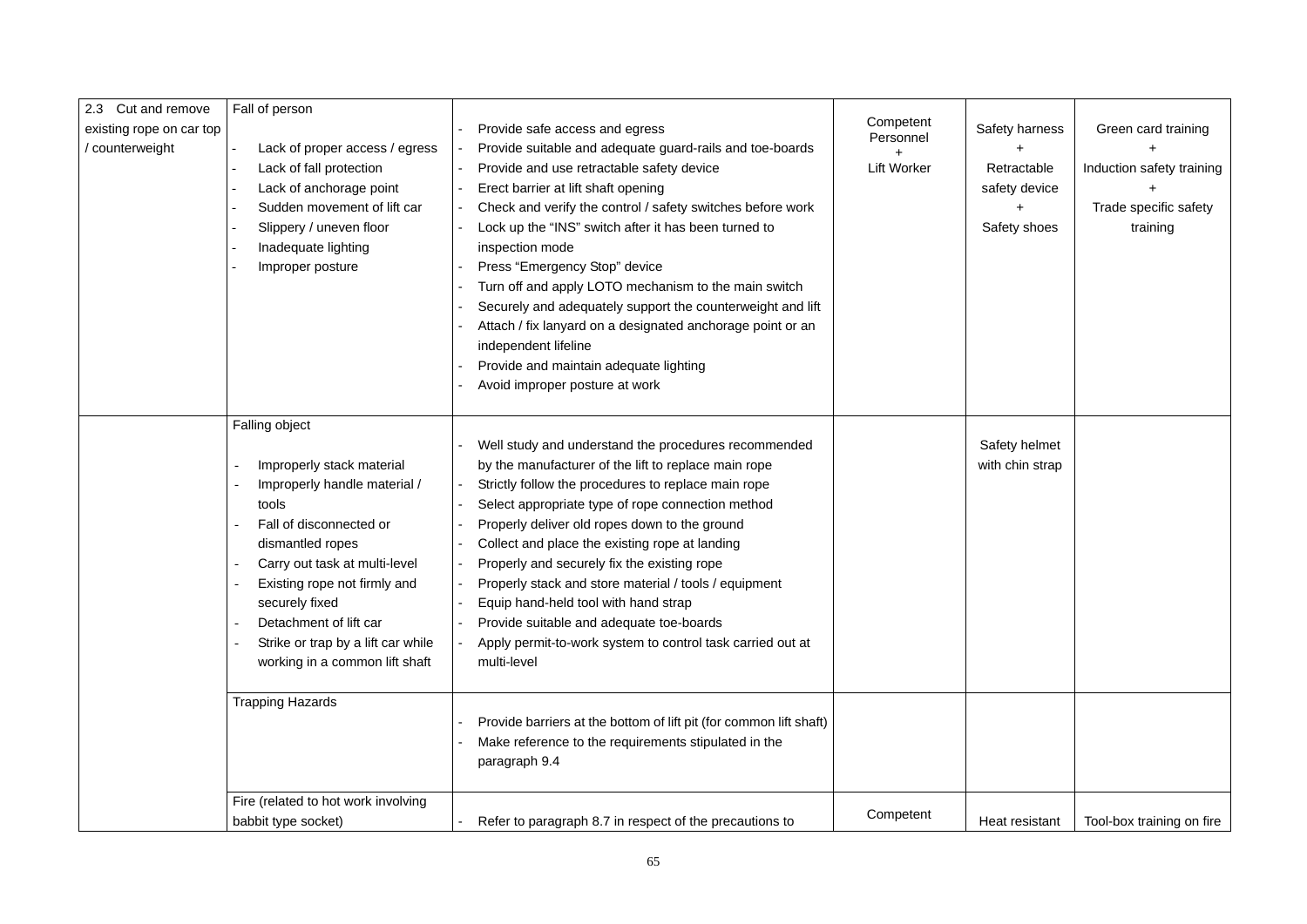|                                                | Use of flammable substances                                                                                                                                                                                 | prevent fire hazards<br>Develop and implement hot-work-permit system<br>Provide and maintain adequate fire fighting facilities on the<br>site<br>Keep at least one powder type fire extinguisher available on<br>spot when arc welding or flame cutting activity is carried out<br>Place suitable protective screens of the retardant nature at<br>the work spot<br>Check to ensure fire doors should be kept close<br>Do not use flammable substances nearby and properly store<br>flammable substances<br>Provide suitable and sufficient ventilation                                                                                          | Personnel<br><b>Lift Worker</b>                       | gloves<br>Eye and face<br>protector                            | prevention and fighting                                                               |
|------------------------------------------------|-------------------------------------------------------------------------------------------------------------------------------------------------------------------------------------------------------------|--------------------------------------------------------------------------------------------------------------------------------------------------------------------------------------------------------------------------------------------------------------------------------------------------------------------------------------------------------------------------------------------------------------------------------------------------------------------------------------------------------------------------------------------------------------------------------------------------------------------------------------------------|-------------------------------------------------------|----------------------------------------------------------------|---------------------------------------------------------------------------------------|
|                                                | Back injury<br>Lack of / insufficient mechanical<br>aids<br>Improper posture                                                                                                                                | Carry out manual handling assessment by a competent<br>personnel<br>Provide mechanical aids to assist in moving material and<br>equipment<br>Adopt correct posture to handle material and equipment<br>Supervise manual handling activity by a competent<br>personnel                                                                                                                                                                                                                                                                                                                                                                            | Competent<br>Personnel<br><b>Lift Worker</b>          |                                                                | Tool-box training on<br>manual handling                                               |
| 2.4 Fix new rope on<br>car top / counterweight | Fall of person<br>Lack of proper access / egress<br>Lack of fall protection<br>Lack of anchorage point<br>Sudden movement of lift car<br>Slippery / uneven floor<br>Inadequate lighting<br>Improper posture | Provide safe access and egress<br>Provide suitable and adequate guard-rails and toe-boards<br>Provide and use retractable safety device<br>Erect barrier at lift shaft opening<br>Check and verify the control / safety switches before work<br>Lock up the "INS" switch after it has been turned to<br>inspection mode<br>Press "Emergency Stop" device<br>Turn off and apply LOTO mechanism to the main switch<br>Securely and adequately support the counterweight and lift<br>Attach / fix lanyard on a designated anchorage point or an<br>independent lifeline<br>Provide and maintain adequate lighting<br>Avoid improper posture at work | Competent<br>Personnel<br>$\pm$<br><b>Lift Worker</b> | Safety harness<br>Retractable<br>safety device<br>Safety shoes | Green card training<br>Induction safety training<br>Trade specific safety<br>training |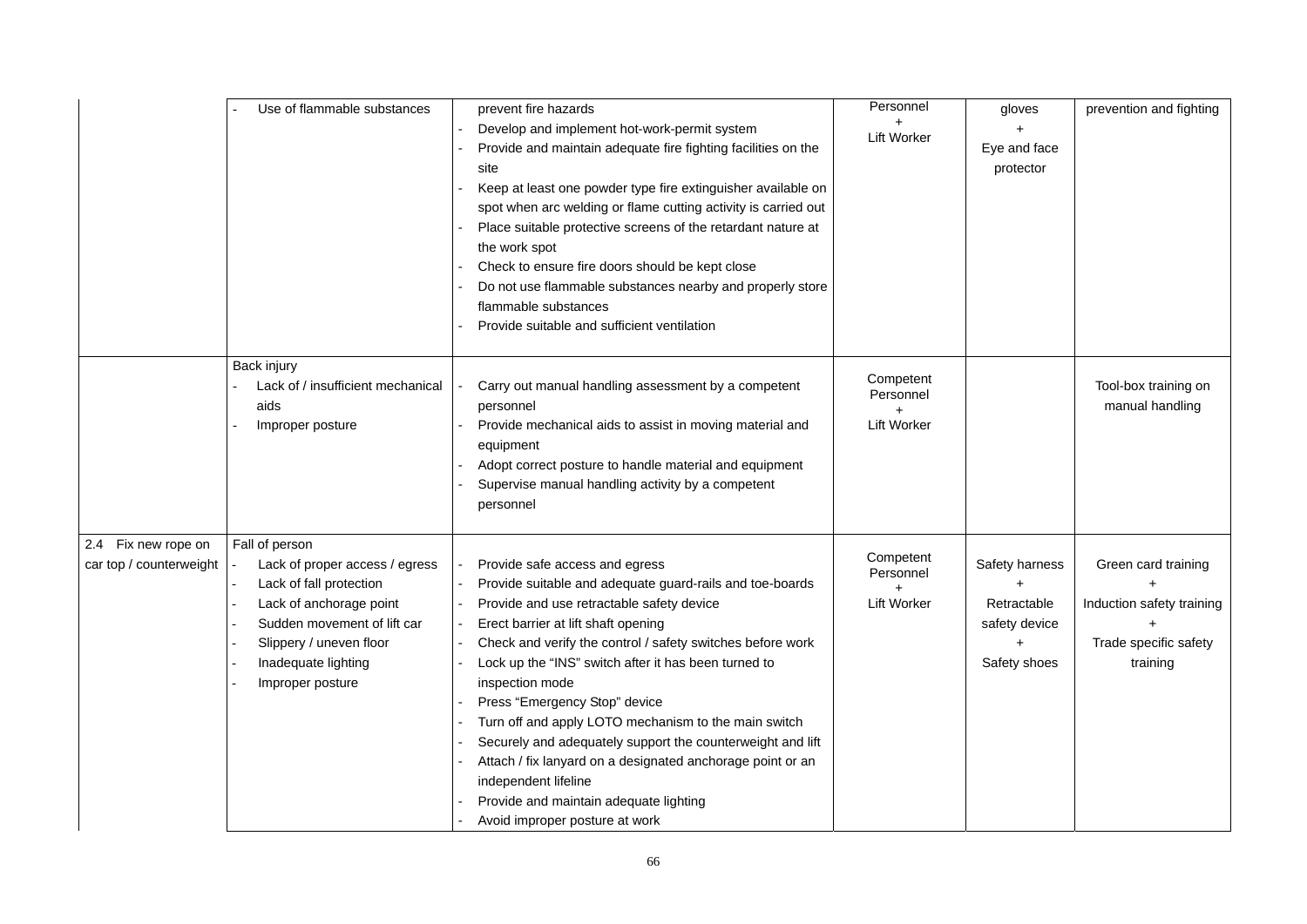|                                       | Falling object<br>Improperly stack material<br>Improperly handle material /<br>tools<br>Carry out task at multi-level<br>Existing rope not firmly and<br>securely fixed<br>Detachment of lift car<br>Strike or trap by a lift car while<br>working in a common lift shaft | Well study and understand the procedures recommended<br>by the manufacturer of the lift to replace main rope<br>Strictly follow the procedures to replace main rope<br>Select appropriate type of rope connection method<br>Collect and place the existing rope at landing<br>Properly and securely fix the existing rope<br>Properly stack and store material / tools / equipment<br>Equip hand-held tool with hand strap<br>Provide suitable and adequate toe-boards<br>Apply permit-to-work system to control task carried out at<br>multi-level<br>Keep clear of the lift pit<br>Make reference to the requirements stipulated in the<br>paragraph 9.4 | Competent<br>Personnel<br><b>Lift Worker</b> | Safety helmet<br>with chin strap                                                | Tool box training on rope<br>replacement procedure   |
|---------------------------------------|---------------------------------------------------------------------------------------------------------------------------------------------------------------------------------------------------------------------------------------------------------------------------|------------------------------------------------------------------------------------------------------------------------------------------------------------------------------------------------------------------------------------------------------------------------------------------------------------------------------------------------------------------------------------------------------------------------------------------------------------------------------------------------------------------------------------------------------------------------------------------------------------------------------------------------------------|----------------------------------------------|---------------------------------------------------------------------------------|------------------------------------------------------|
|                                       | Fire (related to hot work involving<br>babbit type socket)<br>Use of flammable substances                                                                                                                                                                                 | Refer to paragraph 8.7 in respect of the precautions to<br>prevent fire hazards<br>Develop and implement hot-work-permit system<br>Provide and maintain adequate fire fighting facilities on the<br>site<br>Keep at least one powder type fire extinguisher available on<br>spot when arc welding or flame cutting activity is carried out<br>Place suitable protective screens of the retardant nature at<br>the work spot<br>Check to ensure fire doors should be kept close<br>Do not use flammable substance nearby and properly store<br>flammable substances<br>Provide suitable and sufficient ventilation                                          | Competent<br>Personnel<br><b>Lift Worker</b> | Heat resistant<br>gloves<br>Eye and face<br>protector<br>Protective<br>clothing | Tool-box training on fire<br>prevention and fighting |
| 2.5 Resume lift to<br>normal services | Fall of person<br>Lack of fall protection<br>Lack of anchorage point<br>Sudden movement of lift car                                                                                                                                                                       | Provide and use retractable safety device<br>Erect barrier at lift shaft opening<br>Check and verify the control / safety switches before work<br>Lock up the INS switch after it has been turned to inspection                                                                                                                                                                                                                                                                                                                                                                                                                                            | Competent<br>Personnel<br><b>Lift Worker</b> | Safety harness<br>Retractable<br>safety device                                  | Green card training<br>Induction safety training     |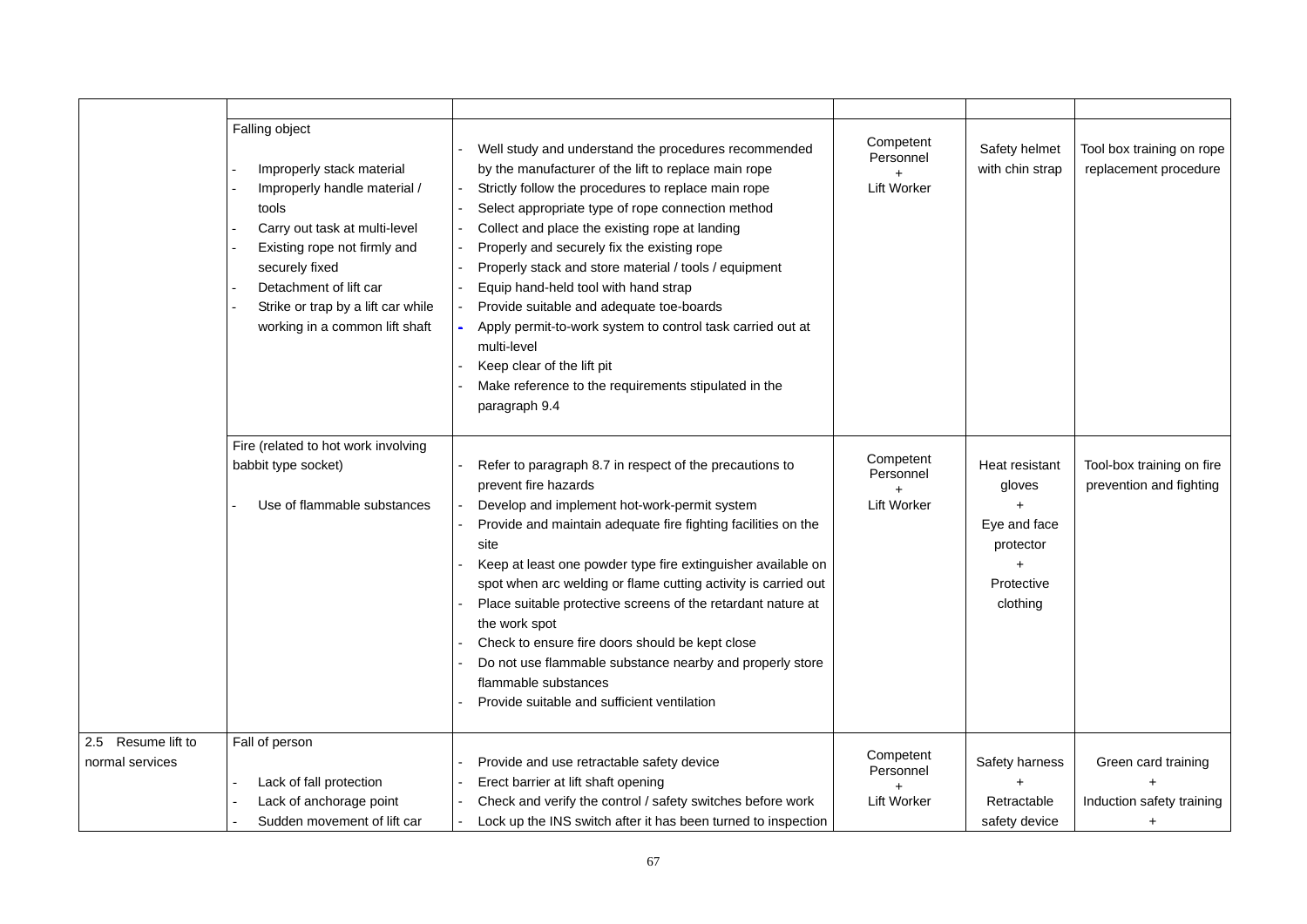| Slippery / uneven floor | mode                                                       |              | Trade specific safety |
|-------------------------|------------------------------------------------------------|--------------|-----------------------|
| Inadequate lighting     | Attach / fix lanyard on a designated anchorage point or an | Safety shoes | training              |
| Improper posture        | independent lifeline                                       |              |                       |
|                         | Provide and maintain adequate lighting                     |              |                       |
|                         | Avoid improper posture at work                             |              |                       |
|                         |                                                            |              |                       |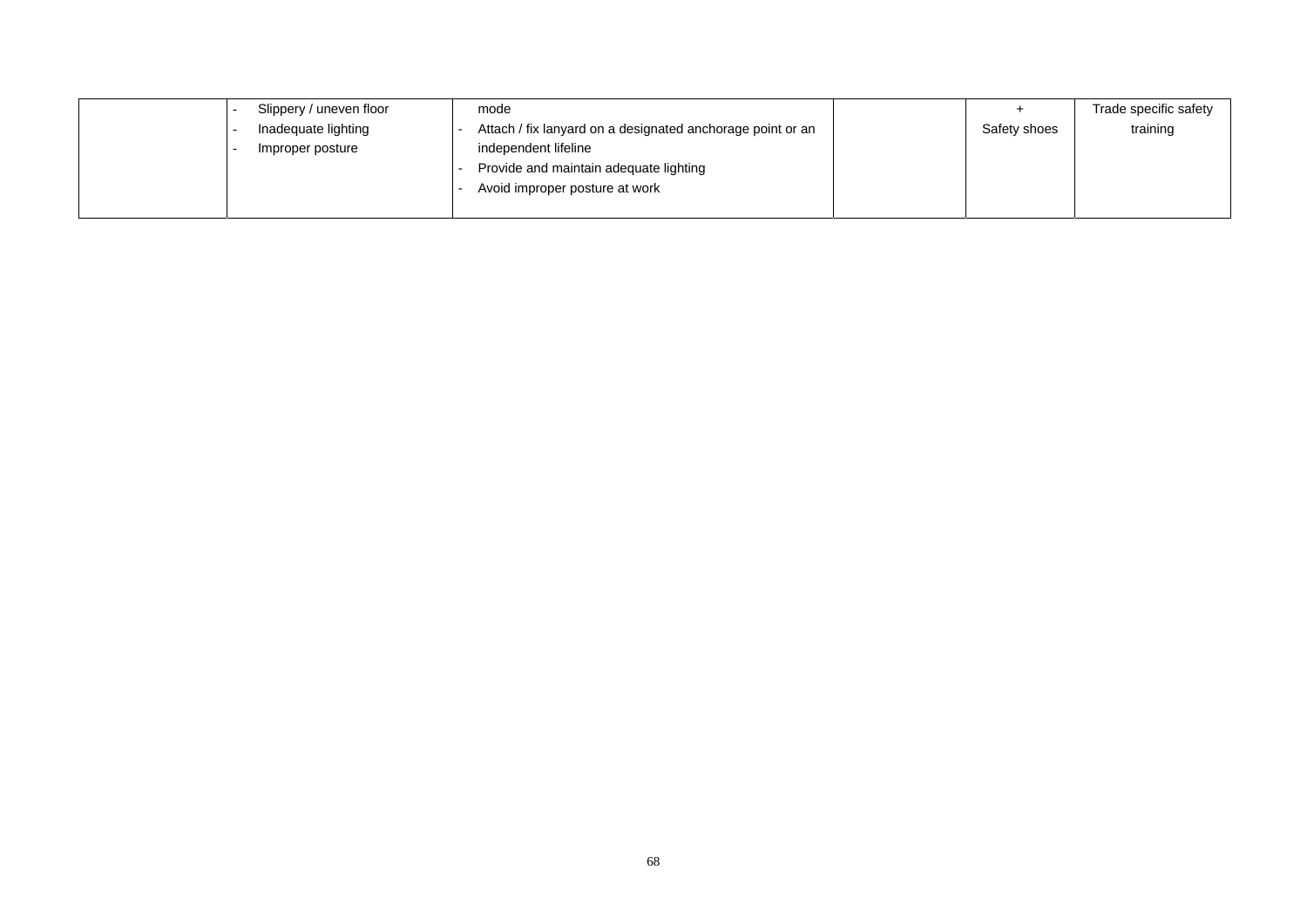# **3.0 Lift Major Alteration Works**

(Remarks: Registered contractor and lift contractor shall ensure no alteration to the existing fire safety measures unless prior acceptance / approval is obtained from the Building Authority. If it is unavoidable that carrying out lift alteration works would necessitate alteration of existing fire safety measures, you shall seek and consult an Authorized Person (AP) and full compliance with the requirements stipulated in the FS Code.)

| <b>Activities / Locations</b>                      | <b>Common Hazards</b>                                                                                                                                                                                                                                                                                                                                                                                                                                                                                                                                  | <b>Safety Measures</b>                                                                                                                                                                                                                                                                                                                                                                                                                                                                                                                                                                                                                                                                                                                                                                                  | <b>Action Parties</b>                                                                                                                                                                                 | <b>PPE</b> | <b>Training</b>                                                                                                                                                                                                                                                                                                                                                                                                                |
|----------------------------------------------------|--------------------------------------------------------------------------------------------------------------------------------------------------------------------------------------------------------------------------------------------------------------------------------------------------------------------------------------------------------------------------------------------------------------------------------------------------------------------------------------------------------------------------------------------------------|---------------------------------------------------------------------------------------------------------------------------------------------------------------------------------------------------------------------------------------------------------------------------------------------------------------------------------------------------------------------------------------------------------------------------------------------------------------------------------------------------------------------------------------------------------------------------------------------------------------------------------------------------------------------------------------------------------------------------------------------------------------------------------------------------------|-------------------------------------------------------------------------------------------------------------------------------------------------------------------------------------------------------|------------|--------------------------------------------------------------------------------------------------------------------------------------------------------------------------------------------------------------------------------------------------------------------------------------------------------------------------------------------------------------------------------------------------------------------------------|
| <b>Lift Demolition</b>                             |                                                                                                                                                                                                                                                                                                                                                                                                                                                                                                                                                        |                                                                                                                                                                                                                                                                                                                                                                                                                                                                                                                                                                                                                                                                                                                                                                                                         |                                                                                                                                                                                                       |            |                                                                                                                                                                                                                                                                                                                                                                                                                                |
| 3.1 Project planning,<br>management and<br>control | Safety and Health Risk and Potential<br>Hazards may not be properly<br>addressed due to underestimate of<br>the project complexity<br>Project management and<br>supervisory staff awareness and<br>emphasis on safety and health<br>may not be sufficient<br>Risk assessment or impact and<br>aspect analysis may not be<br>properly carried out and written<br>down<br>Safety and health measures<br>may not be properly<br>implemented on a construction<br>site<br>Implementation of safety and<br>health measures may not be<br>properly monitored | Develop and endorse a policy to state safety and health<br>commitments and objectives<br>Establish a steering committee to review and monitor safety<br>and health performance and give advices to keep<br>continuous improvement<br>Formulate a working group with project management and<br>supervisory staff as well as safety personnel to conduct a<br>comprehensive risk assessment with associated safety<br>preventive and protective measures<br>Compile a method statement to describe the work<br>procedure and safety measures required in accordance with<br>the risk assessment<br>Carry out regularly site safety inspection to monitor safety<br>preventive and protective measures are in place<br>Engage a Registered Safety Auditor to conduct safety and<br>health management audit | Project Manager<br>Construction<br>Manager<br>Front-line<br>supervisory staff<br><b>Registered Safety</b><br>Officer (where<br>necessary)<br><b>Registered Safety</b><br>Auditor (where<br>necessary) |            | <b>Modern Safety</b><br>Management<br><b>Risk Assessment and</b><br>Hazard Identification<br><b>Safety Supervisor</b><br><b>Basic Accident</b><br>Prevention and<br>Investigation<br>Safe Working Cycle<br>Fire Prevention and<br>Fire Fighting<br>Working at Height<br>Safety<br><b>Occupational Safety</b><br>and Health Trainer<br>Safety Workshop /<br>Seminar - Guidelines<br>on Safety of Lift Shaft<br>Works (Volume 3) |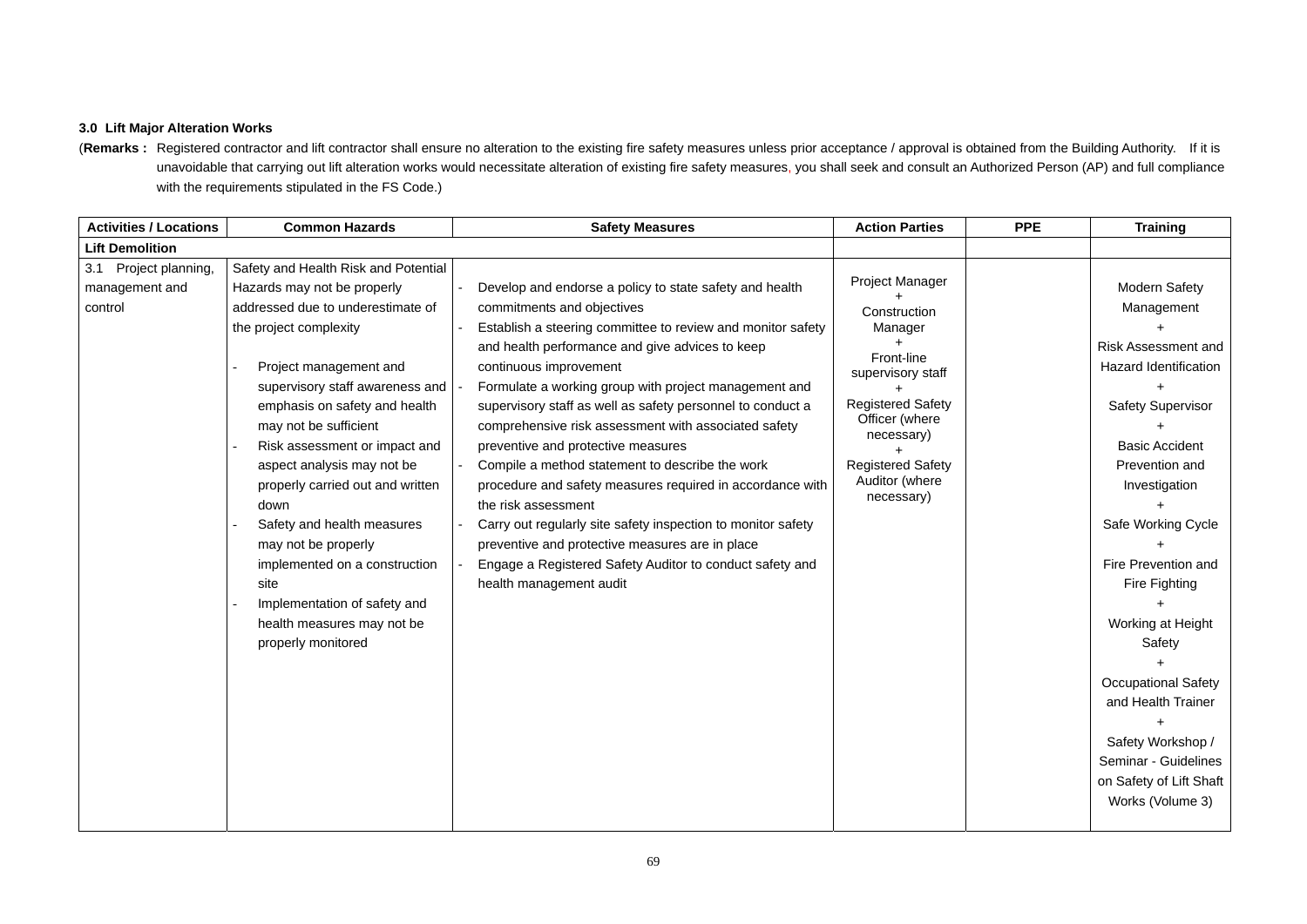| 3.2 Dismantle landing                                                                      | Fall of person                                                                                                                                                                                                                                       |                                                                                                                                                                                                                                                                                                                                                                                                                                                                                           |                                                                                     |                                                                |                                                                                                       |
|--------------------------------------------------------------------------------------------|------------------------------------------------------------------------------------------------------------------------------------------------------------------------------------------------------------------------------------------------------|-------------------------------------------------------------------------------------------------------------------------------------------------------------------------------------------------------------------------------------------------------------------------------------------------------------------------------------------------------------------------------------------------------------------------------------------------------------------------------------------|-------------------------------------------------------------------------------------|----------------------------------------------------------------|-------------------------------------------------------------------------------------------------------|
| fixtures, guide rails,<br>equipment and the<br>associated accessories<br>inside lift shaft | Lack of fall protection<br>Lack of anchorage point<br>Lack of proper access / working<br>platform<br>Inadequate strength or insecure<br>fencing<br>Sudden movement of lift car<br>Slippery / uneven floor<br>Inadequate lighting<br>Improper posture | Provide and use a proper access / working platform<br>Provide fencing of adequate strength<br>Provide and use retractable safety device<br>Erect barrier at lift shaft opening<br>Check and verify the control / safety switches before work<br>Lock up the "INS" switch after it has been turned to<br>inspection mode<br>Attach / fix lanyard on a designated anchorage point or an<br>independent lifeline<br>Provide and maintain adequate lighting<br>Avoid improper posture at work | Foreman<br><b>Safety Supervisor</b><br>Competent<br>Personnel<br><b>Lift Worker</b> | Safety harness<br>Retractable safety<br>device<br>Safety shoes | Green card training<br>Induction safety<br>training<br>Trade specific safety<br>training              |
|                                                                                            | Falling object<br>Improperly stack material<br>Improperly handle material /<br>tools<br>Carry out task at multi-level                                                                                                                                | Properly stack and store material / tools / equipment<br>Equip hand-held tool with hand strap<br>Provide suitable and adequate toe-boards<br>Apply permit-to-work system to control task carried out at<br>multi-level                                                                                                                                                                                                                                                                    | Foreman<br><b>Safety Supervisor</b><br>Competent<br>Personnel<br><b>Lift Worker</b> | Safety helmet with<br>chin strap                               | Green card training<br>Induction safety<br>training<br>Trade specific safety<br>training              |
|                                                                                            | Striking against object<br>Improperly stack or store<br>material / tools / equipment<br>Inadequate lighting                                                                                                                                          | Properly stack and store material / tools / equipment<br>Remove waste and debris frequently<br>Keep passageway free from obstruction<br>Provide and maintain adequate lighting<br>Protect sharp edges                                                                                                                                                                                                                                                                                     | Foreman<br><b>Safety Supervisor</b><br>Competent<br>Personnel<br><b>Lift Worker</b> | Safety helmet with<br>chin strap<br>Safety shoes               | Green card training<br>Induction safety<br>training<br>$\ddot{}$<br>Trade specific safety<br>training |
|                                                                                            | Failure of lifting appliances or lifting<br>gear<br>Overloading<br>Not conform to the method<br>statement                                                                                                                                            | Well consider and estimate the loads to be applied<br>Prepare written documentation by a qualified and<br>experienced Engineer to define the rigging methods applied<br>to each material and equipment to be hoisted and the<br>step-by-step procedures for the entire lifting operation                                                                                                                                                                                                  | Engineer<br>Foreman<br><b>Lifting Worker</b>                                        |                                                                | Training on lifting<br>operation                                                                      |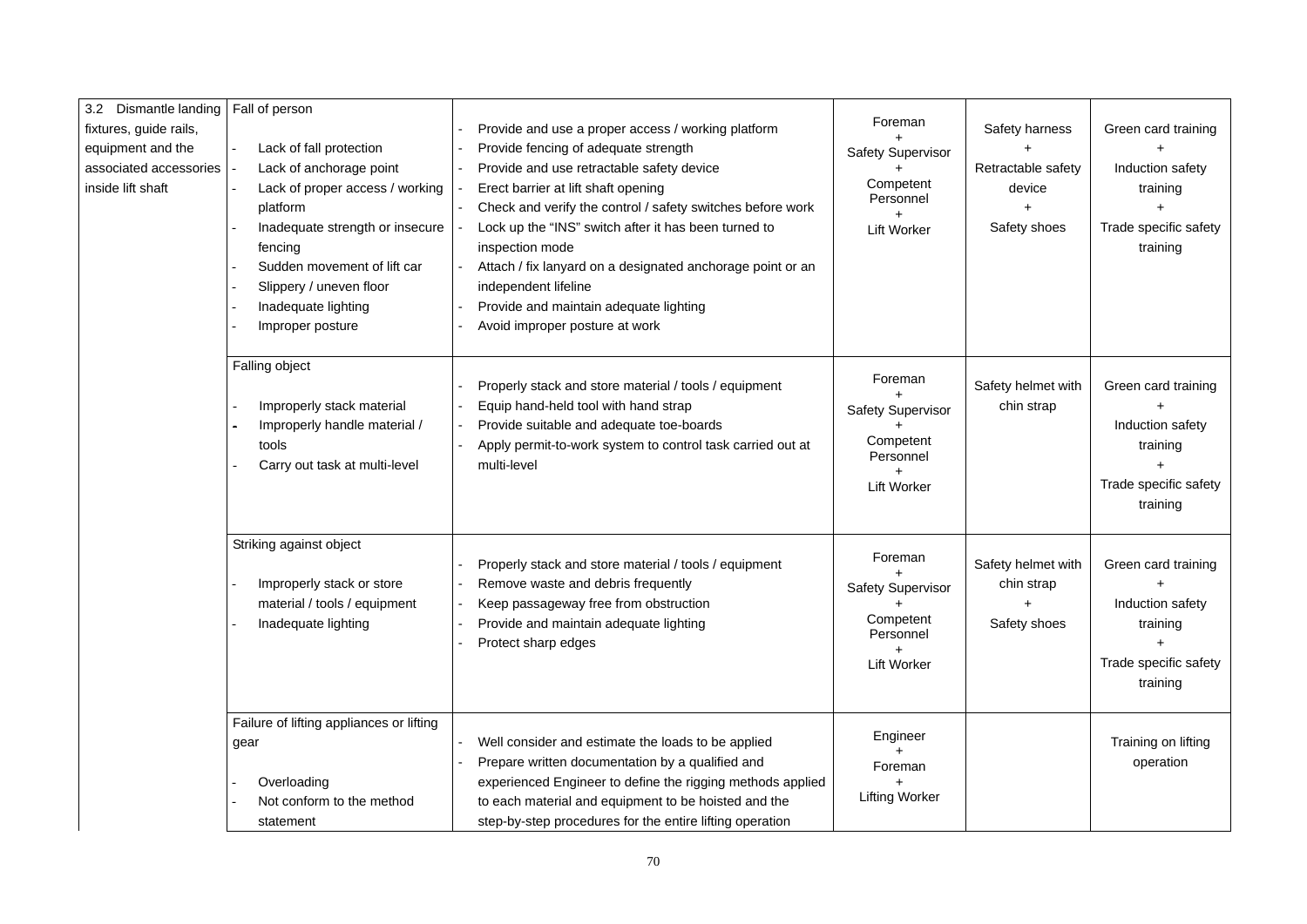| Normal or abnormal wear and      | Communicate the method statement to the parties                  |                          |
|----------------------------------|------------------------------------------------------------------|--------------------------|
| tear                             | concerned                                                        |                          |
| Slipping / displacement of load  | Select, provide and use suitable lifting appliances and lifting  |                          |
|                                  | gear                                                             |                          |
|                                  | Strictly follow the method statement to install the lifting      |                          |
|                                  | appliances and lifting gear                                      |                          |
|                                  | Thoroughly examine and test the installed lifting appliances     |                          |
|                                  | and lifting gear                                                 |                          |
|                                  | Regularly check and inspect the lifting appliances and lifting   |                          |
|                                  | gear                                                             |                          |
|                                  | Verify statutory certificates are valid                          |                          |
|                                  | Display statutory certificates of lifting appliances and lifting |                          |
|                                  | gear                                                             |                          |
|                                  | Safely secure the load                                           |                          |
|                                  | Supervise the lifting operation                                  |                          |
|                                  |                                                                  |                          |
| Fire hazard to occupant / user / |                                                                  |                          |
| worker                           | Caution should be taken such that dismantling activities         | Construction             |
|                                  | would not jeopardize the existing fire safety measures           | Manager                  |
| Flame cutting                    | stipulated in Occupation Permit (OP)                             |                          |
| Smoking                          | Check and ensure that fire doors and fire separation are         | Foeman                   |
| Use of flammable substances      | maintained in good working order                                 | <b>Safety Supervisor</b> |
| Dismantling activities           | Provide training to enhance fire safety awareness of             |                          |
| jeopardized the existing fire    | workers                                                          | Competent                |
| safety measures stipulated in    | Refer to paragraph 8.7 in respect of the precautions to          | Personnel                |
| Occupation Permit (OP)           | prevent fire hazards                                             | <b>Lift Worker</b>       |
|                                  | Develop and implement hot-work-permit system                     |                          |
|                                  | Provide and maintain adequate fire fighting facilities on the    |                          |
|                                  | site                                                             |                          |
|                                  | Keep at least one powder type fire extinguisher available on     |                          |
|                                  | spot when arc welding or flame cutting activity is carried out   |                          |
|                                  | Place suitable protective screens of the retardant nature at     |                          |
|                                  | the work spot                                                    |                          |
|                                  | Check to ensure fire doors should be kept close                  |                          |
|                                  | Properly store flammable substances                              |                          |
|                                  | Develop and implement "No Smoking" policy                        |                          |
|                                  | Display "No Smoking" sign                                        |                          |

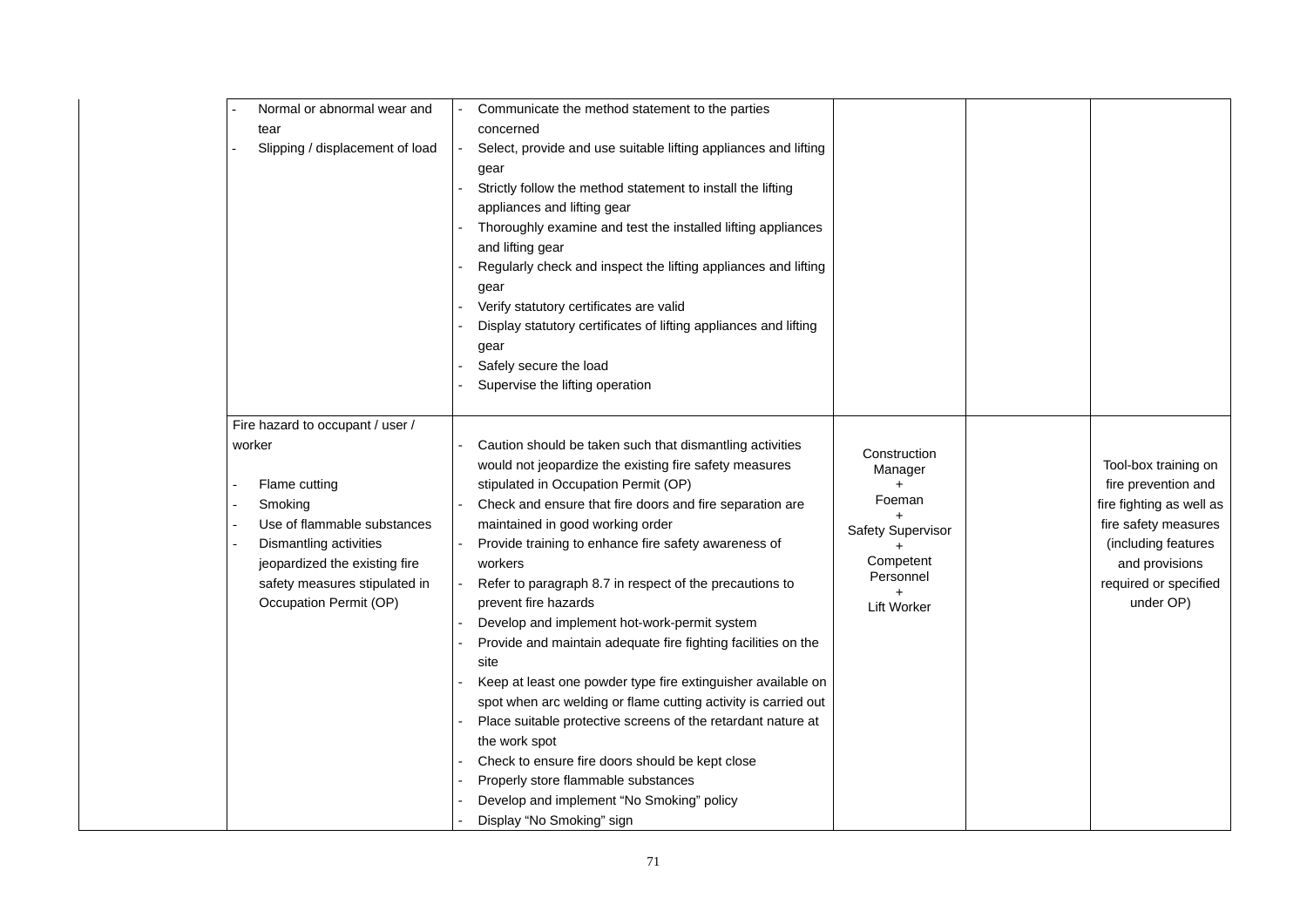| 3.3 Dismantle car            | Fall of person                |                                                            |                          |                    |                       |
|------------------------------|-------------------------------|------------------------------------------------------------|--------------------------|--------------------|-----------------------|
| cage, counterweight          |                               | Provide and use a proper access / working platform         | Foreman                  | Safety harness     | Green card training   |
| and equipment                | Lack of fall protection       | Provide fencing of adequate strength                       | <b>Safety Supervisor</b> |                    |                       |
| installed at lift pit inside | Lack of anchorage point       | Provide and use retractable safety device                  |                          | Retractable safety | Induction safety      |
| lift shaft                   | Lack of proper access /       | Erect barrier at lift shaft opening                        | Competent<br>Personnel   | device             | training              |
|                              | working platform              | Check and verify the control / safety switches before work |                          |                    |                       |
|                              | Inadequate strength or        | Lock up the "INS" switch after it has been turned to       | <b>Lift Worker</b>       | Safety shoes       | Trade specific safety |
|                              | insecure fencing              | inspection mode                                            |                          |                    | training              |
|                              | Sudden movement of lift car   | Attach / fix lanyard on a designated anchorage point or an |                          |                    |                       |
|                              | Slippery / uneven floor       | independent lifeline                                       |                          |                    |                       |
|                              | Inadequate lighting           | Provide and maintain adequate lighting                     |                          |                    |                       |
|                              | Improper posture              | Avoid improper posture at work                             |                          |                    |                       |
|                              |                               |                                                            |                          |                    |                       |
|                              | Falling object                |                                                            | Foreman                  |                    |                       |
|                              |                               | Properly stack and store material / tools / equipment      |                          | Safety helmet      |                       |
|                              | Improperly stack material     | Equip hand-held tool with hand strap                       | <b>Safety Supervisor</b> | with chin strap    | Green card training   |
|                              | Improperly handle material /  | Provide suitable and adequate toe-boards                   |                          |                    |                       |
|                              | tools                         | Apply permit-to-work system to control task carried out at | Competent<br>Personnel   | Safety shoes       | Induction safety      |
|                              | Carry out task at multi-level | multi-level                                                |                          |                    | training              |
|                              |                               |                                                            | Lift Worker              |                    |                       |
|                              |                               |                                                            |                          |                    | Trade specific safety |
|                              |                               |                                                            |                          |                    | training              |
|                              |                               |                                                            |                          |                    |                       |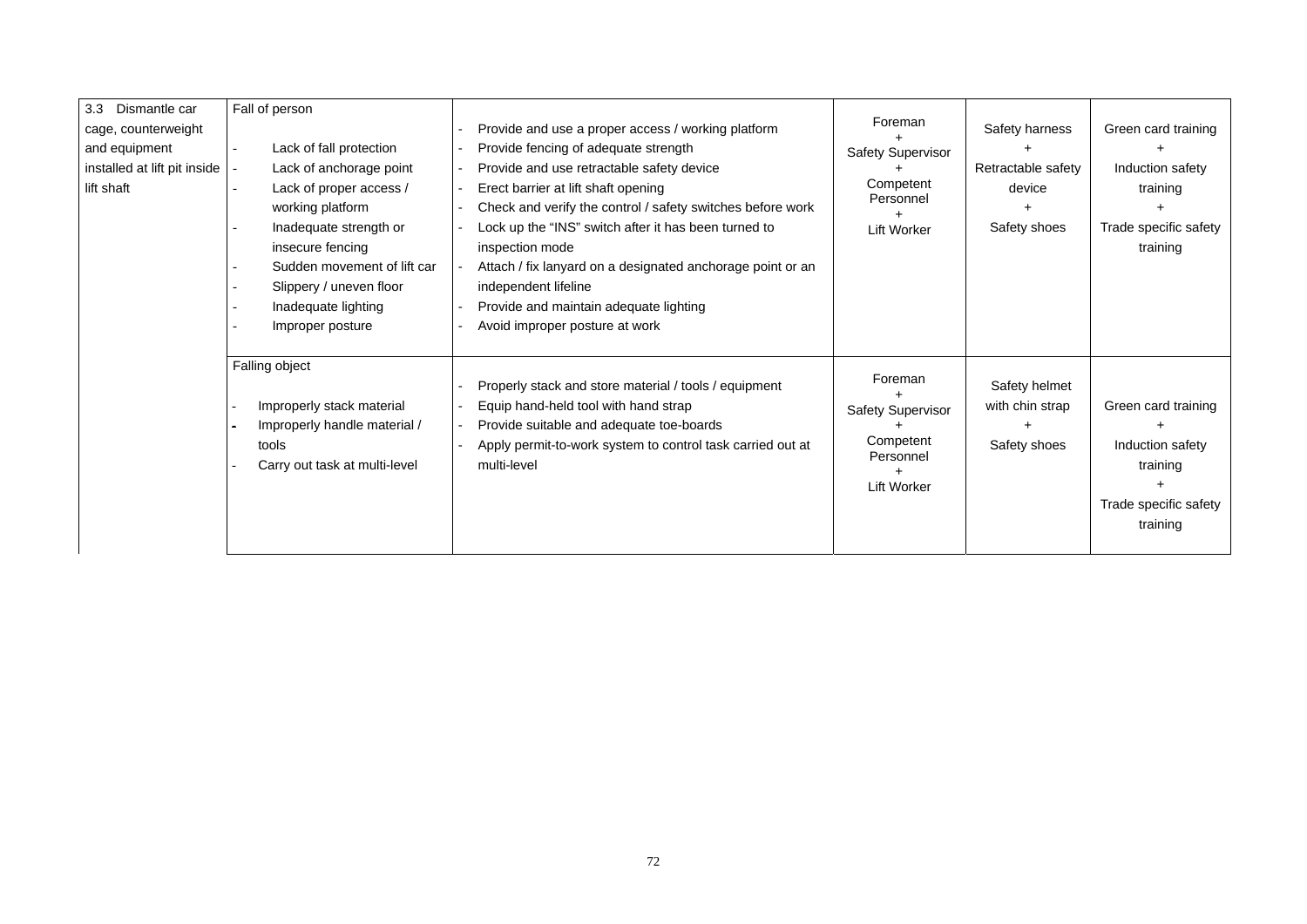| Failure of lifting appliances or lifting |                                                                  | Engineer              |
|------------------------------------------|------------------------------------------------------------------|-----------------------|
| gear                                     | Well consider and estimate the loads to be applied               |                       |
|                                          | Prepare written documentation by a qualified and                 | Foreman               |
| Overloading                              | experienced Engineer to define the rigging methods applied       | +                     |
| Not conform to the method                | to each material and equipment to be hoisted and the             | <b>Lifting Worker</b> |
| statement                                | step-by-step procedures for the entire lifting operation         |                       |
| Normal or abnormal wear and              | Communicate the method statement to the parties                  |                       |
| tear                                     | concerned                                                        |                       |
| Slipping/displacement of load            | Select, provide and use suitable lifting appliances and lifting  |                       |
|                                          | gear                                                             |                       |
|                                          | Strictly follow the method statement to install the lifting      |                       |
|                                          | appliances and lifting gear                                      |                       |
|                                          | Thoroughly examine and test the installed lifting appliances     |                       |
|                                          | and lifting gear                                                 |                       |
|                                          | Regularly check and inspect the lifting appliances and lifting   |                       |
|                                          | gear                                                             |                       |
|                                          | Verify statutory certificates are valid                          |                       |
|                                          | Display statutory certificates of lifting appliances and lifting |                       |
|                                          | gear                                                             |                       |
|                                          | Safely secure the load                                           |                       |
|                                          | Supervise the lifting operation                                  |                       |
|                                          |                                                                  |                       |
|                                          |                                                                  |                       |

| Training on lifting |
|---------------------|
| operation           |
|                     |
|                     |
|                     |
|                     |
|                     |
|                     |
|                     |
|                     |
|                     |
|                     |
|                     |
|                     |
|                     |
|                     |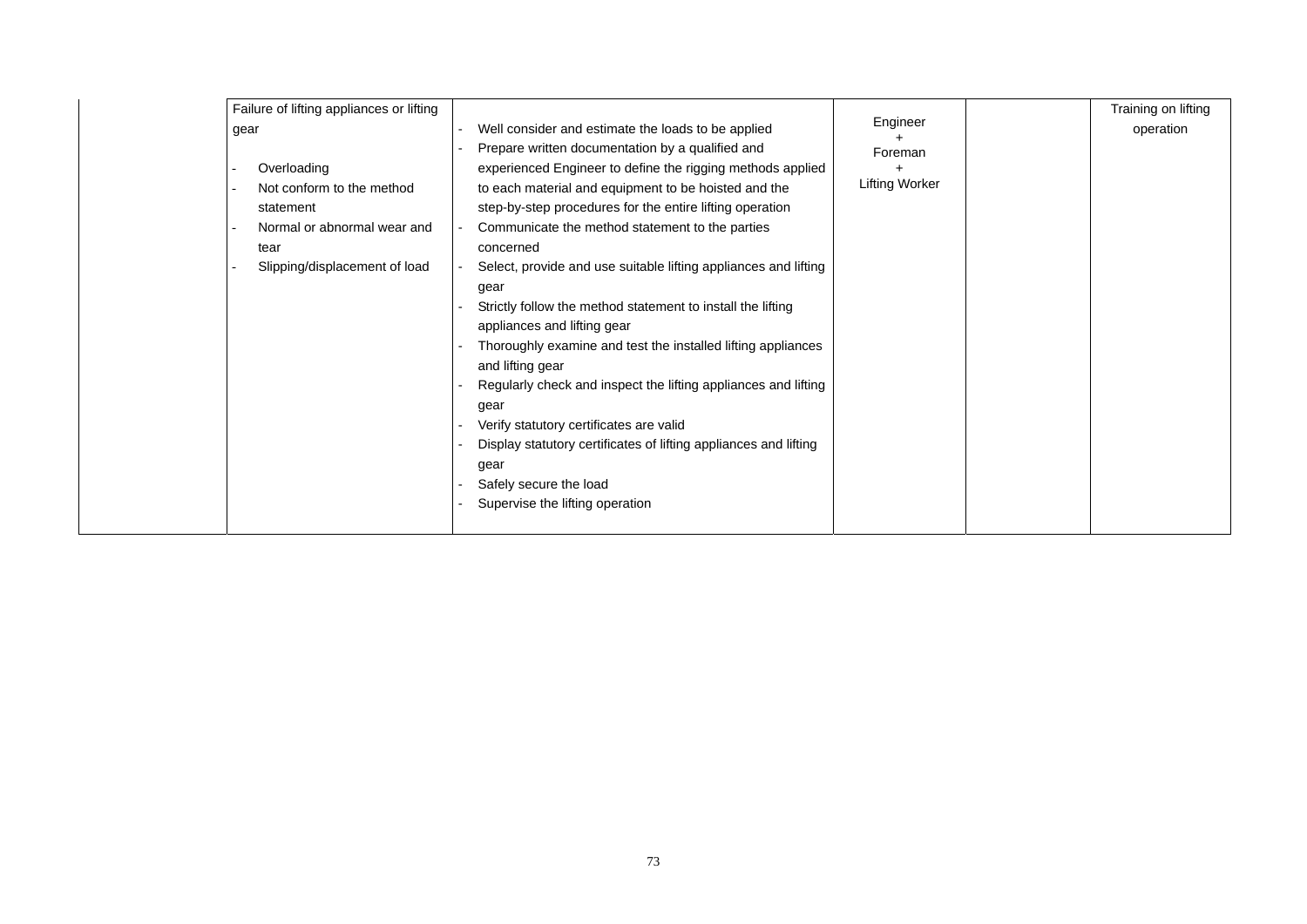|                                                                                                   | Fire hazard to occupant / user /<br>worker<br>Flame cutting<br>Smoking<br>Use of flammable substances<br>Dismantling activities<br>jeopardized the existing fire<br>safety measures stipulated in<br>Occupation Permit (OP) | Caution should be taken such that dismantling activities<br>would not jeopardize the existing fire safety measures<br>stipulated in Occupation Permit (OP)<br>Check and ensure that fire doors and fire separation are<br>maintained in good working order<br>Provide training to enhance fire safety awareness of<br>workers<br>Refer to paragraph 8.7 in respect of the precautions to<br>prevent fire hazards<br>Develop and implement hot-work-permit system<br>Provide and maintain adequate fire fighting facilities on the<br>site<br>Keep at least one powder type fire extinguisher available on<br>spot when arc welding or flame cutting activity is carried out<br>Place suitable protective screens of the retardant nature at<br>the work spot<br>Check to ensure fire doors should be kept close<br>Properly store flammable substances<br>Develop and implement "No Smoking" policy<br>Display "No Smoking" sign | Construction<br>Manager<br>Foeman<br><b>Safety Supervisor</b><br>Competent<br>Personnel<br><b>Lift Worker</b> |                                                       | Tool-box training on<br>fire prevention and<br>fire fighting as well as<br>fire safety measures<br>(including features<br>and provisions<br>required or specified<br>under OP) |
|---------------------------------------------------------------------------------------------------|-----------------------------------------------------------------------------------------------------------------------------------------------------------------------------------------------------------------------------|----------------------------------------------------------------------------------------------------------------------------------------------------------------------------------------------------------------------------------------------------------------------------------------------------------------------------------------------------------------------------------------------------------------------------------------------------------------------------------------------------------------------------------------------------------------------------------------------------------------------------------------------------------------------------------------------------------------------------------------------------------------------------------------------------------------------------------------------------------------------------------------------------------------------------------|---------------------------------------------------------------------------------------------------------------|-------------------------------------------------------|--------------------------------------------------------------------------------------------------------------------------------------------------------------------------------|
|                                                                                                   | Striking against object<br>Improperly stack or store<br>material / tools / equipment<br>Inadequate lighting                                                                                                                 | Properly stack and store material / tools / equipment<br>Remove waste and debris frequently<br>Keep passageway free from obstruction<br>Provide and maintain adequate lighting<br>Protect sharp edges                                                                                                                                                                                                                                                                                                                                                                                                                                                                                                                                                                                                                                                                                                                            | Foreman<br><b>Safety Supervisor</b><br>Competent<br>Personnel<br><b>Lift Worker</b>                           | Safety helmet with<br>chin strap<br>Safety shoes      | Green card training<br>Induction safety<br>training<br>Trade specific safety<br>training                                                                                       |
| 3.4 Dismantle<br>controller, traction<br>machine, suspension<br>ropes inside lift<br>machine room | Fall of person<br>Unprotected raised floor<br>Inadequate strength or insecure<br>fencing<br>Defective ladder / staircase                                                                                                    | Fence off unprotected raised floor with barriers of adequate<br>strength<br>Provide and use a proper access / working platform<br>Keep lift machine room in clean and tidy condition<br>Remove waste and debris frequently                                                                                                                                                                                                                                                                                                                                                                                                                                                                                                                                                                                                                                                                                                       | Foreman<br><b>Safety Supervisor</b><br>Competent<br>Personnel                                                 | <b>Safety harness</b><br>Retractable safety<br>device | Green card training<br>Induction safety<br>training                                                                                                                            |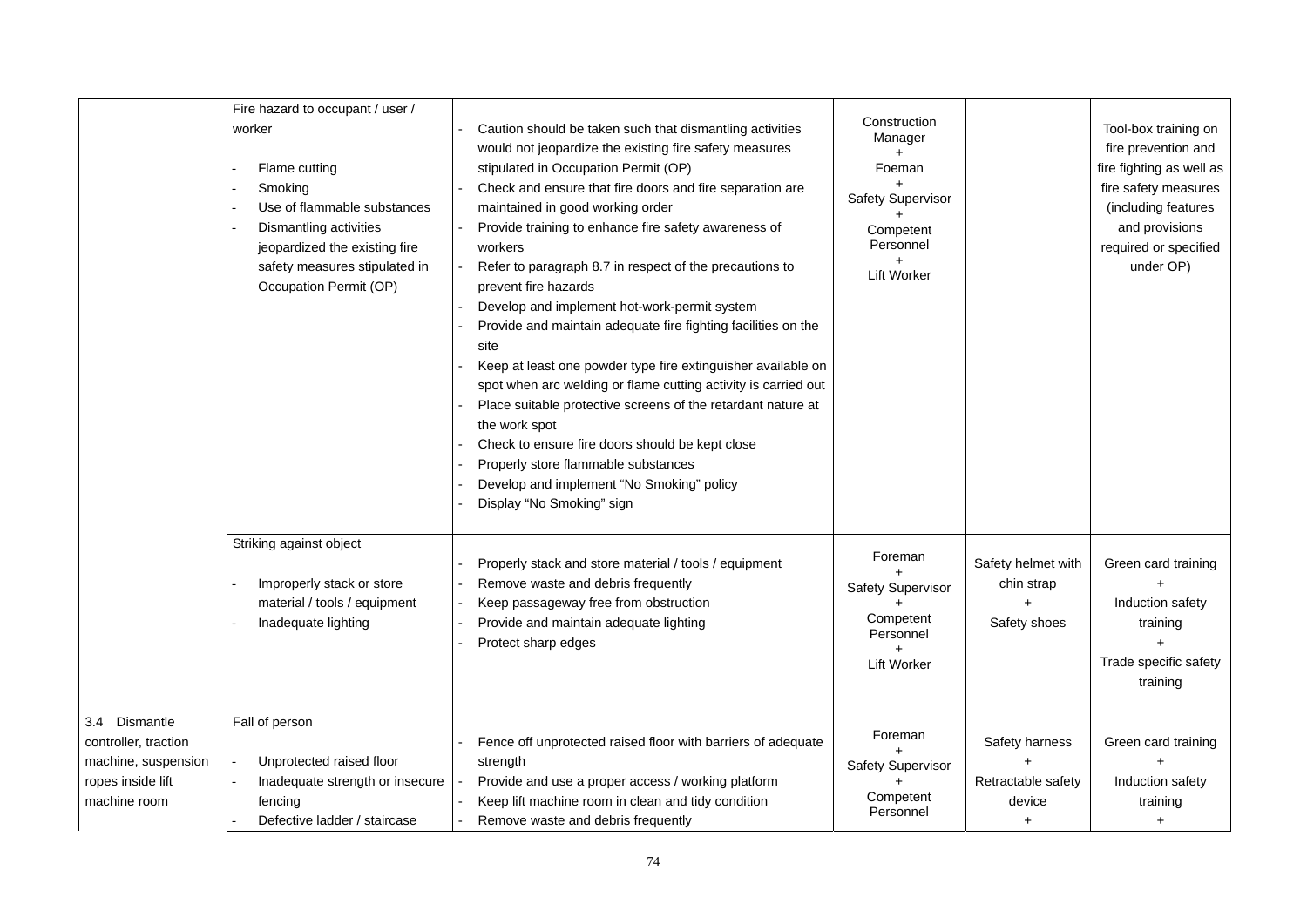| Lack of proper access / working<br>platform<br>Slippery floor                                                                                                                                              | Keep passageway free from obstruction                                                                                                                                                                                                                                                                                                                                                                                                                                                                                                                                                                                                                                                                                                                                                                                                                                               | <b>Lift Worker</b>                                                                   | Safety shoes     | Trade specific safety<br>training                                                            |
|------------------------------------------------------------------------------------------------------------------------------------------------------------------------------------------------------------|-------------------------------------------------------------------------------------------------------------------------------------------------------------------------------------------------------------------------------------------------------------------------------------------------------------------------------------------------------------------------------------------------------------------------------------------------------------------------------------------------------------------------------------------------------------------------------------------------------------------------------------------------------------------------------------------------------------------------------------------------------------------------------------------------------------------------------------------------------------------------------------|--------------------------------------------------------------------------------------|------------------|----------------------------------------------------------------------------------------------|
| Failure of lifting appliances or lifting<br>gear<br>Overloading<br>Not conform to the method<br>statement<br>Normal or abnormal wear and<br>tear<br>Slipping/displacement of load                          | Well consider and estimate the loads to be applied<br>Prepare written documentation by a qualified and<br>experienced Engineer to define the rigging methods applied<br>to each material and equipment to be hoisted and the<br>step-by-step procedures for the entire lifting operation<br>Communicate the method statement to the parties<br>concerned<br>Select, provide and use suitable lifting appliances and lifting<br>gear<br>Strictly follow the method statement to install the lifting<br>appliances and lifting gear<br>Thoroughly examine and test the installed lifting appliances<br>and lifting gear<br>Regularly check and inspect the lifting appliances and lifting<br>gear<br>Verify statutory certificates are valid<br>Display statutory certificates of lifting appliances and lifting<br>gear<br>Safely secure the load<br>Supervise the lifting operation | Engineer<br>Foreman<br><b>Lifting Worker</b>                                         |                  | Training on lifting<br>operation                                                             |
| Electrocution<br>Substandard / Defective electric<br>distribution board<br>Use damaged electrical tools /<br>equipment<br>Damaged electric wire / cable<br>Contact with live parts inside<br>control panel | Isolate electric power supply before work<br>Apply LOTO mechanism<br>Check and inspect electrical tools / equipment before use<br>Properly place electric wire / cable<br>Use water-proof type socket, plugs and couplers<br>Use insulated hand-held tools / equipment with double<br>insulation                                                                                                                                                                                                                                                                                                                                                                                                                                                                                                                                                                                    | <b>Licensed Electrical</b><br>Worker<br>Competent<br>Personnel<br><b>Lift Worker</b> | Insulated gloves | Tool-box talk on<br>LOTO mechanism<br>$\ddot{}$<br>Tool-box training on<br>electrical safety |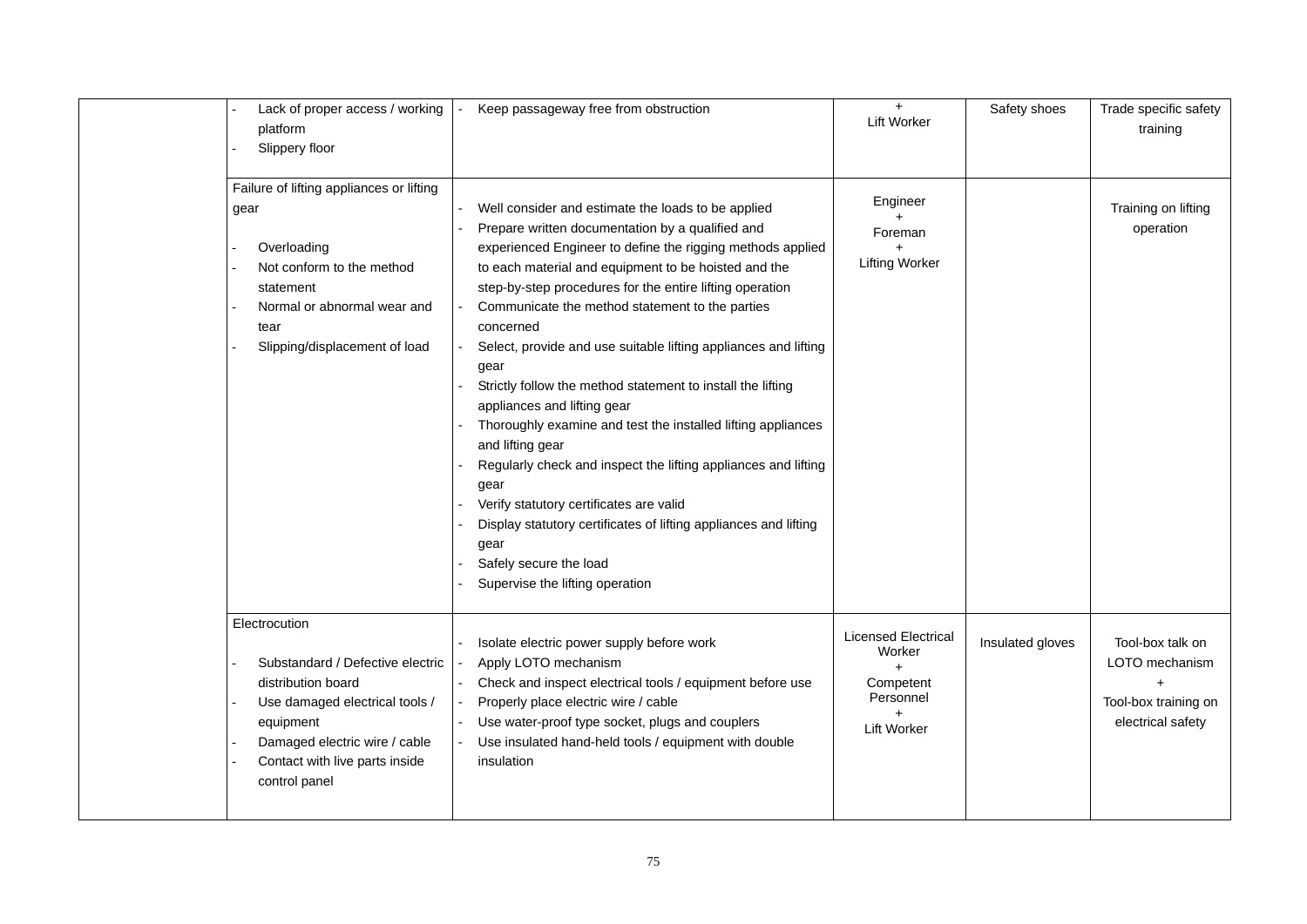|                                                                  | Fire hazard to occupant / user /<br>worker<br>Flame cutting<br>Smoking<br>Use of flammable substances<br>Dismantling activities jeopardized<br>the existing fire safety measures<br>stipulated in Occupation Permit<br>(OP) | Caution should be taken such that dismantling activities<br>would not jeopardize the existing fire safety measures<br>stipulated in Occupation Permit (OP)<br>Check and ensure that fire doors and fire separation are<br>maintained in good working order<br>Provide training to enhance fire safety awareness of<br>workers<br>Refer to paragraph 8.7 in respect of the precautions to<br>prevent fire hazards<br>Develop and implement hot-work-permit system<br>Provide and maintain adequate fire fighting facilities on the<br>site<br>Keep at least one powder type fire extinguisher available on<br>spot when arc welding or flame cutting activity is carried out<br>Place suitable protective screens of the retardant nature at<br>the work spot<br>Check to ensure fire doors should be kept close<br>Properly store flammable substances<br>Develop and implement "No Smoking" policy<br>Display "No Smoking" sign | Construction<br>Manager<br>Foeman<br><b>Safety Supervisor</b><br>Competent<br>Personnel<br><b>Lift Worker</b> |                                                  | Tool-box training on<br>fire prevention and<br>fire fighting as well as<br>fire safety measures<br>(including features<br>and provisions<br>required or specified<br>under OP) |
|------------------------------------------------------------------|-----------------------------------------------------------------------------------------------------------------------------------------------------------------------------------------------------------------------------|----------------------------------------------------------------------------------------------------------------------------------------------------------------------------------------------------------------------------------------------------------------------------------------------------------------------------------------------------------------------------------------------------------------------------------------------------------------------------------------------------------------------------------------------------------------------------------------------------------------------------------------------------------------------------------------------------------------------------------------------------------------------------------------------------------------------------------------------------------------------------------------------------------------------------------|---------------------------------------------------------------------------------------------------------------|--------------------------------------------------|--------------------------------------------------------------------------------------------------------------------------------------------------------------------------------|
|                                                                  | Striking against object<br>Improperly stack or store<br>material / tools / equipment<br>Inadequate lighting                                                                                                                 | Properly stack and store material / tools / equipment<br>Remove waste and debris frequently<br>Keep passageway free from obstruction<br>Provide and maintain adequate lighting<br>Protect sharp edges                                                                                                                                                                                                                                                                                                                                                                                                                                                                                                                                                                                                                                                                                                                            | Foreman<br><b>Safety Supervisor</b><br>Competent<br>Personnel<br><b>Lift Worker</b>                           | Safety helmet with<br>chin strap<br>Safety shoes | Green card training<br>Induction safety<br>training<br>Trade specific safety<br>training                                                                                       |
| 3.5 Remove<br>dismantled material,<br>machinery and<br>equipment | Fall of person<br>Unprotected raised floor<br>Inadequate strength or insecure<br>fencing<br>Defective ladder / staircase                                                                                                    | Fence off unprotected raised floor with barriers of adequate<br>strength<br>Provide and use a proper access / working platform<br>Keep lift machine room in clean and tidy condition<br>Remove waste and debris frequently                                                                                                                                                                                                                                                                                                                                                                                                                                                                                                                                                                                                                                                                                                       | Foreman<br><b>Safety Supervisor</b><br>Competent<br>Personnel                                                 | Safety harness<br>Retractable safety<br>device   | Green card training<br>Induction safety<br>training                                                                                                                            |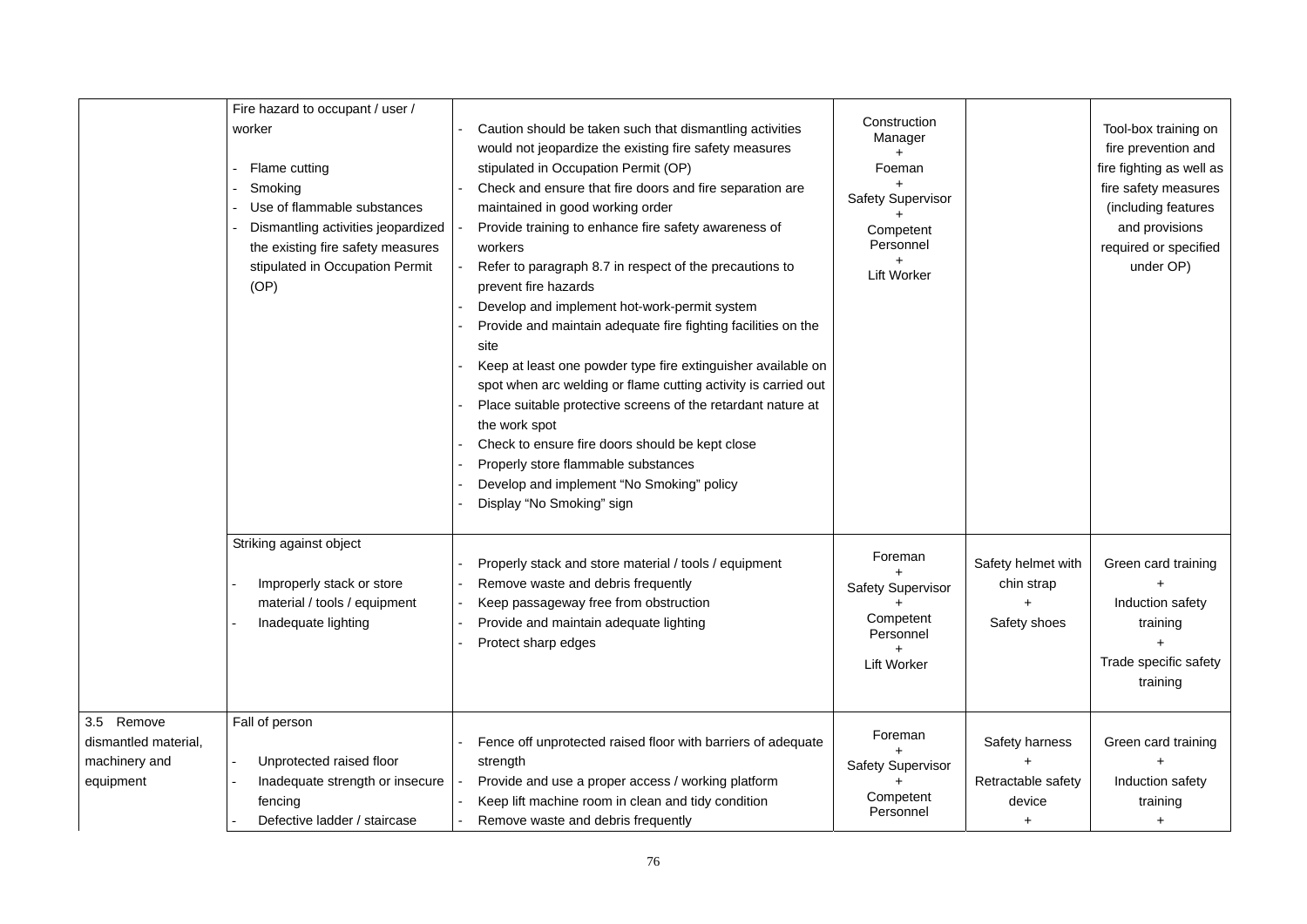| Lack of proper access / working<br>platform<br>Slippery floor |                                                                                                                                                                                                                             | Keep passageway free from obstruction                                                                                                                                                                                                                                                                                                                                                                                                                                                                                                                                                                                                                                                                                                                                                                                                                                                                                            | <b>Lift Worker</b>                                                                                            | Safety shoes | Trade specific safety<br>training                                                                                                                                              |
|---------------------------------------------------------------|-----------------------------------------------------------------------------------------------------------------------------------------------------------------------------------------------------------------------------|----------------------------------------------------------------------------------------------------------------------------------------------------------------------------------------------------------------------------------------------------------------------------------------------------------------------------------------------------------------------------------------------------------------------------------------------------------------------------------------------------------------------------------------------------------------------------------------------------------------------------------------------------------------------------------------------------------------------------------------------------------------------------------------------------------------------------------------------------------------------------------------------------------------------------------|---------------------------------------------------------------------------------------------------------------|--------------|--------------------------------------------------------------------------------------------------------------------------------------------------------------------------------|
|                                                               | Fire hazard to occupant / user /<br>worker<br>Flame cutting<br>Smoking<br>Use of flammable substances<br>Dismantling activities<br>jeopardized the existing fire<br>safety measures stipulated in<br>Occupation Permit (OP) | Caution should be taken such that dismantling activities<br>would not jeopardize the existing fire safety measures<br>stipulated in Occupation Permit (OP)<br>Check and ensure that fire doors and fire separation are<br>maintained in good working order<br>Provide training to enhance fire safety awareness of<br>workers<br>Refer to paragraph 8.7 in respect of the precautions to<br>prevent fire hazards<br>Develop and implement hot-work-permit system<br>Provide and maintain adequate fire fighting facilities on the<br>site<br>Keep at least one powder type fire extinguisher available on<br>spot when arc welding or flame cutting activity is carried out<br>Place suitable protective screens of the retardant nature at<br>the work spot<br>Check to ensure fire doors should be kept close<br>Properly store flammable substances<br>Develop and implement "No Smoking" policy<br>Display "No Smoking" sign | Construction<br>Manager<br>Foeman<br><b>Safety Supervisor</b><br>Competent<br>Personnel<br><b>Lift Worker</b> |              | Tool-box training on<br>fire prevention and<br>fire fighting as well as<br>fire safety measures<br>(including features<br>and provisions<br>required or specified<br>under OP) |
|                                                               | Back injury<br>Lack of / insufficient mechanical<br>aids<br>Improper posture                                                                                                                                                | Carry out manual handling assessment by a competent<br>personnel<br>Provide mechanical aids to assist in moving material and<br>equipment<br>Adopt correct posture to handle material and equipment<br>Supervise manual handling activity by a competent<br>personnel                                                                                                                                                                                                                                                                                                                                                                                                                                                                                                                                                                                                                                                            | Competent<br>Personnel<br><b>Safety Supervisor</b><br>Foreman<br><b>Lift Worker</b>                           |              | Tool-box training on<br>manual handling                                                                                                                                        |